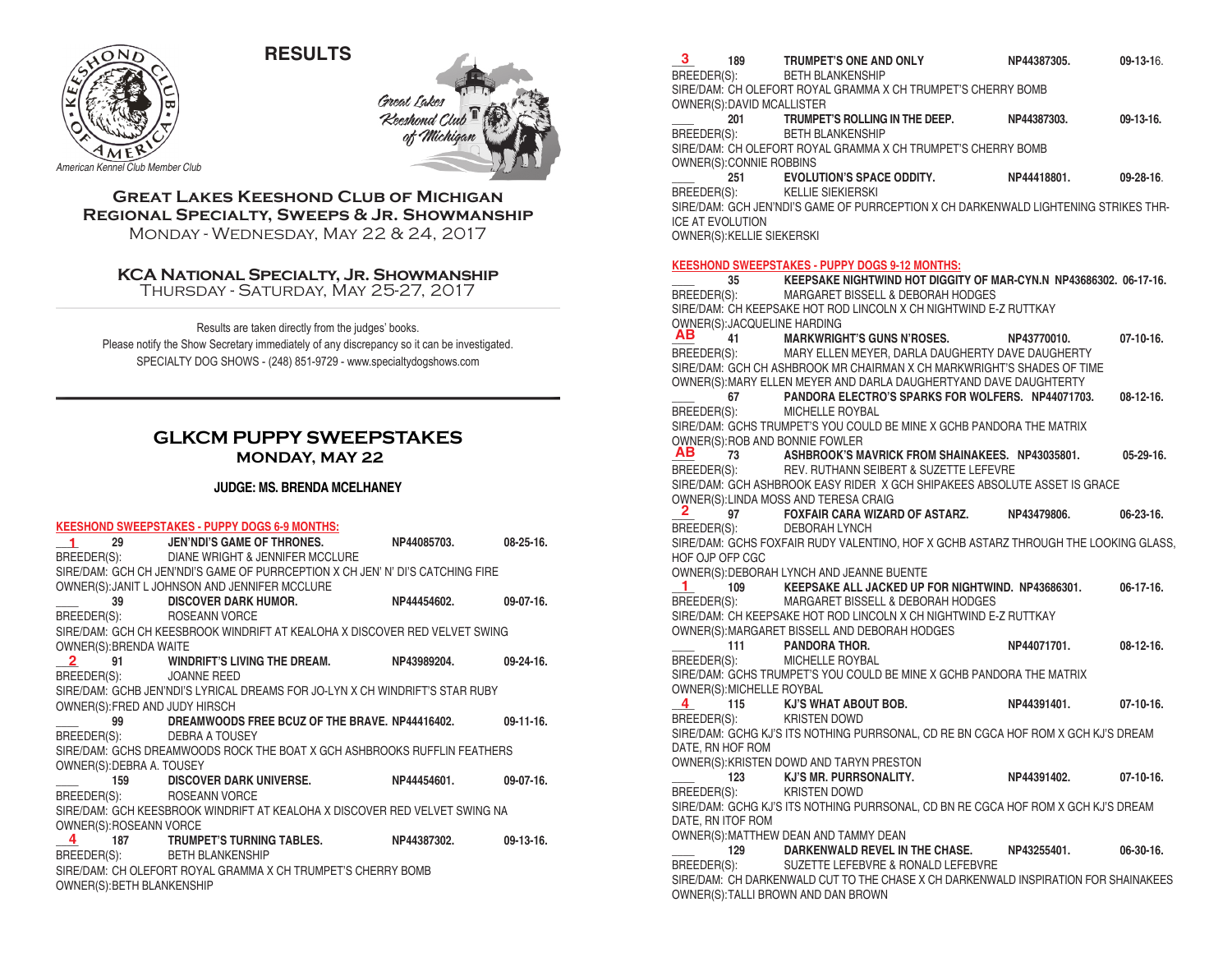**\_\_\_\_ 139 CORNERSTONE'S QUIET MY HEART. NP43231902. 05-27-16.** JI FIKER & D SAYRE SIRE/DAM: GCH JEN'NDI'S GAME OF PURRCEPTION X CH CORNERSTONE'S FOREVER AND A DAY BY WHIRLWIND OWNER(S): JEAN LEIKER<br>AB 221 DA **\_\_\_\_ 221 DARKENWALD REVEL IN THE CHASE. NP43255401. 06-30-16.** BREEDER(S): SUZETTE LEFEBVRE & RONALD LEFEBVRE SIRE/DAM: CH DARKENWALD CUT TO THE CHASE X CH DARKENWALD INSPIRATION FOR SHAINAKEES OWNER(S):TALLI BROWN AND DAN BROWN **KEESHOND SWEEPSTAKES - JUNIOR DOGS 12-15 MONTHS: \_\_\_\_ 5 JEN'NDI TO HOLD THE HEAVENS. NP43020301. 04-28-16. 4** BREEDER(S): DIANE WRIGHT & JENNIFER MCCLURE SIRE/DAM: GCH JEN'NDI'S STEALIN' THE SHOW X ASHBROOK'S BIT 'O MAGIC FROM DARKENWOLD OWNER(S):JENNIFER MCCLURE AND DIANE WRIGHT **\_\_\_\_ 11 SHORELINE'S QUANTUM LEAP. NP43052502. 04-20-16.**  BREEDER(S): TAWN SINCLAIR AND PATTI VOYLES & EILEEN PAAR SIRE/DAM: CH SUMMERWINDS TIME KEEPER X GCH CH PARKEES PURPETUAL MOTION AT SHORELINE OWNER(S):TONI ANN LOCKE AND TAWN SINCLAIR AND GREG KUMP **\_\_\_\_ 31 ATHENA RISING STAR IN THE NYTSKY. NP42536902. 04-03-16.** BREEDER(S): JENNIFER STURGEN & GABRIELLE STURGEN SIRE/DAM: GCH NYTSKY'S LYTNING STRYKES AT KIMAR X CH ATHENA BEAUTIFUL BEA OWNER(S):BETTY ANN LYONS **\_\_\_\_ 125 WINDRIFT'S THE FORCE AWAKENS. NP42892602. 04-09-16.** BREEDER(S): ANNA & CHANSE BOEHRINGER SIRE/DAM: CH WINDRIFT'S STAR DUST X CH WINDRIFT'S STAR DANCER'S PROMENADE OWNER(S): ANNA AND CHANSE BOEHRINGER<br>3 183 TRUMPET'S SMOOTH C **\_\_\_\_ 183 TRUMPET'S SMOOTH CRIMINAL. NP43228502. 05-10-16.** BREEDER(S): BETH BLANKENSHIP SIRE/DAM: GCHS TRUMPET'S NO QUESTION ASKED X GCH TRUMPET'S POUNDCAKE OWNER(S):BETH BLANKENSHIP CARISSA BOETTCHER<br>2 195 SKYLINE'S ABSOLUTE MEASURE. NP42954601. **\_\_\_\_ 195 SKYLINE'S ABSOLUTE MEASURE. NP42954601. 05-09-16.** BREEDER(S): KRISTEN CULLEN DVM & SUSAN CULLEN SIRE/DAM: GCHP SKYLINE'S UNIT OF MEASURE, OHF ROM X CH SKYLINE'S GOOD TIDINGS OWNER(S):KRISTEN CULLEN DVM & SUSAN CULLEN **KEESHOND SWEEPSTAKES - JUNIOR DOGS 15-18 MONTHS: \_\_\_\_ 23 RAYLENS TRUE BRIT OF BELKONWALD. NP41880002. 12-17-15.** BREEDER(S): ELISABETH DANKERT & NANCY CAMERON SIRE/DAM: GCH JEN'N DIS DON'T STOP BELIEIVIN' X GCH RAYLEN'S RAZZLE DAZZLE ROSE HOF OWNER(S):NANCY CAMERON AND ELISABETH DANKERT<br>
3 137 DREAMWOODS TWIN TREES. **DREAMWOODS TWIN TREES.**  $NP42191502.$  12-30-15. BREEDER(S): DEBRA TOUSEY & KAREN EVASUIK SIRE/DAM: GCHS CH DREAMSWOODS ROCK THE BOAT X DARKENWALDS FLIRTIN WITH DREAMWOOD OWNER(S):KAREN EVASUIK AND DEBRA TOUSEY **\_\_\_\_ 213 CHIC'S DREAMS OF LIVIN' LARGE AT LBK. NP43221801. 01-29-16.** JANE LIVINGSTON & ROBIN HITE SIRE/DAM: CH IKON'S CHA-CHING X CHIC'S ANKOR LIVE YOUR DREAM OWNER(S): JANE LIVINGSTON & ROBIN HITE<br>1 231 SKYLINE SUMMERWIN **\_\_\_\_ 231 SKYLINE SUMMERWIND ORDER IN THE COURT. NP41995404. 12-25-15.** SUSAN CULLEN & KRISTEN CULLEN, DVM SIRE/DAM: CH SUMMERWIND'S TIME KEEPER X GCH SKYLINES PURRSONAL SELECTION OWNER(S):JEAN GAUCHAT HARGIS & JOSHUA HARGIS **KEESHOND SWEEPSTAKES - PUPPY BITCHES 6-9 MONTHS: \_\_\_\_ 10 TRUMPET'S SET FIRE TO THE RAIN. NP44387304. 09-13-16.** BREEDER(S): BETH BLANKENSHIP SIRE/DAM: OLEFORT ROYAL GRAMMA X TRUMPET'S CHERRY BOMB OWNER(S):BETH BLANKENSHIP AND CHANTALLE CARROLL **3 AB 1 3 2 4 3 2 1 AB**

**\_\_\_\_ 82 ASHBROOK'S LIAR LIAR PANTS ON FIRE. NP44322102. 08-27-16.** BREEDER(S): TERESA CRAIG AND LINDA MOSS SIRE/DAM: CH ASHBROOK'S LIKE A ROCK O ALLANTE X CH ASHBROOK'S JEN'NDI THE LASS OWNER(S):MARK CRAIG **\_\_\_\_ 84 ASHBROOKS CASE CLOZED. NP44322103. 08-27-16.** BREEDER(S): TERESA CRAIG AND LINDA MOSS SIRE/DAM: CH ASHBROOK'S LIKE A ROCK O ALLANTE X CH ASHBROOK'S JEN'NDI THE LASS OWNER(S):TERESA CRAIG AND LINDA MOSS **\_\_\_\_ 122 WINDRIFT'S UNIT OF TREASURE. P44100904. 10-04-16.** BREEDER(S): JOANNE REED SIRE/DAM: GCHP CH SKYLINE'S UNIT OF MEASURE X GCHB CH WINDRIFT'S ROCK STAR II OWNER(S):DEANNA COX AND HEATHER & COLTON JOHNSON AND ELISABETH STONINGTOW **\_\_\_\_ 130 DREAMWOODS LET FREEDOM RING. NP44416401. 09-11-16.** DEBRA TOUSEY SIRE/DAM: GCHS DREAMWOODS ROCK THE BOAT X GCH ASHBROOKS RUFFLIN FEATHERS OWNER(S):DEBRA A TOUSEY **\_\_\_\_ 156 BONOVOX MOON OF MY LIFE. NP44260305. 10-11-16.** BREEDER(S): APRIL M HORTON AND REV RUTHANN SEIBERT SIRE/DAM: GCHS CH SHAINAKEES ABUNDANT ASSET IS MERCY X CH SHAINAKEES DIVINE WISDOM IS SOPHIA OWNER(S):APRIL HORTON **\_\_\_\_ 178 WUND-RY K-CENTRAL GINFIZZ. NP45386801. 10-10-16.** TERRI VANSCHYNDEL AND SHERRI KOVACH SIRE/DAM: WUND-R Y K-CENTRAL SHAKEN NOT STIRRED X WUND-R Y MARZIPAN FOR K-CENTRAL OWNER(S):TERRI VANSCHYNDEL AND SERRI KOVACH<br>188 TRIIMPET'S CHASING PAVEMEN **\_\_\_\_ 188 TRUMPET'S CHASING PAVEMENTS. NP44387301. 09-13-16.** BREEDER(S): BETH BLANKENSHIP SIRE/DAM: CH OLEFORT ROYAL GRAMMA X CH TRUMPET'S CHERRY BOMB OWNER(S):BETH BLANKENSHIP **\_\_\_\_ 226 WINDRIFT'S BEYOND MEASURE. NP44100703. 10-07-16.** BREEDER(S): JOANNE REED SIRE/DAM: GCHP SKYLINE'S UNIT OF MEASURE X GCHB WINDRIFT'S ROCK STAR II OWNER(S):RICHARD HANSON **\_\_\_\_ 234 KEESRIDGE REFLECTION O'HEAVEN. NP45760901.CAN 09-25-16.** BREEDER(S): AMANDA LOUGHEED SIRE/DAM: NZ CH CLANDARA LORD-KAOS X CAN GCH AM CH KEESRIDGE THE ESSENCE OF ZIVAL, CGN CD RE OWNER(S):AMANDA LOUGHEED AND CINY LOUGHEED **KEESHOND SWEEPSTAKES - PUPPY BITCHES 9-12 MONTHS: \_\_\_\_ 16 JO-LYN'S STAR OF THE SHOW. NP45105101. 07-01-16.** JANIT L JOHNSON SIRE/DAM: GCH CH JEN'NDI'S STEALIN' THE SHOW X CH JO-LYN'S PORSCHE CARRERA OWNER(S):JANIT L JOHNSON **\_\_\_\_ 28 MARKWRIGHTS ALTERNATING CURRENT. NP43770009. 07-10-16.** BREEDER(S): MARY ELLEN MEYER AND DARLA & DAVE DAUGHERTY SIRE/DAM: GCH CH ASHBROOK MR. CHAIRMAN X CH MARKWRIGHT'S SHADES OF TIME OWNER(S):MARY ELLEN MEYER AND DARLA DAUGHERTY AND DAVE DAUGHERTY **\_\_\_\_ 66 TRALEIGH TOULUMNE MEADOWS. NP43629603. 08-02-16.** BREEDER(S): TRACI WASSER SIRE/DAM: GCH CH TRUMPET'S HOT FOR TEACHER X GCH CH TRALEIGH TRAVELOCITY OWNER(S):LILA DANN<br>2<br>96 **\_\_\_\_ 96 TRALEIGH TIMES SQUARE. NP43629601. 08-02-16.** TRACI WASSER SIRE/DAM: GCH TRUMPET'S HOT FOR TEACHER X GCH TRALEIGH TRAVELOCITY OWNER(S):TRACI WASSER **1 4 3 2 1 AB 2**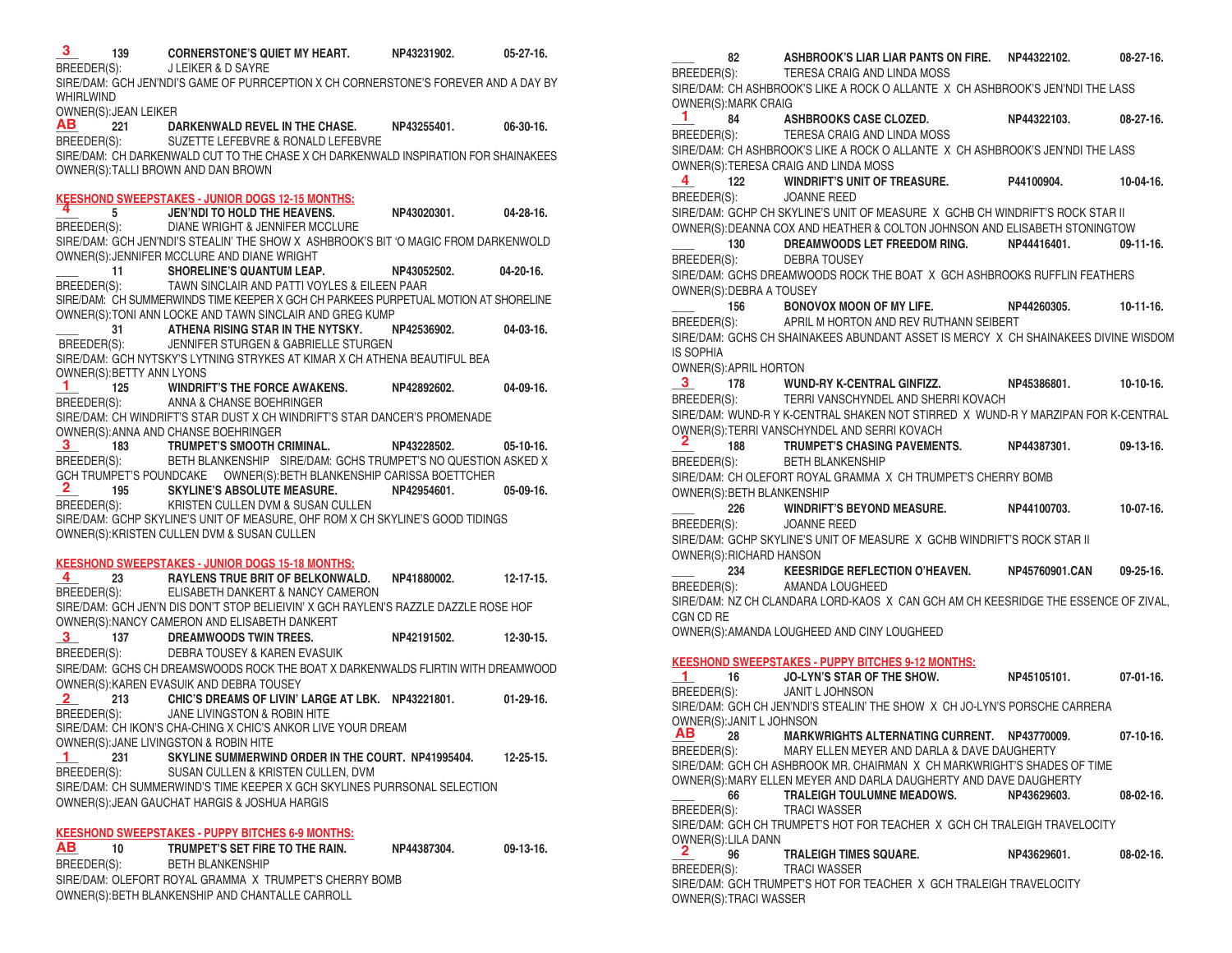| 3 <sup>1</sup><br>106           | A*STARZ GLITTER IN THE AIR.<br>BREEDER(S): DONNA STEKLI AND KATHRYN BARKER                                                        | NP43479805.           | $06 - 23 - 16$ . |
|---------------------------------|-----------------------------------------------------------------------------------------------------------------------------------|-----------------------|------------------|
|                                 | SIRE/DAM: GCHS FOXFAIR RUDY VALENTINO X GCHB A*STARZ THROUGH THE LOOKING GLASS,                                                   |                       |                  |
|                                 | CGC HOF OJP OFP       OWNER(S):DONNA STEKLI AND KATHRYN BARKER<br>_____  142 <b>PANDORA GAURDIANS OF THE GALAXY.  NP44071702.</b> |                       | $08-12-16$ .     |
|                                 | BREEDER(S): MICHELLE ROYBALL<br>SIRE/DAM: GCHS TRUMPET'S YOU COULD BE MIND X GCHB PANDORA THE MATRIX                              |                       |                  |
| OWNER(S): MICHELLE ROYBALL<br>4 | 210 PEARL OF GEATLAND.                                                                                                            | NP43501202.           | $06-03-16.$      |
|                                 | BREEDER(S): RICHARD SU AND JUDITH NYE                                                                                             |                       |                  |
|                                 | SIRE/DAM: CH WUND-R Y'S SECRET AGENT X GCH SHERWOOD'S GEATLAND PROMISE, CD                                                        |                       |                  |
|                                 | OWNER(S): RICHARD SU AND JUDITH NYE                                                                                               |                       |                  |
|                                 | 256 WINDRIFT'S LET'S GET PURRSONAL.                                                                                               | NP43662402.           | $07-29-16.$      |
| BREEDER(S): JOANNE REED         |                                                                                                                                   |                       |                  |
|                                 | SIRE/DAM: GCHG CH KJ'S ITS NOTHING PURRSONAL, CD BN RE CGCA X GCH CH WINDRIFT'S STAR                                              |                       |                  |
| <b>JASMINE</b>                  | OWNER(S): JULIE A. JAKUBICZ AND EDWARD LASEK                                                                                      |                       |                  |
|                                 |                                                                                                                                   |                       |                  |
|                                 | <b>KEESHOND SWEEPSTAKES - JUNIOR BITCHES 12-15 MONTHS:</b>                                                                        |                       |                  |
|                                 | <b>AB</b> 20 KIMAR'S TIME AFTER TIME. NP43<br>BREEDER(S): KIMBERLY WALLACE-SCHALL AND MARK SCHALL                                 | NP43224303.           | $04 - 16 - 16$ . |
|                                 |                                                                                                                                   |                       |                  |
|                                 | SIRE/DAM: CH WUND-R-Y'S ALL AROUND THE TOWN X CH KIMAR'S PLAYING TO WIN                                                           |                       |                  |
|                                 | OWNER(S): CATHY SIEARD AND KIMBERLY WALLACE SCHALL                                                                                |                       |                  |
| $\mathbf{2}$                    | 56 IKON'S ONLY THE STRONG SURVIVE.                                                                                                | NP42535501.           | $03-18-16.$      |
| BREEDER(S): KATHI FLEISCHER     |                                                                                                                                   |                       |                  |
| OWNER(S): KATHI FLEISCHER       | SIRE/DAM: GCHB IKON'S CHA-CHING X GCHB IKON'S STEAL THE SPOTLIGHT                                                                 |                       |                  |
|                                 | 60 KEEPSAKE SHE'S GOT RHYTHM.                                                                                                     | NP42988401. 04-27-16. |                  |
|                                 | BREEDER(S): MARGARET BISSELL                                                                                                      |                       |                  |
|                                 | SIRE/DAM: GCH CH VISTA'S GOOD VIBRATIONS XX KEEPSAKE BURNING DESIRE, CD                                                           |                       |                  |
| OWNER(S): JEAN MUNGER           |                                                                                                                                   |                       |                  |
| -1.                             | 80 ATHENA VA VA VOOM.                                                                                                             | NP42536901.           | $04-03-16.$      |
| BREEDER(S):                     | JENNIFER STURGEON AND GABRIELLE STURGEON                                                                                          |                       |                  |
|                                 | SIRE/DAM: GCH NYTSKY'S LYTNING STRYKES AT KIMAR X CH ATHENA BEAUTIFUL BEA                                                         |                       |                  |
|                                 | OWNER(S): JENNIFER STURGEON AND GABRIELLE STURGEON                                                                                |                       |                  |
|                                 | 110 KIMAR'S FROZEN IN TIME.                                                                                                       | NP43224306.           | $04-16-16.$      |
|                                 | BREEDER(S): KIMBERLY WALLACE-SCHALL AND MARK SCHALL<br>SIRE/DAM: CH WUND-R Y'S ALL AROUND TOWN X CH KIMAR'S PLAYIN' TO WIN        |                       |                  |
|                                 | OWNER(S): KIMBERLY WALLACE-SCHALL AND MARK SCHALL                                                                                 |                       |                  |
| 4                               | 118 CH SKYLINE'S SPLASH OF MIMOSA.                                                                                                | NP42954605.           | 05-09-16.        |
|                                 | BREEDER(S): KRISTEN CULLEN DVM AND SUSAN CULLEN                                                                                   |                       |                  |
|                                 | SIRE/DAM: GCH CH SKYLINE'S UNIT OF MEASURE X CH SKYLINE'S GOOD TIDINGS                                                            |                       |                  |
| OWNER(S):SANDI FORD             |                                                                                                                                   |                       |                  |
| $\mathbf{3}$                    | 150 KJ'S HEARTTHROB.                                                                                                              | P43133601.            | $04 - 24 - 16$ . |
| BREEDER(S):                     | <b>KRISTEN DOWD</b>                                                                                                               |                       |                  |
|                                 | SIRE/DAM: GCH KJ'S MCDREAMY X GCHB KJ'S CHUBBETTE, CGC HOF                                                                        |                       |                  |
| OWNER(S):KRISTEN DOWD           |                                                                                                                                   |                       |                  |
| 152<br>BREEDER(S):              | <b>PURRKEES TAKE'N CARE O BUSINESS.</b><br>SHEILA TAYLOR                                                                          | <b>DG682390.CAN</b>   | 04-09-16.        |
|                                 | SIRE/DAM: CH RICKEES WILD CARD FOR PURRKEES X PURRKEES WE'VE ONLY JUST BEGUN                                                      |                       |                  |
| OWNER(S): SHEILA TAYLOR         |                                                                                                                                   |                       |                  |
| 186                             | TRUMPET'S NOBODY DOES IT BETTER. NP43228503.                                                                                      |                       | $05-10-16.$      |
| BREEDER(S):                     | <b>BETH BLANKENSHIP</b>                                                                                                           |                       |                  |
|                                 | SIRE/DAM: GCHS TRUMPET'S NO QUESTIONS ASKED X GCH TRUMPET'S POUNDCAKE                                                             |                       |                  |
|                                 | OWNER(S): RAYMOND AND ROSEMARY HORNAK                                                                                             |                       |                  |

**\_\_\_\_ 190 TRUMPET'S SHE'S GOT THE LOOK. NP43228501. 05-10-16.**

BETH BLANKENSHIP

SIRE/DAM: GCHS TRUMPET'S NO QUESTIONS ASKED X GCH TRUMPET'S POUNDCAKE OWNER(S):BETH BLANKENSHIP

**\_\_\_\_ 268 SHOWTYME'S ONE AND DONE. NP42843701. 04-29-16**. BREEDER(S): LORI HOOPER

SIRE/DAM: CH GRCH WINDRIFT'S NATIVE DANCER X CH CONFETTI ADMIRAAL KISSMY GRITS OWNER(S):LORI HOOPER

#### **KEESHOND SWEEPSTAKES - JUNIOR BITCHES 15-18 MONTHS:**

**\_\_\_\_ 26 MARKWRIGHTS I'M PACKING MY PEARLS. NP43146901. 11-08-15.** MARY ELLEN MEYER SIRE/DAM: GCH MR. CHAIRMAN X CH MARKWRIGHT SHADE OF TIME OWNER(S):ELIZABETH FORTINO **\_\_\_\_ 214 RAYLEN'S RUBICON ROSEBUD. NP41880001. 12-17-15.** BREEDER(S): ELISABETH DANKERT AND NANCY CAMERON SIRE/DAM: GCH JENN DI'S DON'T STOP BELIEV'N, RN CGC X SGCH RAYLEN'S RAZZLE DAZZLE ROSE, HOF OWNER(S):ELISABETH DANKERT AND NANCY CAMERON **1 2**

### **BEST IN PUPPY SWEEPSTAKES: \_\_\_\_\_\_\_\_\_ 125**

**BEST OF OPPOSITE SEX TO BEST IN PUPPY SWEEPSTAKES: \_\_\_\_\_\_\_\_\_ 16**

### **VETERAN SWEEPSTAKES**

#### **KEESHOND VETERAN SWEEPSTAKES - DOGS 8-10 YEARS OLD:**

**\_\_\_\_ 25 GCH TAMARACKS GERMAN WALTZ AT DARKENWALD. NP22639103. 04-03-09.** BREEDER(S): STEVEN & ELIZABETH FREMAN & SUZETTE LEFEBUVE SIRE/DAM: CH TWIN TREES ARISTOCAT X DARKENWALD CHASING MOONBEAMS OWNER(S):NANCY & AMANDA CAMERON AND STEVE FREEMAN **\_\_\_\_ 45 GCH ASTARZ ON YOUR MARK. NP17414302. 07-11-07.** BREEDER(S): DONNA STEKLI & KATHRYN BARKER SIRE/DAM: CH MARKWRIGHT MILESTONE X CH ASTARZ GOLD DIGGER RN OA OAJ AXP/AJP OWNER(S):HARRY AND VIVIAN TOEPFER **\_\_\_\_ 81 GRCHB FOXFAIR ESSEX. NP21649901. 10-28-08.** BREEDER(S): DEBBIE LYNCH & JEANNE K . BUENTE SIRE/DAM: CH VANDABAN WESSEX, RE X CH NIGHTWIND FOXFAIR TRILLIUM OWNER(S):JEANNE K. BUENTE AND DEBBIE LYNCH **\_\_\_\_ 121 GCH CH MARKWRIGHT'S SAILING IN. NP21203302. 09-05-08.** BREEDER(S): MARY ELLEN MEYER SIRE/DAM: CH MARKWRIGHT'S GONE WITH THE WIND X CH MARKWRIGHT'S WHILE YOU WERE OUT OWNER(S):MARY ELLEN MEYER **\_\_\_\_ 135 GCHS CH TWIN TREES SHOOT FOR THE MOON. NP21234701. 09-07-08.** BREEDER(S): KAREN EVASUIK SIRE/DAM: CH SHERWOOD ASTARZ CHIPS AHOY X TWIN TREES RHYTHM OF THE RAIN OWNER(S):KAREN EVASUIK **\_\_\_\_ 173 GCHG TRUMPET'S WINNER TAKES IT ALL. NP22787802. 03-27-09.** BREEDER(S): BETH BLANKENSHIP SIRE/DAM: CH MASADA SOUND OFF AT TRUMPET X CH TRUMPET'S IN THE MOOD OWNER(S):BETH BLANKENSHIP **\_\_\_\_ 209 GCH KAROLINA BONNYVALE WANTS TO BE.NP21389805. 08-26-08.** BREEDER(S): DARLENE BOSCH & PATRICIA STROUD SIRE/DAM: CH KEMONTS SKYLINE'S GAME BOY X CH BONNYVALE'S SIMPLY SINFUL OWNER(S):BONNIE & ROB FOWLER **2 3 1 4**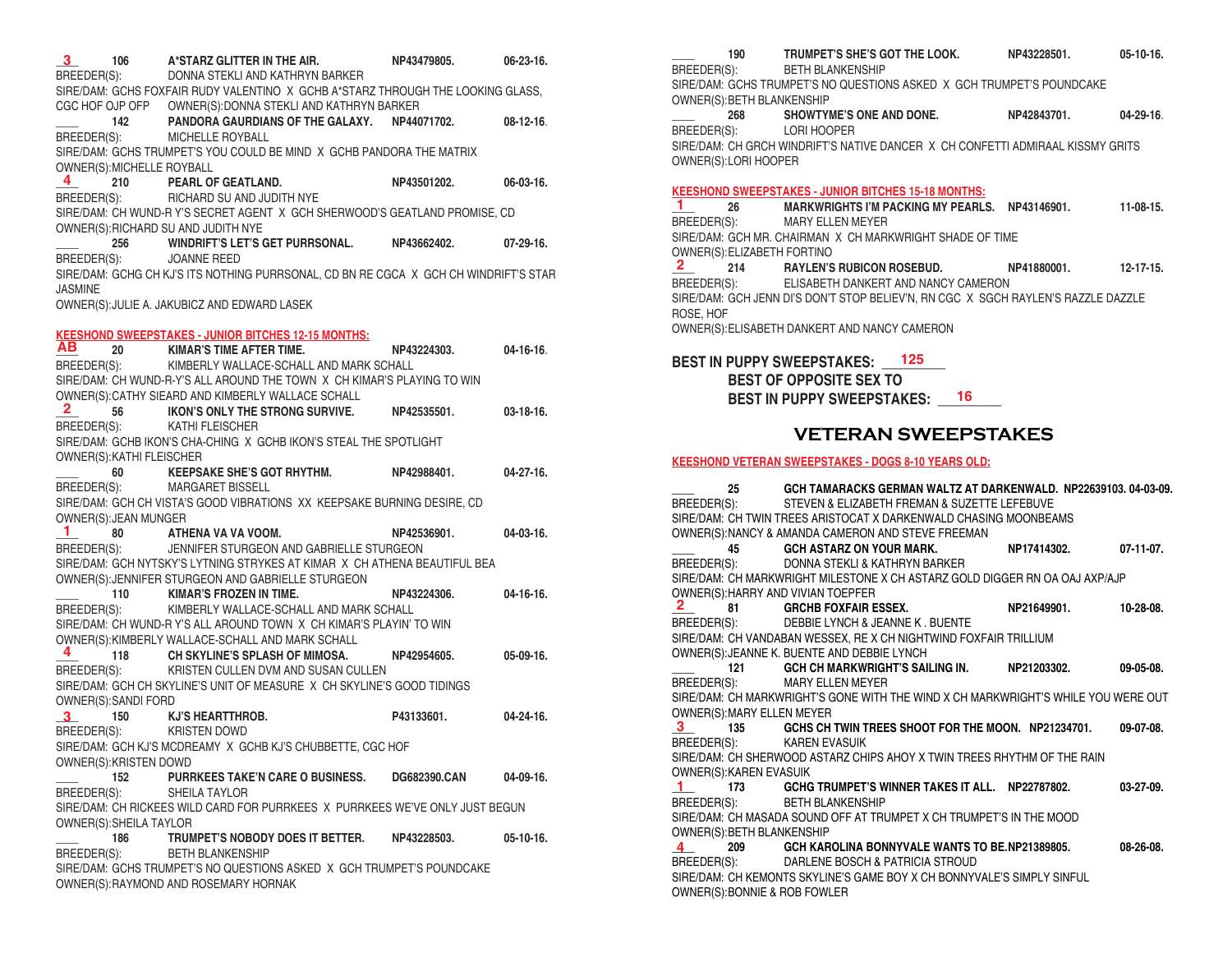|                                  | <b>KEESHOND VETERAN SWEEPSTAKES - DOGS 10-12 YEARS OLD:</b>                                                     |                      |                  |
|----------------------------------|-----------------------------------------------------------------------------------------------------------------|----------------------|------------------|
|                                  | 2 59 CH MACH4 SKYLINE'S CELEMIR, RN NF CGC. NP10369704.<br>BREEDER(S): SUSAN CULLEN & KRISTEN CULLEN, DVM       |                      | 06-22-05.        |
|                                  |                                                                                                                 |                      |                  |
|                                  | SIRE/DAM: CH KEE SHEE'S LOCK STOCK N BARREL X CH SKYLINE'S PIPETTE                                              |                      |                  |
| OWNER(S): MICHELE MCGRATH        |                                                                                                                 |                      |                  |
| $\blacksquare$<br>105            | GCH OTCH KEEPSAKE ICE ON FIRE, UDX4 OM6 MX MXJ OF.                                                              |                      |                  |
|                                  |                                                                                                                 | NP15272901.          | 12-06-06.        |
|                                  | BREEDER(S): MARGARET BISSELL                                                                                    |                      |                  |
|                                  | SIRE/DAM: CH NIGHTWIND'S TEMPERATURE RISING X CH OTCH MACH2 KEEPSAKE GIVING ME                                  |                      |                  |
| CHILLS, UD8 OGM                  |                                                                                                                 |                      |                  |
| OWNER(S): MARGARET BISSELL       |                                                                                                                 |                      |                  |
|                                  |                                                                                                                 |                      |                  |
|                                  | <b>KEESHOND VETERAN SWEEPSTAKES - BITCHES 8-10 YEARS OLD:</b>                                                   |                      |                  |
| $\mathbf{z}$<br>38 7             | GCH B MI IRRIDESCENT IRIS, CD.                                                                                  | NP19016202.          | $01-06-08$ .     |
|                                  | BREEDER(S): IRENE MUNSON AND BETTY MUNSON                                                                       |                      |                  |
|                                  | SIRE/DAM: CH DARKENWALD ARAGORN X CH BMI GEE GEE GIORI                                                          |                      |                  |
|                                  | OWNER(S): IRENE MUNSON AND BETTY MUNSON                                                                         |                      |                  |
| 72 —                             | GCH MARKWRIGHT'S WINDSWEPT TAIGA. NP22977105.                                                                   |                      | $02 - 27 - 09$ . |
| BREEDER(S):                      | MARY ELLEN MEYER                                                                                                |                      |                  |
|                                  | SIRE/DAM: CH MARKWRIGHT'S MILESTONE X CH MARKWRIGHT'S RISKY BUSINESS                                            |                      |                  |
| OWNER(S): ALECIA NOVAK           |                                                                                                                 |                      |                  |
|                                  | $3$ 120 CH SKYLINE'S HAD TO BE BONNYVALE KAROLINA. NP21389802.<br>BREEDER(S): DARLENE BOSCH AND PATRICIA STROUD |                      | 08-26-08.        |
|                                  |                                                                                                                 |                      |                  |
|                                  | SIRE/DAM: CH KEMONTS SKYLINE'S GAME BOY X CH BONNYVALE'S SIMPLY SINFUL                                          |                      |                  |
| OWNER(S):SANDI FORD<br>1.        |                                                                                                                 |                      |                  |
| 148                              | GCH KJ'S DREAM DATE, RN HOF ROM.                                                                                | NP21686902.          | 11-07-08.        |
| BREEDER(S): KRISTEN DOWD         |                                                                                                                 |                      |                  |
|                                  | SIRE/DAM: GCH DAIMLER'S CAVIAR DREAMS, HOF ROMX X CH KJ'S PURROGATIVE                                           |                      |                  |
| OWNER(S): KRISTEN DOWD           | 236 CH OWENBRIAR'S LEXIE ROCK ON.                                                                               |                      |                  |
|                                  | BREEDER(S): LINDA J. OWENS AND BRENDA BROOKES                                                                   | <b>UE229464 CAN.</b> | $03-13-08$ .     |
|                                  | SIRE/DAM: CH MARKWRIGHT MILESTONE X CH OWENBRIAR'S ROSES 'N THYME                                               |                      |                  |
|                                  | OWNER(S): AMANDA LOUGHEED AND CINY LOUGHEED                                                                     |                      |                  |
| 4                                | 278 GCH LADYSLIPPER'S SILVERADO.                                                                                | NP19242805.          | $01-23-08$ .     |
| BREEDER(S):                      | G M GODFREY AND KAREN S GODFREY                                                                                 |                      |                  |
|                                  | SIRE/DAM: CH LADYSLIPPER'S LIKE A ROCK X CH WINDRIFT'S CASH 'N CARRY LS                                         |                      |                  |
|                                  | OWNER(S): G M GODFREY AND KAREN S GODFREY                                                                       |                      |                  |
|                                  |                                                                                                                 |                      |                  |
|                                  | <b>KEESHOND VETERAN SWEEPSTAKES - BITCHES 10-12 YEARS OLD:</b>                                                  |                      |                  |
| $\mathbf{z}$                     | 12 CH TRUMPET'S HOLLABACK GIRL.                                                                                 | NP16185304.          | $02 - 27 - 07$ . |
| BREEDER(S):                      | BETH BLANKENSHIP AND JANE TOURAGE                                                                               |                      |                  |
|                                  | SIRE/DAM: CH TRUMPET'S WALK THIS WAY X CH TRUMPET'S FOR YOUR EYES ONLY                                          |                      |                  |
| OWNER(S): MICHELLE ROYBAL        |                                                                                                                 |                      |                  |
| -1.                              | 76 GCH SKYLINE'S WALK OF FAME.                                                                                  | NP15218601.          | $11 - 12 - 06$   |
| BREEDER(S):                      | SUSAN CULLEN AND KRISTEN CULLEN DVM                                                                             |                      |                  |
|                                  | SIRE/DAM: GCH DAIMLER'S CAVIAR DREAMS X CH TAPESTRY'S TIMESHARE AT SKYLINE                                      |                      |                  |
| <b>OWNER(S): KATHI FLEISCHER</b> |                                                                                                                 |                      |                  |
|                                  |                                                                                                                 |                      |                  |
|                                  | <b>KEESHOND VETERAN SWEEPSTAKES - BITCHES 12 YEARS AND OLDER:</b>                                               |                      |                  |
| 3<br>50                          | CH CHIC'S PRIMA BELLADONNA, CGC CGCA. NP06657201.                                                               |                      | 05-29-04.        |
| BREEDER(S):                      | ROBIN HITE                                                                                                      |                      |                  |
|                                  | SIRE/DAM: CH DREAMWOODS JINGLE BELL ROCK X CH LBK'S SILVER MACKAYA BELLA, OA NAJ CGC                            |                      |                  |
| OWNER(S): ROBIN HITE             |                                                                                                                 |                      |                  |
| $\blacksquare$<br>182            | CH WUND-RY I'VE GOT ATTITUED.                                                                                   | NP01061103.          | 08-16-02.        |
| BREEDER(S):                      | TERRI VANSCHYNDEL AND IRENE MUNSON                                                                              |                      |                  |
|                                  |                                                                                                                 |                      |                  |

SIRE/DAM: CH SHERWOOD'S SILVERSMITH, HOF ROM X CH BMI CAPTWATING CASEY, CD CGC OWNER(S):TERRI VANSCHYNDEL

**\_\_\_\_ 250 SEACREST BEBOPREBOPRHUBARBPIE, CD RE OA AXJ THD RATS. 2**

BREEDER(S): KAREN SHEAHAN SIRE/DAM: CH SEACREST HERE COMES THE SUN X CH SEACREAT ORTHERN STAR, RN, AX OAJ. OWNER(S):KAREN SHEAHAN<br>**AB** 280 CH WIN

 **NP05260206. 01-02-04.**

**\_\_\_\_ 280 CH WINDRIFT'S CASH'N CARRY LS. NP07989206. 11-28-04.** JOANNE REED SIRE/DAM: CH WINDRIFT'S MUTUAL FUNDS X CH MOONSPINNERS AT WINDRIFT OWNER(S):G M GODFREY AND KAREN S GODFREY  **AB**

# **BEST IN VETERAN SWEEPSTAKES: \_\_\_\_\_\_\_\_\_ 76**

## **BEST OF OPPOSITE SEX TO**

BEST IN VETERAN SWEEPSTAKES: \_\_\_<sup>173</sup>

## **Junior Showmanship**

| WEDNESDAY, MAY 24<br>GLKCM JUDGE: MR. DESMOND MURPHY KCA JU                                                  | <b>SATURDAY, MAY 27</b><br><b>KCA JUDGE: MRS. SARI BREWSTER TIRTJEN</b> |              |
|--------------------------------------------------------------------------------------------------------------|-------------------------------------------------------------------------|--------------|
| 5/24<br>5/27                                                                                                 |                                                                         |              |
| <b>KEESHOND JUNIOR SHOWMANSHIP NOVICE JUNIOR:</b>                                                            |                                                                         |              |
| 1.<br>1 120 CH SKYLINE'S HAD TO BE BONNYVALE KAROLINA. NP21389802. 08-26-08.                                 |                                                                         |              |
| BREEDER(S): DARLENE BOSCH AND PATRICIA STROUD                                                                |                                                                         |              |
| SIRE/DAM: CH KEMONTS SKYLINE'S GAME BOY X CH BONNYVALE'S SIMPLY SINFUL                                       |                                                                         |              |
| OWNER(S):SANDI FORD <b>JR HANDLER: SULLIVAN FORD #27073419001</b>                                            |                                                                         |              |
| <b>KEESHOND JUNIOR SHOWMANSHIP NOVICE INTERMEDIATE:</b>                                                      |                                                                         |              |
| 1 123 KJ'S MR. PURRSONALITY.                                                                                 | NP44391402.                                                             | $07-10-16$ . |
| BREEDER(S): KRISTEN DOWD                                                                                     |                                                                         |              |
| SIRE/DAM: GCHG KJ'S ITS NOTHING PURRSONAL, CD BN RE CGCA HOF ROM X GCH KJ'S DREAM DATE,                      |                                                                         |              |
| RN ITOF ROM                                                                                                  |                                                                         |              |
| OWNER(S): MATTHEW DEAN AND TAMMY DEAN JR. HANDLER: MATTHEW DEAN #44009818003                                 |                                                                         |              |
|                                                                                                              |                                                                         |              |
| $2^{\circ}$<br>2 143 GCHS CH SHAINAKEES ABUNDANT ASSET IS MERCY. NP24813701. 10-02-09.                       |                                                                         |              |
| BREEDER(S): REV. RUTHANN SEIBERT & SUZETTE LEFEVRE                                                           |                                                                         |              |
| SIRE/DAM: GCH CH WINDRIFTS NON-NEGOTIABLE ASSET X GCH CH DARKENWALD CHASE AWAY TH' BLUES                     |                                                                         |              |
| OWNER(S): APRIL M HORTON AND REV RUTHANN SEIBERT AND LYNNE HEWITT<br>JR .HANDLER: CONNOR HEWITT #33524096002 |                                                                         |              |
|                                                                                                              |                                                                         |              |
| <b>KEESHOND JUNIOR SHOWMANSHIP OPEN INTERMEDIATE:</b>                                                        |                                                                         |              |
| 1.<br>11-16-14. 160 CH INDYKEES A GRATEFUL HEART. NP38676001. 11-16-14.                                      |                                                                         |              |
| BREEDER(S): PAMELA L HILDEBRAND                                                                              |                                                                         |              |
| SIRE/DAM: GCH CH ASHBROOK MR CHAIRMAN X CH INDYKESS YOU'LL ACCOMPANY ME, RN CGC                              |                                                                         |              |
| OWNER(S): PAMELA L HILDEBRAND JR HANDLER: ALAINA HOUSE # 20739391004                                         |                                                                         |              |
|                                                                                                              |                                                                         |              |
| <b>KEESHOND JUNIOR SHOWMANSHIP OPEN SENIOR:</b>                                                              |                                                                         |              |
|                                                                                                              |                                                                         |              |

**\_\_\_\_ \_\_\_\_ 166 CH KJ'S I'M NOT CHUBBY, I'M FLUFFY. NP33130601. 10-11-12.** KRISTEN DOWD SIRE/DAM: GCHG KJ'S ITS NOTHING PURRSONAL, CD BN RE CGCA HOF ROM X CH KJ'S BLACK EYED PEA OWNER(S):KRISTEN DOWN AND B **JR. HANDLER: BRIANA KILLINGSWORTH # 44547447002 1 1**

**BEST JUNIOR HANDLER: \_\_\_\_\_\_\_\_\_ \_\_\_\_\_\_\_\_\_ 166 160**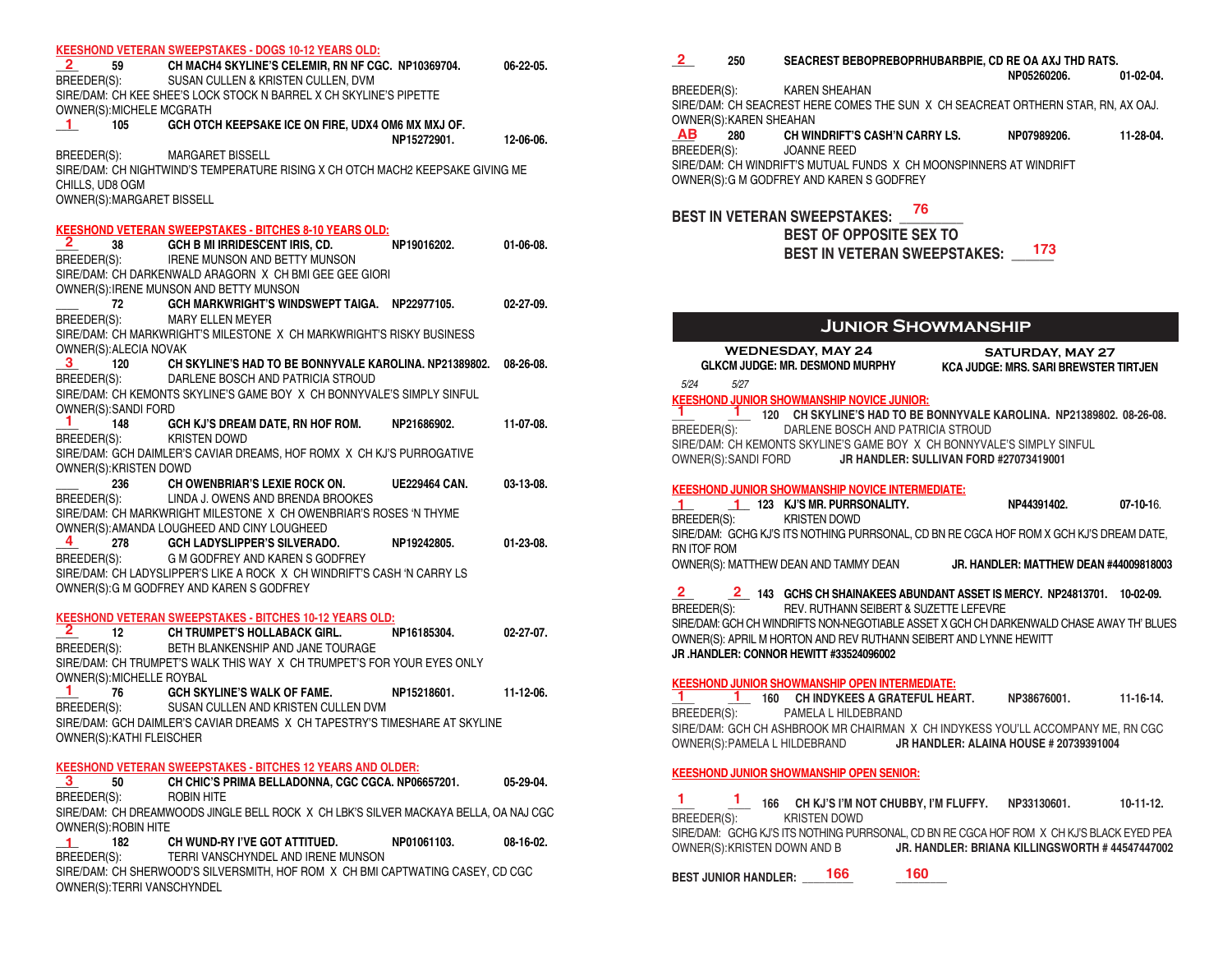## **Breed Classes**

| <b>TUESDAY, MAY 23</b><br><b>GLKCM JUDGE:</b><br><b>MR. DENNIS MCCOY</b><br>ALL REGULAR & NON-REGULAR<br><b>CLASSES</b> |                                                        | <b>FRIDAY MAY 26</b><br><b>KCA JUDGE:</b><br><b>MR. R. ROBERT HUTTON</b><br><b>REGULAR BITCH CLASSES</b><br>& ALL NON-REGULAR CLASSES | <b>SATURDAY MAY 27</b><br><b>KCA JUDGE:</b><br><b>MRS. SARI BREWSTER TIETJEN</b><br><b>REGULAR DOG CLASSES</b> |                  |
|-------------------------------------------------------------------------------------------------------------------------|--------------------------------------------------------|---------------------------------------------------------------------------------------------------------------------------------------|----------------------------------------------------------------------------------------------------------------|------------------|
| <b>GLKCM</b>                                                                                                            | KCA<br><b>KEESHOND - PUPPY DOGS 6-9 MONTHS:</b>        |                                                                                                                                       |                                                                                                                |                  |
| 1.                                                                                                                      | 29<br>BREEDER(S):                                      | JEN'NDI'S GAME OF THRONES. NP44085703.<br>DIANE WRIGHT & JENNIFER MCCLURE                                                             |                                                                                                                | $08 - 25 - 16$ . |
|                                                                                                                         |                                                        | SIRE/DAM: GCH CH JEN'NDI'S GAME OF PURRCEPTION X CH JEN' N' DI'S CATCHING FIRE<br>OWNER(S): JANIT L JOHNSON AND JENNIFER MCCLURE      |                                                                                                                |                  |
|                                                                                                                         | 39                                                     | DISCOVER DARK HUMOR. NP44454602.                                                                                                      |                                                                                                                | $09-07-16.$      |
|                                                                                                                         | BREEDER(S):<br>OWNER(S): BRENDA WAITE                  | ROSEANN VORCE<br>SIRE/DAM: GCH CH KEESBROOK WINDRIFT AT KEALOHA X DISCOVER RED VELVET SWING                                           |                                                                                                                |                  |
| 2.                                                                                                                      | 2.<br>91<br>BREEDER(S):                                | WINDRIFT'S LIVING THE DREAM. NP43989204.<br>JOANNE REED                                                                               |                                                                                                                | $09 - 24 - 16$ . |
|                                                                                                                         | OWNER(S): FRED AND JUDY HIRSCH                         | SIRE/DAM: GCHB JEN'NDI'S LYRICAL DREAMS FOR JO-LYN X CH WINDRIFT'S STAR RUBY                                                          |                                                                                                                |                  |
| <u>дв</u>                                                                                                               | 99                                                     | DREAMWOODS FREE BCUZ OF THE BRAVE. NP44416402, 09-11-16.                                                                              |                                                                                                                |                  |
|                                                                                                                         | BREEDER(S):                                            | DEBRA A TOUSEY<br>SIRE/DAM: GCHS DREAMWOODS ROCK THE BOAT X GCH ASHBROOKS RUFFLIN FEATHERS                                            |                                                                                                                |                  |
| 4.                                                                                                                      | OWNER(S): DEBRA A. TOUSEY<br>AB.<br>159<br>BREEDER(S): | <b>DISCOVER DARK UNIVERSE.</b><br>ROSEANN VORCE                                                                                       | NP44454601.                                                                                                    | 09-07-16.        |
|                                                                                                                         | OWNER(S): ROSEANN VORCE                                | SIRE/DAM: GCH KEESBROOK WINDRIFT AT KEALOHA X DISCOVER RED VELVET SWING NA                                                            |                                                                                                                |                  |
|                                                                                                                         | 4<br>171<br>BREEDER(S):                                | ALLANTES LADIES LOVE COUNTRY BOYS. NP44264501. 10-06-16.<br><b>JERI CALDWELL</b>                                                      |                                                                                                                |                  |
|                                                                                                                         | <b>DENCE NAJ</b>                                       | SIRE/DAM: GCH TRUMPET'S I WANNA BE YOUR BOYFRIEND X CH ALLANTE'S WICKED DECA                                                          |                                                                                                                |                  |
|                                                                                                                         |                                                        | OWNER(S): JERI CALDWELL-KISSLING & BOBBY KISSLING                                                                                     |                                                                                                                |                  |
| 3.                                                                                                                      | ı<br>187<br>BREEDER(S):                                | TRUMPET'S TURNING TABLES. NP44387302.<br><b>BETH BLANKENSHIP</b>                                                                      |                                                                                                                | $09-13-16.$      |
|                                                                                                                         | OWNER(S): BETH BLANKENSHIP                             | SIRE/DAM: CH OLEFORT ROYAL GRAMMA X CH TRUMPET'S CHERRY BOMB                                                                          |                                                                                                                |                  |
|                                                                                                                         | 189<br>3.                                              | TRUMPET'S ONE AND ONLY                                                                                                                | NP44387305.                                                                                                    | $09-13-16.$      |
|                                                                                                                         | BREEDER(S):                                            | <b>BETH BLANKENSHIP</b>                                                                                                               |                                                                                                                |                  |
|                                                                                                                         | OWNER(S): DAVID MCALLISTER<br>201                      | SIRE/DAM: CH OLEFORT ROYAL GRAMMA X CH TRUMPET'S CHERRY BOMB                                                                          |                                                                                                                |                  |
|                                                                                                                         | BREEDER(S):                                            | TRUMPET'S ROLLING IN THE DEEP. NP44387303.<br><b>BETH BLANKENSHIP</b><br>SIRE/DAM: CH OLEFORT ROYAL GRAMMA X CH TRUMPET'S CHERRY BOMB |                                                                                                                | $09-13-16.$      |
|                                                                                                                         | OWNER(S): CONNIE ROBBINS                               |                                                                                                                                       |                                                                                                                |                  |
| AВ                                                                                                                      | AB.                                                    | 261 JO-LYN'S CLIFFHOUSE DEVIL'S ADVOCATE. NP45638101.                                                                                 |                                                                                                                | $11 - 12 - 16.$  |
|                                                                                                                         | BREEDER(S):                                            | KATHLEEN TRIESCHMANN & JANIT JOHNSON                                                                                                  |                                                                                                                |                  |
|                                                                                                                         |                                                        | SIRE/DAM: CH JO-LYN'S DREAM CHASER X CH JO-LYN'S ESCALADE                                                                             |                                                                                                                |                  |
|                                                                                                                         | <b>KEESHOND PUPPY DOGS 9-12 MONTHS:</b>                | OWNER(S): KATHLEEN TRIESCHMANN & JANIT JOHNSON                                                                                        |                                                                                                                |                  |
|                                                                                                                         | 29                                                     | JEN'NDI'S GAME OF THRONES. NP44085703.                                                                                                |                                                                                                                | $08 - 25 - 16$ . |
|                                                                                                                         | BREEDER(S):                                            | DIANE WRIGHT & JENNIFER MCCLURE                                                                                                       |                                                                                                                |                  |
|                                                                                                                         |                                                        | SIRE/DAM: GCH CH JEN'NDI'S GAME OF PURRCEPTION X CH JEN' N' DI'S CATCHING FIRE<br>OWNER(S): JANIT L JOHNSON AND JENNIFER MCCLURE      |                                                                                                                |                  |

**\_\_\_\_ \_\_\_\_ 35 KEEPSAKE NIGHTWIND HOT DIGGITY OF MAR-CYN.N NP43686302. 06-17-16. 2** BREEDER(S): MARGARET BISSELL & DEBORAH HODGES SIRE/DAM: CH KEEPSAKE HOT ROD LINCOLN X CH NIGHTWIND E-Z RUTTKAY OWNER(S):JACQUELINE HARDING **\_\_\_\_ \_\_\_\_ 67 PANDORA ELECTRO'S SPARKS FOR WOLFERS. NP44071703. 08-12-16. AB** BREEDER(S): MICHELLE ROYBAL SIRE/DAM: GCHS TRUMPET'S YOU COULD BE MINE X GCHB PANDORA THE MATRIX OWNER(S):ROB AND BONNIE FOWLER **3\_\_\_\_\_\_\_\_\_\_\_ 73 ASHBROOK'S MAVRICK FROM SHAINAKEES. NP43035801. 05-29-16.**<br>REFEDER(S): REV. RUTHANN SEIBERT & SUZETTE LEFEVRE REV. RUTHANN SEIBERT & SUZETTE LEFEVRE SIRE/DAM: GCH ASHBROOK EASY RIDER X GCH SHIPAKEES ABSOLUTE ASSET IS GRACE OWNER(S):LINDA MOSS AND TERESA CRAIG **\_\_\_\_ \_\_\_\_ 97 FOXFAIR CARA WIZARD OF ASTARZ. NP43479806. 06-23-16. 1 3** BREEDER(S): DEBORAH LYNCH SIRE/DAM: GCHS FOXFAIR RUDY VALENTINO, HOF X GCHB ASTARZ THROUGH THE LOOKING GLASS, HOF OJP OFP CGC OWNER(S):DEBORAH LYNCH AND JEANNE BUENTE **\_\_\_\_ \_\_\_\_ 109 KEEPSAKE ALL JACKED UP FOR NIGHTWIND. NP43686301. 06-17-16.** BREEDER(S): MARGARET BISSELL & DEBORAH HODGES SIRE/DAM: CH KEEPSAKE HOT ROD LINCOLN X CH NIGHTWIND E-Z RUTTKAY OWNER(S):MARGARET BISSELL AND DEBORAH HODGES **AB** 111 PANDORA THOR. NP44071701. 08-12-16. BREEDER(S): MICHELLE ROYBAL SIRE/DAM: GCHS TRUMPET'S YOU COULD BE MINE X GCHB PANDORA THE MATRIX OWNER(S):MICHELLE ROYBAL **\_\_\_\_ \_\_\_\_ 115 KJ'S WHAT ABOUT BOB. NP44391401. 07-10-16.** BREEDER(S): KRISTEN DOWD SIRE/DAM: GCHG KJ'S ITS NOTHING PURRSONAL, CD RE BN CGCA HOF ROM X GCH KJ'S DREAM DATE, RN HOF ROM OWNER(S):KRISTEN DOWD AND TARYN PRESTON **\_\_\_\_ \_\_\_\_ 123 KJ'S MR. PURRSONALITY. NP44391402. 07-10-16.** BREEDER(S): KRISTEN DOWD SIRE/DAM: GCHG KJ'S ITS NOTHING PURRSONAL, CD BN RE CGCA HOF ROM X GCH KJ'S DREAM DATE, RN ITOF ROM OWNER(S):MATTHEW DEAN AND TAMMY DEAN **\_\_\_\_ \_\_\_\_ 129 DARKENWALD REVEL IN THE CHASE. NP43255401. 06-30-16. AB** BREEDER(S): SUZETTE LEFEBVRE & RONALD LEFEBVRE SIRE/DAM: CH DARKENWALD CUT TO THE CHASE X CH DARKENWALD INSPIRATION FOR SHAINAKEES OWNER(S):TALLI BROWN AND DAN BROWN **\_\_\_\_ 139 CORNERSTONE'S QUIET MY HEART. NP43231902. 05-27-16.** BREEDER(S): J LEIKER & D SAYRE SIRE/DAM: GCH JEN'NDI'S GAME OF PURRCEPTION X CH CORNERSTONE'S FOREVER AND A DAY BY WHIRI WIND OWNER(S):JEAN LEIKER **\_\_\_\_ \_\_\_\_ 219 ASHBROOK'S CISCO KID OF MARKWRIGHT. NP43770003. 07-10-16. AB AB** BREEDER(S): M MEYERS & D DOUGHERTY & D DAUGHERTY SIRE/DAM: GCH ASHBROOK MR CHAIRMAN X CH MARKWRIGHT'S SHADES OF TIME OWNER(S):LINDA MASS & TERESA CRUZ **\_\_\_\_ \_\_\_\_ 221 DARKENWALD REVEL IN THE CHASE. NP43255401. 06-30-16. AB AB** BREEDER(S): SUZETTE LEFEBVRE & RONALD LEFEBVRE SIRE/DAM: CH DARKENWALD CUT TO THE CHASE X CH DARKENWALD INSPIRATION FOR SHAINAKEES OWNER(S):TALLI BROWN AND DAN BROWN **KEESHOND - JUNIOR DOGS 12-18 MONTHS: 3 2 1 AB AB 4 4**

**\_\_\_\_ \_\_\_\_ 5 JEN'NDI TO HOLD THE HEAVENS. NP43020301. 04-28-16.** BREEDER(S): DIANE WRIGHT & JENNIFER MCCLURE SIRE/DAM: GCH JEN'NDI'S STEALIN' THE SHOW X ASHBROOK'S BIT 'O MAGIC FROM DARKENWOLD OWNER(S):JENNIFER MCCLURE AND DIANE WRIGHT **2 2**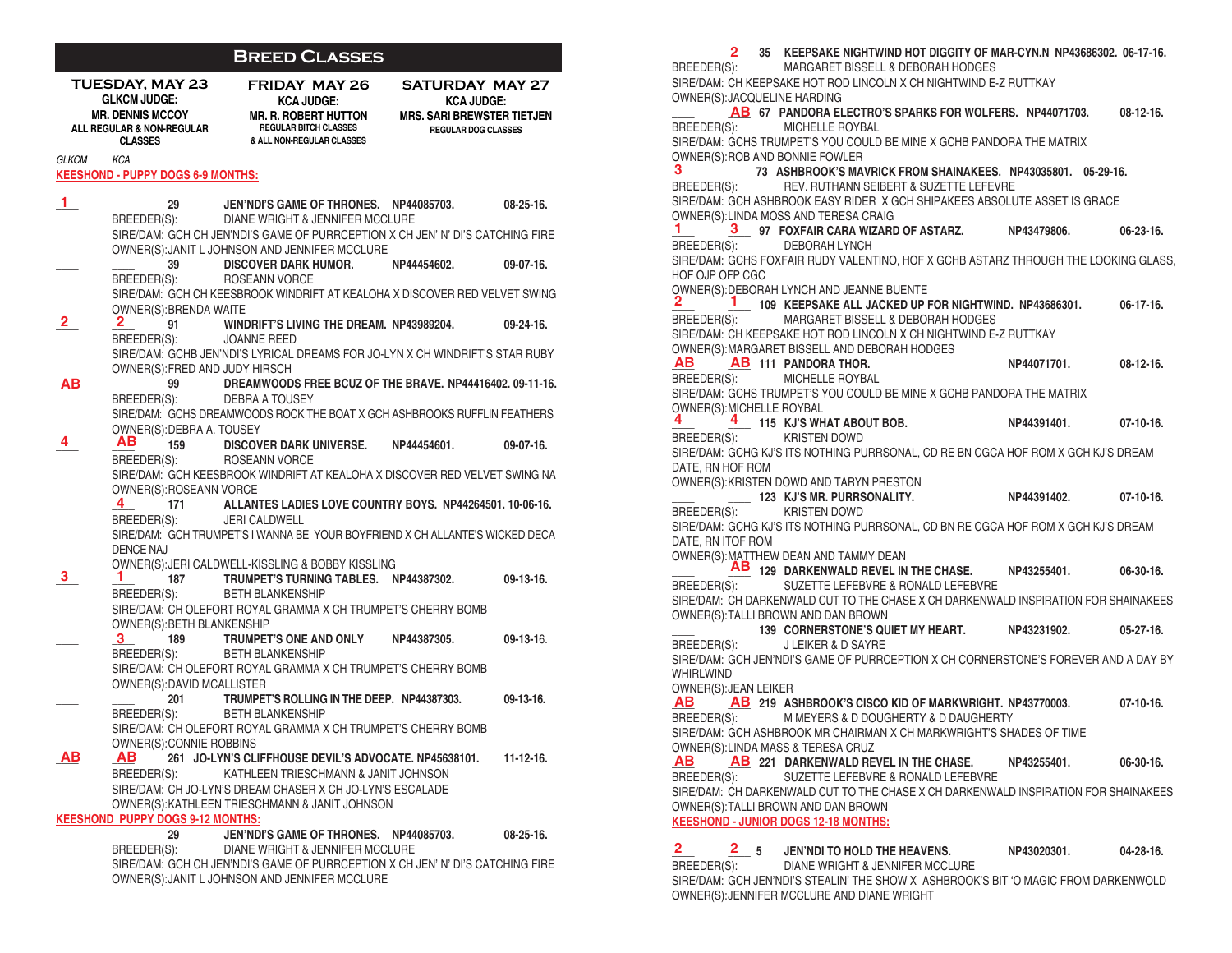**\_\_\_\_ \_\_\_\_ 11 SHORELINE'S QUANTUM LEAP. NP43052502. 04-20-16. MOVED TO BOB** BREEDER(S): TAWN SINCLAIR AND PATTI VOYLES & EILEEN PAAR SIRE/DAM: CH SUMMERWINDS TIME KEEPER X GCH CH PARKEES PURPETUAL MOTION AT SHORELINE OWNER(S):TONI ANN LOCKE AND TAWN SINCLAIR AND GREG KUMP **\_\_\_\_ \_\_\_\_ 31 ATHENA RISING STAR IN THE NYTSKY. NP42536902. 04-03-16.** BREEDER(S): JENNIFER STURGEN & GABRIELLE STURGEN SIRE/DAM: GCH NYTSKY'S LYTNING STRYKES AT KIMAR X CH ATHENA BEAUTIFUL BEA OWNER(S):BETTY ANN LYONS **\_\_\_\_ 139 CORNERSTONE'S QUIET MY HEART. NP43231902. 05-27-16. 3** BREEDER(S): J LEIKER & D SAYRE SIRE/DAM: GCH JEN'NDI'S GAME OF PURRCEPTION X CH CORNERSTONE'S FOREVER AND A DAY BY WHIRI WIND OWNER(S):JEAN LEIKER **\_\_\_\_ \_\_\_\_ 183 TRUMPET'S SMOOTH CRIMINAL. NP43228502. 05-10-16. 1 1** BREEDER(S): BETH BLANKENSHIP SIRE/DAM: GCHS TRUMPET'S NO QUESTION ASKED X GCH TRUMPET'S POUNDCAKE OWNER(S):BETH BLANKENSHIP AND CARISSA BOETTCHER **\_\_\_\_ \_\_\_\_ 207 SKYLINE'S READY SET GO AT BARONWOOD. NP42954602. 05-09-16. 3 AB** BREEDER(S): KRISTEN CULLEN DVM & SUSAN CULLEN SIRE/DAM: GCH SKYLINE'S UNIT OF MEASURE X CH SKYLINE'S GOOD TIDINGS OWNER(S):DONNA SMITH **KEESHOND BRED BY EXHIBITOR DOGS: \_\_\_\_ \_\_\_\_ 23 RAYLENS TRUE BRIT OF BELKONWALD. NP41880002. 12-17-15.** BREEDER(S): ELISABETH DANKERT & NANCY CAMERON  SIRE/DAM: GCH JEN'N DIS DON'T STOP BELIEIVIN' X GCH RAYLEN'S RAZZLE DAZZLE ROSE HOF OWNER(S):NANCY CAMERON AND ELISABETH DANKERT **\_\_\_\_ \_\_\_\_ 41 MARKWRIGHT'S GUNS N'ROSES. NP43770010. 07-10-16. 2** BREEDER(S): MARY ELLEN MEYER, DARLA DAUGHERTY DAVE DAUGHERTY SIRE/DAM: GCH CH ASHBROOK MR CHAIRMAN X CH MARKWRIGHT'S SHADES OF TIME OWNER(S):MARY ELLEN MEYER AND DARLA DAUGHERTYAND DAVE DAUGHTERTY **\_\_\_\_ \_\_\_\_ 63 KEEPSAKE HE COMES WHEN CALLED, CD. NP41352302. 10-18-15.** BREEDER(S): MARGARET BISSELL SIRE/DAM: GCH CH VISTA'S GOOD VIBRATIONS X KEEPSAKE BURNING DESIRE, CD OWNER(S):MRS WENDY C SWIMME AND JAMES F SWIMME AND MS MARGARET BISSELL **\_\_\_\_ 99 DREAMWOODS FREE BCUZ OF THE BRAVE. NP44416402. 09-11-16. AB** BREEDER(S): DEBRA A TOUSEY SIRE/DAM: GCHS DREAMWOODS ROCK THE BOAT X GCH ASHBROOKS RUFFLIN FEATHERS OWNER(S):DEBRA A. TOUSEY **\_\_\_\_ \_\_\_\_ 137 DREAMWOODS TWIN TREES. NP42191502. 12-30-15.** BREEDER(S): DEBRA TOUSEY & KAREN EVASUIK SIRE/DAM: GCHS CH DREAMSWOODS ROCK THE BOAT X DARKENWALDS FLIRTIN WITH DREAM-WOOD OWNER(S):KAREN EVASUIK AND DEBRA TOUSEY **\_\_\_\_ \_\_\_\_ 141 CORNERSTONE'S PREACHER BOY. NP41695601. 11-18-15. 2 4** BREEDER(S): JEAN LEIKER SIRE/DAM: CH JO-LYN'S DREAM CHASER X GCHB CORNERSTONE'S LOVER OF MY SOUL OWNER(S):JEAN LEIKER **MOVED TO BOB** 163 WUND-R Y K-CENTRAL SHAKEN NOT STIRRED. NP42047501. 11-17-15. BREEDER(S): TERRI VAN SCHYNDEL & SHERRI KOVACH SIRE/DAM: CH WUND-RY'S SCRET AGENT X CH WUND-RY BOTTOMS UP K-CENTRAL OWNER(S):TERRI VANSCHYNDEL & SHERRI KOVACH **\_\_\_\_ \_\_\_\_ 181 TRUMPET'S TEARDROPS ON MY GUITAR. NP41519402. 10-22-15. 1 3** BREEDER(S): BETH BLANKENSHIP SIRE/DAM: GCHS TRUMPET'S NO QUESTION ASKED X GCH TRUMPET'S POUNDCAKE OWNER(S):BETH BLANKENSHIP **4 4 4**

**\_\_\_\_ \_\_\_\_ 195 SKYLINE'S ABSOLUTE MEASURE. NP42954601. 05-09-16. 3 1** BREEDER(S): KRISTEN CULLEN DVM & SUSAN CULLEN SIRE/DAM: GCHP SKYLINE'S UNIT OF MEASURE, OHF ROM X CH SKYLINE'S GOOD TIDINGS OWNER(S):KRISTEN CULLEN DVM & SUSAN CULLEN **\_\_\_\_ \_\_\_\_ 199 LADYSLIPPER'S BLUE MOON OF KENTUCKY. NP40084605. 04-26-15**. BREEDER(S): G M GODFREY & KAREN S GODFREY SIRE/DAM: GCH WINDRIFT'S DANCE TO THE MUSIC X GCH LADYSLIPPER'S SILVERADO OWNER(S):THERESA M THERRIAULT & JEREMY THERRIAULT & G M GODFREY & KAREN S GODFREY **\_\_\_\_ \_\_\_\_ 213 CHIC'S DREAMS OF LIVIN' LARGE AT LBK. NP43221801. 01-29-16.** BREEDER(S): JANE LIVINGSTON & ROBIN HITE SIRE/DAM: CH IKON'S CHA-CHING X CHIC'S ANKOR LIVE YOUR DREAM OWNER(S):JANE LIVINGSTON & ROBIN HITE **\_\_\_\_ \_\_\_\_ 251 EVOLUTION'S SPACE ODDITY. NP44418801. 09-28-16. AB** BREEDER(S): KELLIE SIEKIERSKI SIRE/DAM: GCH JEN'NDI'S GAME OF PURRCEPTION X CH DARKENWALD LIGHTENING STRIKES THR-ICE AT EVOLUTION OWNER(S):KELLIE SIEKERSKI **\_\_\_\_ \_\_\_\_ 253 CLIFFHOUSE'S JO-LYN SPECIAL EDITION. NP40326401. 05-15-15.** BREEDER(S): JANIT JOHNSON & KATHLEEN TRIESCHMANN SIRE/DAM: GCH CH KJ'S IT'S NOTHING PURRSONAL CD BN RE CGCA X CH JO-LYN'S ESCALADE OWNER(S):KATHLEEN TRIESCHMANN & JANIT JOHNSON **KEESHOND AMERICAN-BRED DOGS. \_\_\_\_ \_\_\_\_ 131 DARKENWALD KEEPING STRIDE. NP30608301. 10-04-11. 3 3** BREEDER(S): SUZETTE LEFEBVRE & RONALD LEFEBVRE SIRE/DAM: CH DARKENWALD ARAGORN X CH KOANNE DARKENWALD BLUE VELVET OWNER(S):TALLI BROWN AND DAN BROWN **\_\_\_\_ \_\_\_\_ 217 HI-SPEED NEED FOR SPEED. NP39135102. 10-20-14. 2 2** BREEDER(S): TAMMY SIGERS & JANIT JOHNSON SIRE/DAM: CH HI-SPEED RICOCHET OFF IKON X CH JO-LYN'S CAMRY OWNER(S):TAMMY SIEGERS **\_\_\_\_ \_\_\_\_ 263 CONFETTI'S SOME GUYS HAVE ALL THE LUCK. NP42258101. 11-13-15. 1 1** BREEDER(S): WENDI VENABLE & KATHY EASTER SIRE/DAM: GCH CH CONFETTI'S ST. NICK X CH CONFETTI'S JOKES AND GEMS@ARKLOW OWNER(S):WENDI VENABLE **KEESHOND OPEN DOGS. \_\_\_\_ \_\_\_\_ 9 WINTU'S LENGTHY EDITORIAL. NP40151201. 05-27-15.** BREEDER(S): STEVE & SANDRA LAMBRIGHT SIRE/DAM: SKYLINE'S UNIT OF MEASURE X WINTU'S SKLYINE HOLIDAY EDITION-HOLLY OWNER(S):STEVE AND SANDRA LAMBRIGHT **\_\_\_\_ \_\_\_\_ 15 PANDORA THE COUNTRY BEARS. NP39053406. 12-27-14.** BREEDER(S): MICHELLE ROYBAL SIRE/DAM: GCH TRUMPET'S WE WILL ROCK YOU X GCH TRUMPET'S CROOKLIN' ROSIE OWNER(S):MICHELLE ROYBAL **\_\_\_\_ \_\_\_\_ 33 K.J.'S CHILL OUT. NP40176403. 04-24-15. AB** BREEDER(S): KRISTON DOWD SIRE/DAM: GCH CH TRUMPET'S YOU COULD BE MINE X CH K.J.'S I'M NOT CHUBBY I'M FLUFFY OWNER(S):KARIN FOLLESE AND KRISTEN DOWD **\_\_\_\_ \_\_\_\_ 69 TRUMPET'S HOLLYWOOD SWINGING V WOLFERS. NP37781001. 06-24-14. MOVED TO BOB** BREEDER(S): BETH BLANKENSHIP SIRE/DAM: CH TRUMPET'S AUTHORITY SONG X GCH BONNYVALE'S PAPERB WRITER BY WOLFERS FOR TRUMPET OWNER(S):BONNIE AND ROB FOWLER **\_\_\_\_ \_\_\_\_ 125 WINDRIFT'S THE FORCE AWAKENS. NP42892602. 04-09-16. 2 3**BREEDER(S): ANNA & CHANSE BOEHRINGER SIRE/DAM: CH WINDRIFT'S STAR DUST X CH WINDRIFT'S STAR DANCER'S PROMENADE OWNER(S):ANNA AND CHANSE BOEHRINGER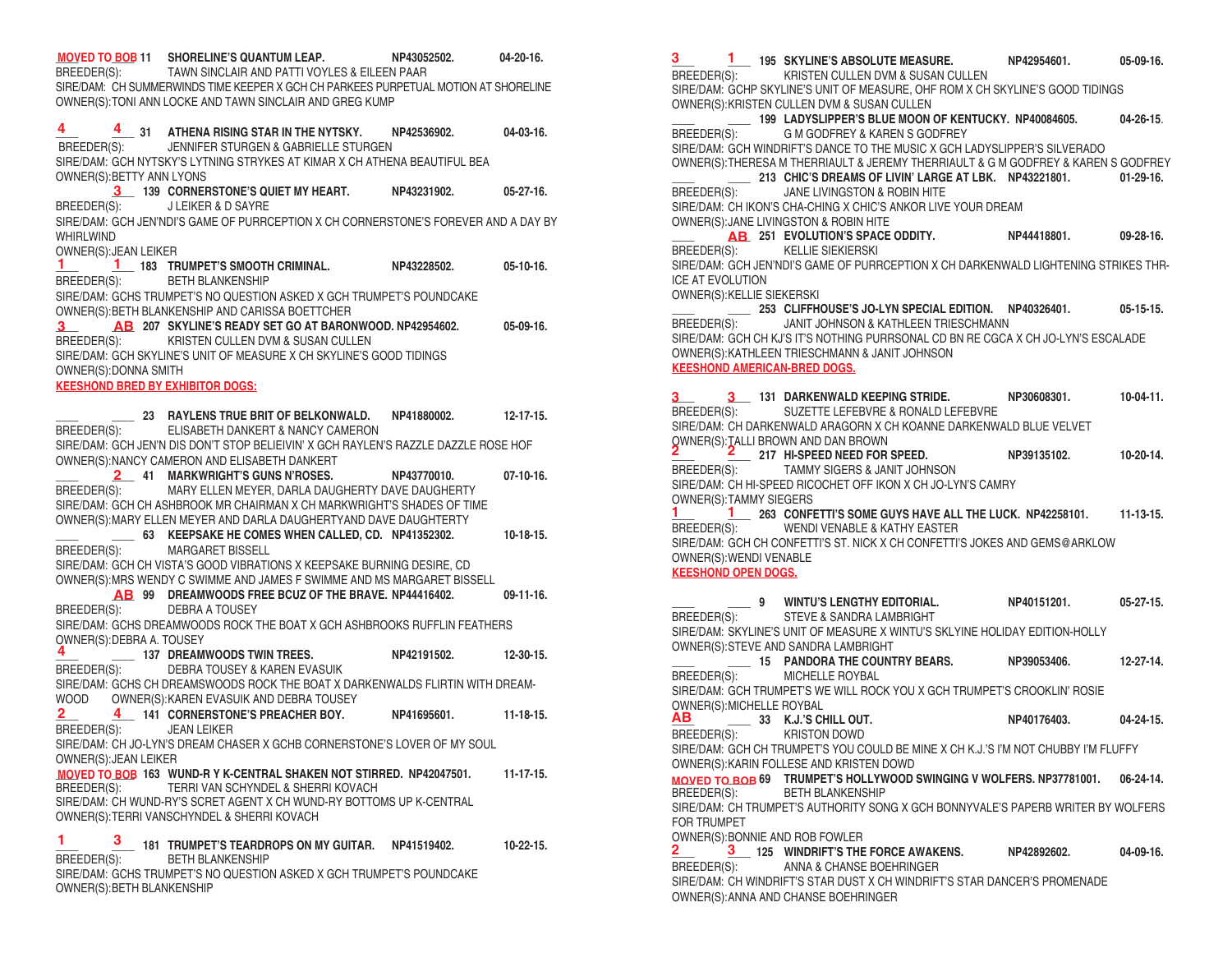**\_\_\_\_ \_\_\_\_ 133 KEEROCKA'S NEVERENDING STORY FOR PURRKEES. NP38451204.11-12-14**. **3 1** BREEDER(S): JULIE MILLER SIRE/DAM: CH TRUMPET'S SHAKE IT UP X CH DAIMLER'S PURPLE PASSION CD OWNER(S):SHEILA TAYLOR **\_\_\_\_ \_\_\_\_ 145 KJ'S STEPPIN' OUT. NP40176404. 04-24-15.** BREEDER(S): KRISTEN DOWD SIRE/DAM: GCH CH TRUMPETS YOU COULD BE MINE X CH KJ'S I'M NOT CHUBBY, I'M FLUFFY OWNER(S):KATHY GAYNOR AND KRISTEN DAWD **\_\_\_\_ \_\_\_\_ 179 TRUMPET'S CAROLINA IN MY MIND. NP40617803. 07-11-15.** BREEDER(S): BETH BLANKENSHIP SIRE/DAM: GCHS TRUMPET'S YOU COULD BE MINE X GCH TRUMPET'S FAT BOTTOMED GIRLS OWNER(S):BETH BLANKENSHIP **AGENT: SUTTER WOODLIFF \_\_\_\_ \_\_\_\_ 193 TRUMPET'S SHOWER THE PEOPLE. NP40617802. 07-11-15. 4** BREEDER(S): BETH BLANKENSHIP SIRE/DAM: GCHS TRUMPET'S YOU COULD BE MINE X GCH TRUMPET'S FAT BOTTOMED GIRLS OWNER(S):DAN & LINDA FLETCHER **\_\_\_\_ 211 RICHWOODS SEEKING JUSTICE. NP30803101. 11-15-11.** BREEDER(S): CHARLOTTE A RICHARDS & FLORINE M BASTUBA SIRE/DAM: CH GREYKEES MCKEE THE MOUSE X CH RICHWOODS MY MAGIC KISSES OWNER(S):PAMELA & RICH TRASKOS & CAROL & BILL PALMER **\_\_\_\_ \_\_\_\_ 231 SKYLINE SUMMERWIND ORDER IN THE COURT. NP41995404. 12-25-15. MOVED UP 1 TO BOB** BREEDER(S): SUSAN CULLEN & KRISTEN CULLEN, DVM SIRE/DAM: CH SUMMERWIND'S TIME KEEPER X GCH SKYLINES PURRSONAL SELECTION OWNER(S):JEAN GAUCHAT HARGIS & JOSHUA HARGIS **\_\_\_\_ 235 RICHWOODS SEEKING JUSTICE. NP30803101. 11-15-11.** BREEDER(S): CHARLOTTE A RICHARDS & FLORINE M BASTUBA SIRE/DAM: CH GREYKEES MCKEE THE MOUSE X CH RICHWOODS MY MAGIC KISSES OWNER(S):PAMELA & RICH TRASKOS & CAROL & BILL PALMER **\_\_\_\_ \_\_\_\_ 259 CRYSTAL CREEK FROM LAVENDERMIST MEADOW. NP41181202. 07-10-15. 4 2** BREEDER(S): OLGA KIRSHINA SIRE/DAM: GCHS SHAINAKEES ABUNDANT ASSET IS MERCY X ESWOOD LAVENDER LEAF OWNER(S):LYNNE HEWITT & REV. RUTHANN SABERT  **RESERVE WINNERS DOG: \_\_\_\_\_\_\_\_ \_\_\_\_\_\_\_\_ WINNERS DOG: \_\_\_\_\_\_\_\_ \_\_\_\_\_\_\_\_\_ 231 125 125 41**  BREEDER(S): STEVEN & ELIZABETH FREMAN & SUZETTE LEFEBUVE  SIRE/DAM: CH TWIN TREES ARISTOCAT X DARKENWALD CHASING MOONBEAMS **AB \_\_\_\_ \_\_\_\_ 65 CH KJ'S OH I WUND-R-Y, CDX RA MX MXJ THD. NP20331302. 06-11-08. KEESHOND VETERAN DOGS 8-10 YEARS. \_\_\_\_ \_\_\_\_ 25 GCH TAMARACKS GERMAN WALTZ AT DARKENWALD. NP22639103. 04-03-09.** OWNER(S):NANCY & AMANDA CAMERON AND STEVE FREEMAN **\_\_\_\_ \_\_\_\_ 45 GCH ASTARZ ON YOUR MARK. NP17414302. 07-11-07.** BREEDER(S): DONNA STEKLI & KATHRYN BARKER SIRE/DAM: CH MARKWRIGHT MILESTONE X CH ASTARZ GOLD DIGGER RN OA OAJ AXP/AJP OWNER(S):HARRY AND VIVIAN TOEPFER BREEDER(S): DIANE PEPPLER & TERRY VAN SCHYNDEL SIRE/DAM: CH ATHENA KJ KNOCKOUT X CH WUND-RY ANNIE MY LOVE OWNER(S):EMILY TAGGART AND GRACE STEWART **\_\_\_\_ \_\_\_\_ 81 GRCHB FOXFAIR ESSEX. NP21649901. 10-28-08.** BREEDER(S): DEBBIE LYNCH & JEANNE K . BUENTE SIRE/DAM: CH VANDABAN WESSEX, RE X CH NIGHTWIND FOXFAIR TRILLIUM OWNER(S):JEANNE K. BUENTE AND DEBBIE LYNCH **NON-REGULAR SINGLE DOG CLASSES**

**\_\_\_\_ \_\_\_\_ 121 GCH CH MARKWRIGHT'S SAILING IN. NP21203302. 09-05-08. 4 1** BREEDER(S): MARY ELLEN MEYER SIRE/DAM: CH MARKWRIGHT'S GONE WITH THE WIND X CH MARKWRIGHT'S WHILE YOU WERE OUT OWNER(S):MARY ELLEN MEYER **\_\_\_\_ \_\_\_\_ 135 GCHS CH TWIN TREES SHOOT FOR THE MOON. NP21234701. 09-07-08. 2 3** BREEDER(S): KAREN EVASUIK SIRE/DAM: CH SHERWOOD ASTARZ CHIPS AHOY X TWIN TREES RHYTHM OF THE RAIN OWNER(S):KAREN EVASUIK **\_\_\_\_ \_\_\_\_ 173 GCHG TRUMPET'S WINNER TAKES IT ALL. NP22787802. 03-27-09. 1 4** BREEDER(S): BETH BLANKENSHIP SIRE/DAM: CH MASADA SOUND OFF AT TRUMPET X CH TRUMPET'S IN THE MOOD OWNER(S):BETH BLANKENSHIP **\_\_\_\_ \_\_\_\_ 209 GCH KAROLINA BONNYVALE WANTS TO BE. NP21389805. 08-26-08. 3 2** BREEDER(S): DARLENE BOSCH & PATRICIA STROUD SIRE/DAM: CH KEMONTS SKYLINE'S GAME BOY X CH BONNYVALE'S SIMPLY SINFUL OWNER(S):BONNIE & ROB FOWLER **\_\_\_\_ \_\_\_\_ 273 CH SPIRIT OF THE GROBANITES WHO BELIEVE IN THE DREAM. AB RREEDER(S):** FD SICARD & CATHY SICARD & LANORA MADDEN ED SICARD & CATHY SICARD & LANORA MADDEN SIRE/DAM: CH VOLFGANG D'ARLANDE X CH VOSDAI'S WILD SPRITE RACER OWNER(S):DEBORAH BRANDES **KEESHOND VETERAN DOGS 10-12 YEARS. \_\_ \_\_\_\_ 59 CH MACH4 SKYLINE'S CELEMIR, RN NF CGC. NP10369704. 06-22-05.** BREEDER(S): SUSAN CULLEN & KRISTEN CULLEN, DVM SIRE/DAM: CH KEE SHEE'S LOCK STOCK N BARREL X CH SKYLINE'S PIPETTE OWNER(S):MICHELE MCGRATH **\_\_\_\_ \_\_\_\_ 105 GCH OTCH KEEPSAKE ICE ON FIRE, UDX4 OM6 MX MXJ OF. 1 2 NP15272901. 12-06-06.** BREEDER(S): MARGARET BISSELL SIRE/DAM: CH NIGHTWIND'S TEMPERATURE RISING X CH OTCH MACH2 KEEPSAKE GIVING ME CHILLS, UD8 OGM OWNER(S):MARGARET BISSELL **\_\_\_\_ \_\_\_\_ 113 CH DESBY'S FEAR FACTOR. NP11398705. 11-06-05. 3 3** BREEDER(S): MANDY HUFFMAN & MICHAEL HUFFMAN SIRE/DAM: CH TRUMPET'S PUT A SPELL ON ME & CH TRUMPET'S SIMPLY THE BEST OWNER(S):MICHELLE ROYBAL **\_\_\_\_ 157 CH AMJUKEES REGAL DISCOVERY, MX MXJ NF T2B. NP14382701. 06-03-06. 1** BREEDER(S): JANICE GRAVES SIRE/DAM: CH ASHBROOK'S INSIDE TRADER X CH TRUMPET'S IT'S MY PARTY OWNER(S):ROSEANN VORCE **\_\_\_\_ \_\_\_\_ 239 CH OLEFORT WHITE CHRISTMAS. NP15504403. 12-14-06.** BREEDER(S): ANGELA CURTIS SIRE/DAM: CH TRUMPET'S PUT A SPELL ON YOU & CH TRUMPET'S O'CHRISTMAS TREE OWNER(S):ANGELA CURTIS **KEESHOND VETERAN DOGS 12 YEARS AND OLDER. \_\_\_\_ \_\_\_\_ 205 GCH DAIMLER'S CAVIAR DREAMS, HOF ROMX. NP08924701. 02-24-05. 1 1** BREEDER(S): TERRY & DIANE BENZ SIRE/DAM: CH KEESHEE'S LOCK STOCK N BARREL X CH DAIMLER'S FOREVER VAIN, HOF ROM OWNER(S):TERRY & DIANE BENZ **\_\_\_\_ 269 CH EVENSTAR ABSOLUTE MIDNIGHT. NP06576201. 05-02-04. 2**BREEDER(S): KATHRYN HUMBERT SIRE/DAM: CH CARA ABSOLUTE PROOF E'SPIRIT X CH EVENSTAR MIDNIGHT MOONLIGHT OWNER(S):KATHRYN HUMBERT **4**  $2 \frac{1}{4}$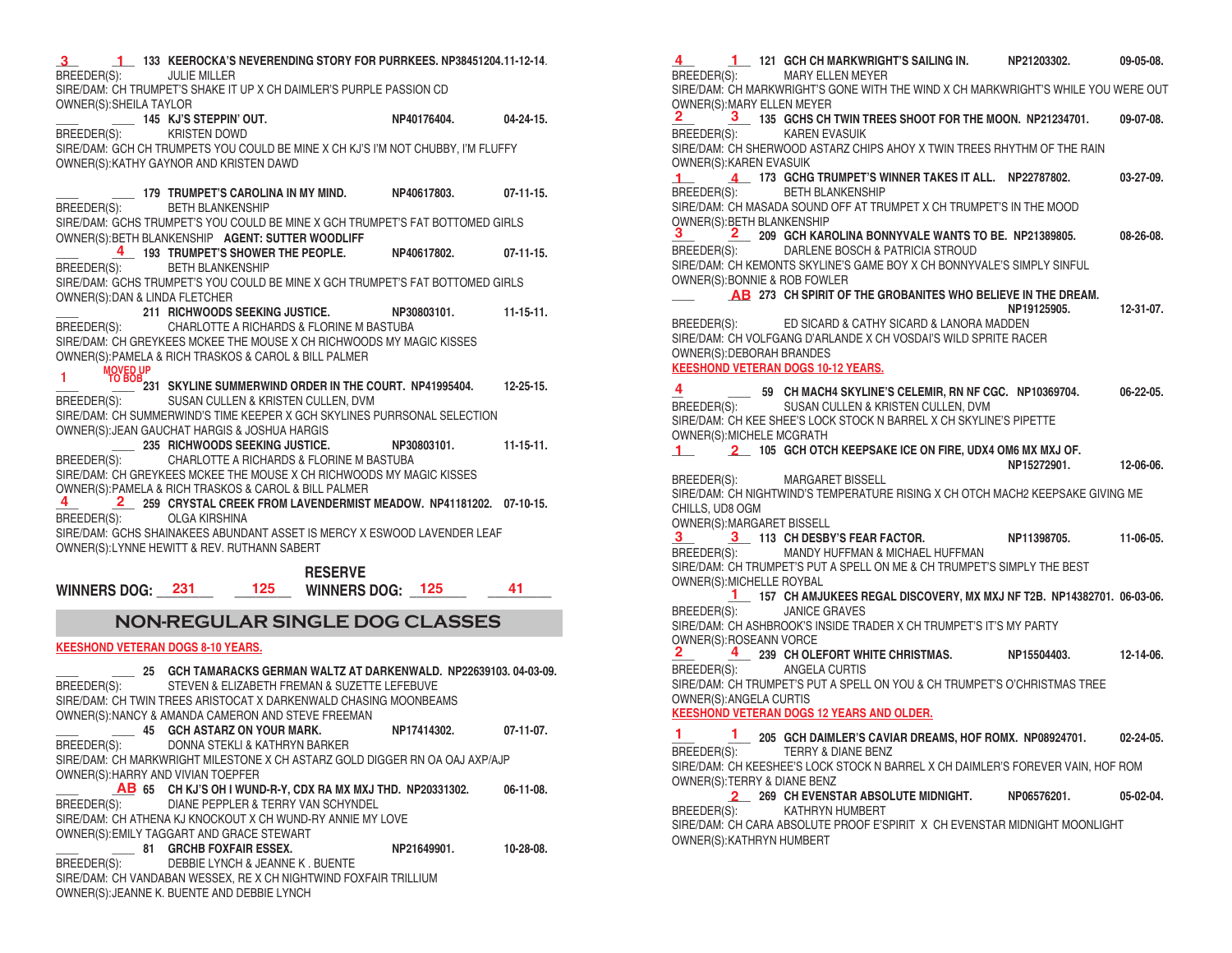## **REGULAR BITCH CLASSES**

#### **KEESHOND PUPPY BITCHES 6-9 MONTHS:**

|                            | 10 TRUMPET'S SET FIRE TO THE RAIN.                                                     | NP44387304. | 09-13-16.   |
|----------------------------|----------------------------------------------------------------------------------------|-------------|-------------|
|                            | BREEDER(S): BETH BLANKENSHIP                                                           |             |             |
|                            | SIRE/DAM: OLEFORT ROYAL GRAMMA X TRUMPET'S CHERRY BOMB                                 |             |             |
|                            | OWNER(S): BETH BLANKENSHIP AND CHANTALLE CARROLL                                       |             |             |
|                            | 3 AB 82 ASHBROOK'S LIAR LIAR PANTS ON FIRE. NP44322102.                                |             | $08-27-16.$ |
|                            | BREEDER(S): TERESA CRAIG AND LINDA MOSS                                                |             |             |
|                            | SIRE/DAM: CH ASHBROOK'S LIKE A ROCK O ALLANTE X CH ASHBROOK'S JEN'NDI THE LASS         |             |             |
| OWNER(S): MARK CRAIG       |                                                                                        |             |             |
| $\mathbf{1}$               | 2 122 WINDRIFT'S UNIT OF TREASURE. P44100904.10-04-16.                                 |             |             |
| BREEDER(S): JOANNE REED    |                                                                                        |             |             |
|                            | SIRE/DAM: GCHP CH SKYLINE'S UNIT OF MEASURE X GCHB CH WINDRIFT'S ROCK STAR II          |             |             |
|                            | OWNER(S): DEANNA COX AND HEATHER & COLTON JOHNSON AND ELISABETH STONINGTOW             |             |             |
|                            | AB 130 DREAMWOODS LET FREEDOM RING. NP44416401.                                        |             | $09-11-16.$ |
|                            | BREEDER(S): DEBRA TOUSEY                                                               |             |             |
|                            | SIRE/DAM: GCHS DREAMWOODS ROCK THE BOAT X GCH ASHBROOKS RUFFLIN FEATHERS               |             |             |
| OWNER(S): DEBRA A TOUSEY   |                                                                                        |             |             |
|                            | 1 156 BONOVOX MOON OF MY LIFE. NP44260305.                                             |             | $10-11-16.$ |
|                            | BREEDER(S): APRIL M HORTON AND REV RUTHANN SEIBERT                                     |             |             |
|                            | SIRE/DAM: GCHS CH SHAINAKEES ABUNDANT ASSET IS MERCY X CH SHAINAKEES DIVINE WISDOM     |             |             |
| <b>IS SOPHIA</b>           |                                                                                        |             |             |
| OWNER(S): APRIL HORTON     |                                                                                        |             |             |
|                            | 10-10-16. 178 WUND-RY K-CENTRAL GINFIZZ. NP45386801. 10-10-16.                         |             |             |
|                            | BREEDER(S): TERRI VANSCHYNDEL AND SHERRI KOVACH                                        |             |             |
|                            | SIRE/DAM: WUND-R Y K-CENTRAL SHAKEN NOT STIRRED X WUND-R Y MARZIPAN FOR K-CENTRAL      |             |             |
|                            | OWNER(S):TERRI VANSCHYNDEL AND SERRI KOVACH                                            |             |             |
|                            | 10-06-16. 184 ALLANTE'S THIS AIN'T NO LOVE SONG. NP44264502. 10-06-16.                 |             |             |
| BREEDER(S):                | <b>JERI CALDWELL</b>                                                                   |             |             |
|                            | SIRE/DAM: GCH TRUMPET'S I WANNA BE YOUR BOYFRIEND X CH ALLANTE'S WICKED DECADENCE, NAJ |             |             |
|                            | OWNER(S): JERI CALDWELL-KISSLING AND BOBBY KISSLING                                    |             |             |
|                            |                                                                                        |             |             |
|                            | 2 3 188 TRUMPET'S CHASING PAVEMENTS. NP44387301. 09-13-16.                             |             |             |
|                            | BREEDER(S): BETH BLANKENSHIP                                                           |             |             |
|                            | SIRE/DAM: CH OLEFORT ROYAL GRAMMA X CH TRUMPET'S CHERRY BOMB                           |             |             |
| OWNER(S): BETH BLANKENSHIP |                                                                                        |             |             |
|                            | 216 WINDRIFTS DRESSED LIKE A DAYDREAM. NP43989201. 09-24-16.                           |             |             |
| BREEDER(S): JOANNE REED    |                                                                                        |             |             |
|                            | SIRE/DAM: GCHB JENNDIS LYRICAL DREAM FOR JO-LYN X CH WINDRIFTS STAR RUBY               |             |             |
| OWNER(S):MARTY HUCK        |                                                                                        |             |             |
|                            | 226 WINDRIFT'S BEYOND MEASURE. NP44100703.                                             |             | $10-07-16.$ |
| BREEDER(S): JOANNE REED    |                                                                                        |             |             |
|                            | SIRE/DAM: GCHP SKYLINE'S UNIT OF MEASURE X GCHB WINDRIFT'S ROCK STAR II                |             |             |
| OWNER(S): RICHARD HANSON   |                                                                                        |             |             |
|                            | 4 234 KEESRIDGE REFLECTION O'HEAVEN. NP45760901.CAN 09-25-16.                          |             |             |
|                            | BREEDER(S): AMANDA LOUGHEED                                                            |             |             |
|                            | SIRE/DAM: NZ CH CLANDARA LORD-KAOS X CAN GCH AM CH KEESRIDGE THE ESSENCE OF ZIVAL,     |             |             |
| CGN CD RE                  |                                                                                        |             |             |
|                            | WNER(S): AMANDA LOUGHEED AND CINY LOUGHEED                                             |             |             |
|                            | 262 CLIFFHOUSE'S JO-LYN'S DEVIL DELITE. NP45638102. 11-12-16.                          |             |             |
|                            | BREEDER(S): KATHLEEN TRIESCHMANN AND JANIT JOHNSON                                     |             |             |
|                            | SIRE/DAM: CH JO-LYN'S DREAM CHASER X CH JO-LYN'S ESCALADE                              |             |             |
|                            | OWNER(S): KATHLEEN TRIESCHMANN AND JANIT JOHNSON                                       |             |             |
|                            |                                                                                        |             |             |

#### **KEESHOND PUPPY BITCHES 9-12 MONTHS:**

**\_\_\_\_ \_\_\_\_ 16 JO-LYN'S STAR OF THE SHOW. NP45105101. 07-01-16. 1 1** BREEDER(S): JANIT L JOHNSON SIRE/DAM: GCH CH JEN'NDI'S STEALIN' THE SHOW X CH JO-LYN'S PORSCHE CAYENNE OWNER(S):JANIT L JOHNSON **\_\_\_\_ 32 DARKENWALD REJOICE IN THE CHASE. NP43255402. 06-30-16. AB** BREEDER(S): SUZETTE AND RON LEFEBVRE SIRE/DAM: CH DARKENWALD CUT TO THE CHASE X CH DARKENWALD INSPIRATION FOR SHAINAKEES OWNER(S):SUZETTE AND RON LEFEBVRE **\_\_\_\_ \_\_\_\_ 58 MARKWRIGHT'S MS, FITZGERALD. NP43770012. 07-10-16. AB** BREEDER(S): MARY ELLEN MEYER AND DARLA DAUGHERTY AND DAVID DAUGHERTY SIRE/DAM: GCH ASHBROOK MR CHAIRMAN X CH MARKWRIGHT'S SHADES OF TIME OWNER(S): SUZANNE VESSELLA **\_\_\_\_ \_\_\_\_ 66 TRALEIGH TOULUMNE MEADOWS. NP43629603. 08-02-16.** BREEDER(S): TRACI WASSER SIRE/DAM: GCH CH TRUMPET'S HOT FOR TEACHER X GCH CH TRALEIGH TRAVELOCITY OWNER(S):LILA DANN **\_\_\_\_ \_\_\_\_ 96 TRALEIGH TIMES SQUARE. NP43629601. 08-02-16. 3 2** BREEDER(S): TRACI WASSER SIRE/DAM: GCH TRUMPET'S HOT FOR TEACHER X GCH TRALEIGH TRAVELOCITY OWNER(S):TRACI WASSER **\_\_\_\_ \_\_\_\_ 106 A\*STARZ GLITTER IN THE AIR. NP43479805. 06-23-16. 2 3** BREEDER(S): DONNA STEKLI AND KATHRYN BARKER SIRE/DAM: GCHS FOXFAIR RUDY VALENTINO X GCHB A\*STARZ THROUGH THE LOOKING GLASS, CGC HOF OJP OFP OWNER(S):DONNA STEKLI AND KATHRYN BARKER **\_\_\_\_ \_\_\_\_ 142 PANDORA GAURDIANS OF THE GALAXY. NP44071702. 08-12-16**. BREEDER(S): MICHELLE ROYBALL SIRE/DAM: GCHS TRUMPET'S YOU COULD BE MIND X GCHB PANDORA THE MATRIX OWNER(S):MICHELLE ROYBALL **\_\_\_\_ \_\_\_\_ 256 WINDRIFT'S LET'S GET PURRSONAL. NP43662402. 07-29-16. 4 4** BREEDER(S): JOANNE REED SIRE/DAM: GCHG CH KJ'S ITS NOTHING PURRSONAL, CD BN RE CGCA X GCH CH WINDRIFT'S STAR JASMINE OWNER(S):JULIE A. JAKUBICZ AND EDWARD LASEK **KEESHOND JUNIOR BITCHES 12-18 MONTHS: \_\_\_\_ \_\_\_\_ 20 KIMAR'S TIME AFTER TIME. NP43224303. 04-16-16**. BREEDER(S): KIMBERLY WALLACE-SCHALL AND MARK SCHALL SIRE/DAM: CH WUND-R-Y'S ALL AROUND THE TOWN X CH KIMAR'S PLAYING TO WIN OWNER(S):CATHY SIEARD AND KIMBERLY WALLACE SCHALL **\_\_\_\_ \_\_\_\_ 26 MARKWRIGHTS I'M PACKING MY PEARLS. NP43146901. 11-08-15. 3** BREEDER(S): MARY ELLEN MEYER SIRE/DAM: GCH MR. CHAIRMAN X CH MARKWRIGHT SHADE OF TIME OWNER(S):ELIZABETH FORTINO **\_\_\_\_ \_\_\_\_ 60 KEEPSAKE SHE'S GOT RHYTHM. NP42988401. 04-27-16. 1 2** BREEDER(S): MARGARET BISSELL SIRE/DAM: GCH CH VISTA'S GOOD VIBRATIONS XX KEEPSAKE BURNING DESIRE, CD OWNER(S):JEAN MUNGER **\_\_\_\_ \_\_\_\_ 110 KIMAR'S FROZEN IN TIME. NP43224306. 04-16-16.** BREEDER(S): KIMBERLY WALLACE-SCHALL AND MARK SCHALL SIRE/DAM: CH WUND-R Y'S ALL AROUND TOWN X CH KIMAR'S PLAYIN' TO WIN OWNER(S):KIMBERLY WALLACE-SCHALL AND MARK SCHALL **\_\_\_\_ \_\_\_\_ 152 PURRKEES TAKE'N CARE O BUSINESS. DG682390.CAN 04-09-16. 3**BREEDER(S): SHEILA TAYLOR SIRE/DAM: CH RICKEES WILD CARD FOR PURRKEES X PURRKEES WE'VE ONLY JUST BEGUN OWNER(S):SHEILA TAYLOR **AB AB**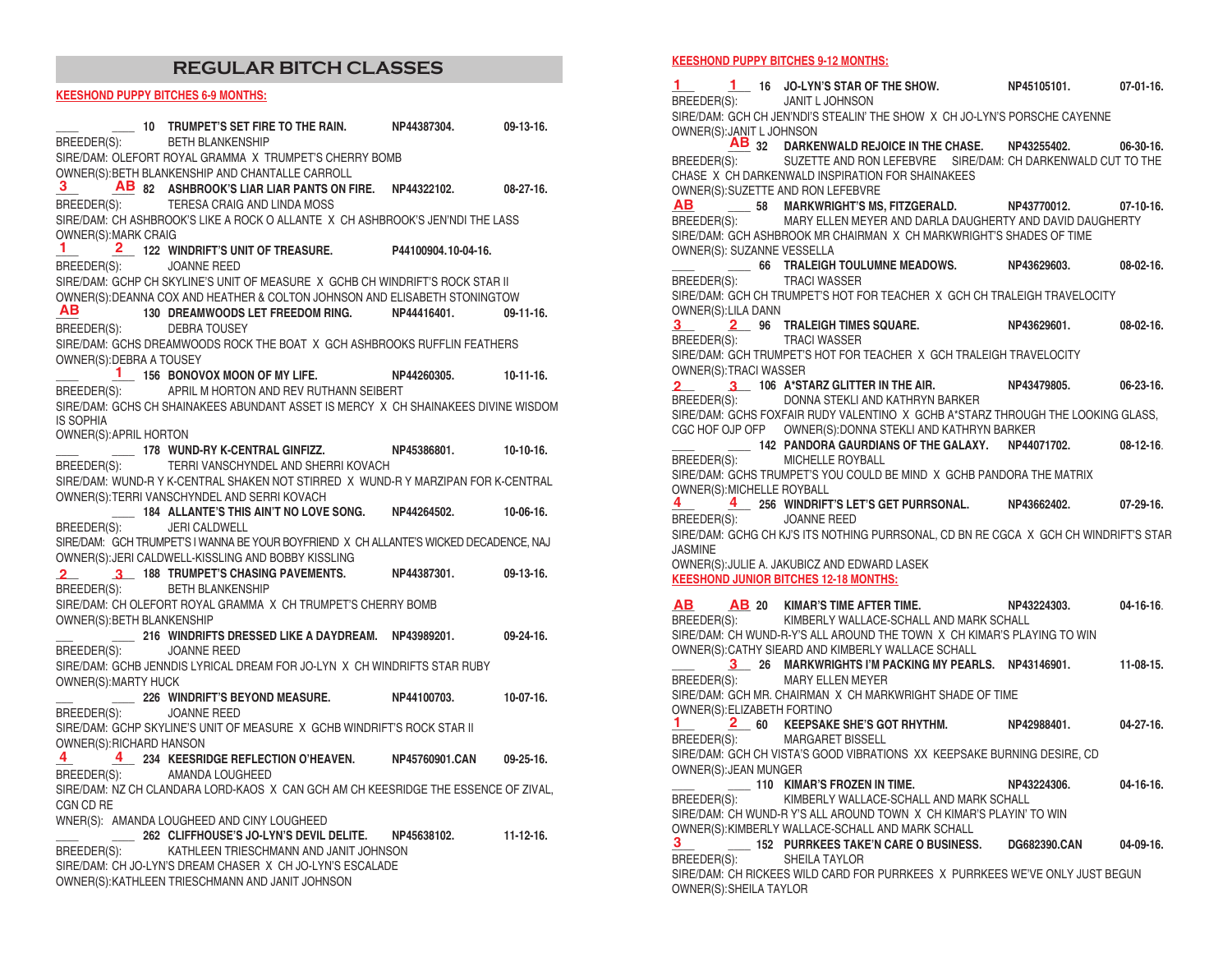**\_\_\_\_ \_\_\_\_ 186 TRUMPET'S NOBODY DOES IT BETTER. NP43228503. 05-10-16. 4 1** BREEDER(S): BETH BLANKENSHIP SIRE/DAM: GCHS TRUMPET'S NO QUESTIONS ASKED X GCH TRUMPET'S POUNDCAKE OWNER(S):RAYMOND AND ROSEMARY HORNAK **\_\_\_\_ \_\_\_\_ 190 TRUMPET'S SHE'S GOT THE LOOK. NP43228501. 05-10-16. 2 4** BREEDER(S): BETH BLANKENSHIP SIRE/DAM: GCHS TRUMPET'S NO QUESTIONS ASKED X GCH TRUMPET'S POUNDCAKE OWNER(S):BETH BLANKENSHIP **\_\_\_\_ \_\_\_\_ 218 OLEFORT LOVE ACTUALLY. NP42786701. 02-13-16. AB AB** BREEDER(S): ANGELA CURTIS SIRE/DAM: GCH OLEFORT SPOTTED EAGLE RAY X CH OLEFORT BETSY ROSS OWNER(S):ANGELA CURTIS **KEESHOND BRED BY EXHIBITOR BITCHES: \_\_\_\_ \_\_\_\_ 28 MARKWRIGHTS ALTERNATING CURRENT. NP43770009. 07-10-16.** BREEDER(S): MARY ELLEN MEYER AND DARLA & DAVE DAUGHERTY SIRE/DAM: GCH CH ASHBROOK MR. CHAIRMAN X CH MARKWRIGHT'S SHADES OF TIME OWNER(S):MARY ELLEN MEYER AND DARLA DAUGHERTY AND DAVE DAUGHERTY **\_\_\_\_ \_\_\_\_ 56 IKON'S ONLY THE STRONG SURVIVE. NP42535501. 03-18-16. 3** BREEDER(S): KATHI FLEISCHER SIRE/DAM: GCHB IKON'S CHA-CHING X GCHB IKON'S STEAL THE SPOTLIGHT OWNER(S):KATHI FLEISCHER **\_\_\_\_ \_\_\_\_ 80 ATHENA VA VA VOOM. NP42536901. 04-03-16.** BREEDER(S): JENNIFER STURGEON AND GABRIELLE STURGEON SIRE/DAM: GCH NYTSKY'S LYTNING STRYKES AT KIMAR X CH ATHENA BEAUTIFUL BEA OWNER(S):JENNIFER STURGEON AND GABRIELLE STURGEON **\_\_\_\_ \_\_\_\_ 84 ASHBROOKS CASE CLOZED. NP44322103. 08-27-16. 4 AB** BREEDER(S): TERESA CRAIG AND LINDA MOSS SIRE/DAM: CH ASHBROOK'S LIKE A ROCK O ALLANTE X CH ASHBROOK'S JEN'NDI THE LASS OWNER(S):TERESA CRAIG AND LINDA MOSS **\_\_\_\_ \_\_\_\_ 102 FOXFAIR I GET AROUND. NP40927005. 08-12-15.** BREEDER(S): DEBBIE LYNCH AND JEANNE K. BUENTE SIRE/DAM: GR CH VISTA'S GOOD VIBRATIONS X CH FOXFAIR VIRGINIA DARE OWNER(S):JEANNE K. BUENTE AND DEBBIE LYNCH **\_\_\_\_ 130 DREAMWOODS LET FREEDOM RING. NP44416401. 09-11-16.** BREEDER(S): DEBRA TOUSEY SIRE/DAM: GCHS DREAMWOODS ROCK THE BOAT X GCH ASHBROOKS RUFFLIN FEATHERS OWNER(S):DEBRA A TOUSEY **\_\_\_\_ \_\_\_\_ 150 KJ'S HEARTTHROB. NP43133601. 04-24-16. 3 1** BREEDER(S): KRISTEN DOWD SIRE/DAM: GCH KJ'S MCDREAMY X GCHB KJ'S CHUBBETTE, CGC HOF OWNER(S):KRISTEN DOWD **\_\_\_\_ \_\_\_\_ 176 WUND-RY GOOD GIRL GONE BAD. NP36443803. 10-08-13.** BREEDER(S): TERRI VANSCHYNDEL AND LINDA JARRETT SIRE/DAM: GCH TRUMPET'S WINNER TAKES ALL X CH WUND-R Y'S OUR LITTLE SECRET OWNER(S):TERRI VANSCHYNDEL **\_\_\_\_ \_\_\_\_ 192 TRUMPET'S JUST LIKE A PILL. NP40432001. 06-10-15. 2 2**BREEDER(S): BETH BLANKENSHIP SIRE/DAM: GCHB TRUMPET'S GOOD TIMES ROLL X GCH BONNYVALE'S PAPERBACK WRITER BY WOLFERS FOR TRUMPET OWNER(S):BETH BLANKENSHIP **\_\_\_\_ \_\_\_\_ 210 PEARL OF GEATLAND. NP43501202. 06-03-16.** BREEDER(S): RICHARD SU AND JUDITH NYE SIRE/DAM: CH WUND-R Y'S SECRET AGENT X GCH SHERWOOD'S GEATLAND PROMISE, CD OWNER(S):RICHARD SU AND JUDITH NYE

**\_\_\_\_ \_\_\_\_ 214 RAYLEN'S RUBICON ROSEBUD. NP41880001. 12-17-15.** BREEDER(S): ELISABETH DANKERT AND NANCY CAMERON SIRE/DAM: GCH JENN DI'S DON'T STOP BELIEV'N, RN CGC X SGCH RAYLEN'S RAZZLE DAZZLE ROSE, HOF OWNER(S):ELISABETH DANKERT AND NANCY CAMERON **\_\_\_\_ \_\_\_\_ 230 LADYSLIPPER'S ELDERBERRY BOUNTY. NP35450903. 09-05-13.** BREEDER(S): G M GODFREY & KAREN S GODFREY SIRE/DAM: GCH SKYLINE'S UNIT OF MEASURE X CH LADYSLIPPER'S RAZZBERRY BERET OWNER(S):STEVE LAMMLEIN ANDMARCY LAMMLEIN AND G M GODFREY AND KAREN S GODFREY **\_\_\_\_ \_\_\_\_ 264 CONFETTI'S SWEET DREAMER ELLA ISABELLA NP39865004. 03-03-15.** BREEDER(S): WENDI VENABLE AND KATHY EASTER SIRE/DAM: GRCH CH CONFETTI'S ST.NICK X CH CONFETTI'S JOKES AND GEMS@ARKLOW OWNER(S):WENDI VENABLE 1 4 268 SHOWTYME'S ONE AND DONE. NP42843701. 04-29-16. BREEDER(S): LORI HOOPER SIRE/DAM: CH GRCH WINDRIFT'S NATIVE DANCER X CH CONFETTI ADMIRAAL KISSMY GRITS OWNER(S):LORI HOOPER **KEESHOND AMERICAN BRED BITCHES: \_\_\_\_ \_\_\_\_ 206 CHIC'S ANKOR LIVE YOUR DREAM. NP32065302. 06-13-12. 2 1** BREEDER(S): JOYCE PERKINS SIRE/DAM: CH CHIC'S MAKIN' A MOVE X ANKOR'S YOUNG AT HEART OWNER(S):JANE LIVINGSTION AND ROBIN HITE **\_\_\_\_ \_\_\_\_ 266 CONFETTI'S GOOD LUCK CHARM. NP42258102. 11-13-15. 1 2** BREEDER(S): WENDI VENABLE AND KATHY EASTER SIRE/DAM: GRCH CH CONFETTI'S ST.NICK X CH CONFETTI'S JOKES AND GEMS@ARKLOW OWNER(S):GAIL GAGNON **KEESHOND OPEN BITCHES: \_\_\_\_ \_\_\_\_ 22 KIMAR'S TAKE ME ALL THE WAY. NP40524905. 07-19-15. AB MOVED UP** BREEDER(S): KIMBERLY WALLACE-SCHALL AND MARK SCHALL SIRE/DAM: CH WUND-R-Y'S HARD HABIT TO BREAK X GCH CH KIMAR'S ALL ABOUT ME OWNER(S):CATHY SIEARD AND KIMBERLY WALLACE SCHALL **\_\_\_\_ \_\_\_\_ 54 RUSSKOE SEREBRO ENIGMA AT PACE. NP41004302. RUS 03-27-15. 4** BREEDER(S): VICTORIA KRUTOVA SIRE/DAM: GCHS FOXFAIR RUDY VALENTINO X INT. CH RUSSKOE SEREBRO ONNO-NO KO YUKI OWNER(S):JUDY ELLIOT **\_\_\_\_ \_\_\_\_ 104 TRUMPET'S RAISE YOUR GLASS. NP40432002. 06-10-15. 2 2** BREEDER(S): BETH BLANKENSHIP SIRE/DAM: GCH CH TRUMPET'S GOOD TIMES ROLL X GCH CH BONNYVALE'S PAPERBACK WRITER BY WOLFERS FORTRUMPET OWNER(S):CHERYL BOETTCHER AND CARISSA BOETTCHER AND BETH BLANKENSHIP **\_\_\_\_ \_\_\_\_ 126 A\*STARZ MAKING A SPLASH. NP39510901. 02-06-15. 1** BREEDER(S): DONNA STEKLI AND MEGAN MCLOUGHLIN AND KATHRYN BARKER SIRE/DAM: GCHG RUTTKAY CHANCE, HOF X GCHB A\*STARZ THROUGH THE LOOKING GLASS, CGC HOF OJP OFP OWNER(S):DONNA STEKLI AND LEMUEL BURNETT **\_\_\_\_ \_\_\_\_ 154 PURRKEES PICK YOUR POISON. CS633559.CAN 09-01-15**. BREEDER(S): SHEILA TAYLOR SIRE/DAM: CH RICKEES WILD CARD FOR PURRKEES X PURRKEES WE'VE ONLY JUST BEGUN OWNER(S):SHEILA TAYLOR **\_\_\_\_ \_\_\_\_ 198 RUSSKOE SEREBRO EMPRISE AT CARA. NP41004301. 03-27-15. 4**  BREEDER(S): VICTORIA KRUTOVA AND OLEG PAKHOMOV SIRE/DAM: GCH FOXFAIR RUDY VALENTINO X CH RUSSKOE SEREBO ONNA-NO KO YUKI OWNER(S):HEATHER MYERS AND VICTORIA KRUTOVA **TO BOB**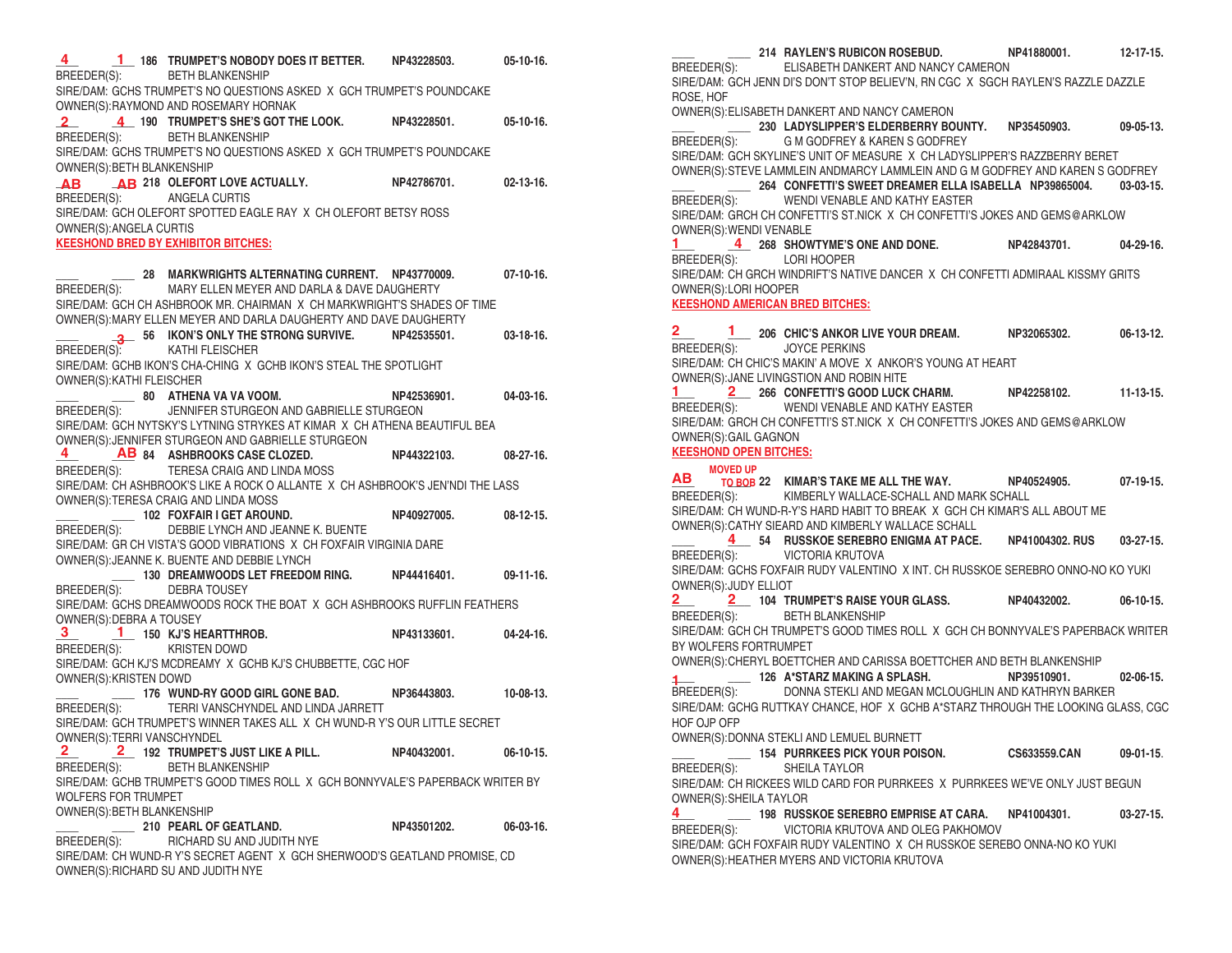| 3 222 TRUMPET'S GUESS WHO, CDX BN. NP35266902.<br>BREEDER(S): BETH BLANKENSHIP AND CARISSA BOETTCHER                          |             | $08 - 04 - 13$ . |
|-------------------------------------------------------------------------------------------------------------------------------|-------------|------------------|
| SIRE/DAM: GCH CH TRUMPET'S NO QUESTIONS ASKED X GCH CH TRUMPET'S LOVE FOR SALE<br>OWNER(S): BONNIE DAVIS AND BETH BLANKENSHIP |             |                  |
| AB 224 LADYSLIPPER'S HERE FOR THE PARTY. NP40084601.<br>BREEDER(S): G M GODFREY & KAREN S GODFREY                             |             | $04 - 26 - 15$ . |
| SIRE/DAM: GCH WINDRIFT'S DANCE TO THE MUSIC X GCH LADYSLIPPER'S SILVERADO<br>OWNER(S): G M GODFREY AND KAREN S GODFREY        |             |                  |
| 1 252 CLIFFHOUSE'S JO-LYN'S SKY'S THE LIMIT. NP40326402.<br>BREEDER(S): JANIT JOHNSON AND KATHLEEN TRIESCHMANN                |             | $05-15-15.$      |
| SIRE/DAM: GCH CH K J'S IT'S NOTHING PURRSONAL, CD X CH JO-LYN'S ESCALADE<br>OWNER(S): KATHLEEN TRIESCHMANN AND JANIT JOHNSON  |             |                  |
| <b>RESERVE</b>                                                                                                                |             |                  |
| 126<br>60<br>WINNERS BITCH: 252<br><b>WINNERS BITCH:</b>                                                                      |             | 16               |
|                                                                                                                               |             |                  |
| <b>NON-REGULAR SINGLE BITCH CLASSES</b>                                                                                       |             |                  |
| <b>GLKCM</b><br><b>KCA</b>                                                                                                    |             |                  |
|                                                                                                                               |             |                  |
| <b>KEESHOND VETERAN BITCHES 8-10 YEARS.</b>                                                                                   |             |                  |
| 1.<br>$\frac{1}{1}$ 6 GCHG DAIMLER'S LUCK BE A LADY AT INDYKEES, RN CGC.                                                      | NP20311401. | $07-11-08.$      |
| BREEDER(S): TERRY AND DIANE BENZ<br>SIRE/DAM: GCHG DAIMLER'S CAVIAR DREAMS X CH DAIMLER'S S' BORROWED, S' BLUE                |             |                  |
| OWNER(S): PAMELA L HILDEBRAND<br>3 38 GCH B MI IRRIDESCENT IRIS, CD.<br>$3^{\circ}$                                           | NP19016202. | $01-06-08.$      |
| BREEDER(S): IRENE MUNSON AND BETTY MUNSON<br>SIRE/DAM: CH DARKENWALD ARAGORN X CH BMI GEE GEE GIORI                           |             |                  |
| OWNER(S): IRENE MUNSON AND BETTY MUNSON<br>72 GCH MARKWRIGHT'S WINDSWEPT TAIGA. NP22977105.                                   |             | 02-27-09.        |
| MARY ELLEN MEYER<br>BREEDER(S):<br>SIRE/DAM: CH MARKWRIGHT'S MILESTONE X CH MARKWRIGHT'S RISKY BUSINESS                       |             |                  |
| OWNER(S): ALECIA NOVAK                                                                                                        |             |                  |
| 4 120 CH SKYLINE'S HAD TO BE BONNYVALE KAROLINA. NP21389802. 08-26-08.<br>DARLENE BOSCH AND PATRICIA STROUD<br>BREEDER(S):    |             |                  |
| SIRE/DAM: CH KEMONTS SKYLINE'S GAME BOY X CH BONNYVALE'S SIMPLY SINFUL<br>OWNER(S):SANDI FORD                                 |             |                  |
| 2 2 148 GCH KJ'S DREAM DATE, RN HOF ROM. NP21686902.<br>BREEDER(S): KRISTEN DOWD                                              |             | 11-07-08         |
| SIRE/DAM: GCH DAIMLER'S CAVIAR DREAMS, HOF ROMX X CH KJ'S PURROGATIVE<br>OWNER(S): KRISTEN DOWD                               |             |                  |
| <b>KEESHOND VETERAN BITCHES 10-12 YEARS.</b>                                                                                  |             |                  |
| 2<br>2.<br>12 CH TRUMPET'S HOLLABACK GIRL.                                                                                    | NP16185304. | $02 - 27 - 07$ . |
| BREEDER(S):<br>BETH BLANKENSHIP AND JANE TOURAGE<br>SIRE/DAM: CH TRUMPET'S WALK THIS WAY X CH TRUMPET'S FOR YOUR EYES ONLY    |             |                  |
| OWNER(S): MICHELLE ROYBAL<br><b>AB</b> 34 CH LAMOTTE LIGHTENING STRIKES.                                                      | NP12692901. | $03-08-06.$      |
| PATSY BRADBERRY AND JOSHUA BRADBERRY<br>BREEDER(S):                                                                           |             |                  |
| SIRE/DAM: CH ALLANTE'S LA MOTTE THUNDERBIRD X CH LAMOTTE CRK ANTE UP<br>OWNER(S): IRENE MUNSON AND BETTY MUNSON               |             |                  |

**\_\_\_\_ \_\_\_\_ 76 GCH SKYLINE'S WALK OF FAME. NP15218601. 11-12-06.** SUSAN CULLEN AND KRISTEN CULLEN DVM SIRE/DAM: GCH DAIMLER'S CAVIART DREAMS X CH TAPESTRY'S TIMESHARE AT SKYLINE OWNER(S):KATHI FLEISCHER **KEESHOND VETERAN BITCHES 10-12 YEARS. 1 1**

**\_\_\_\_ 36 CH B MI GEE GEE GIORI. NP05259605. 01-27-04.** IRENE MUNSON AND BETTY MUNSON SIRE/DAM: CH ALLANTE'S START THE COMMOTION X CH TWIN TREES WALKING DOLL OWNER(S):IRENE MUNSON AND BETTY MUNSON **\_\_\_\_ \_\_\_\_ 50 CH CHIC'S PRIMA BELLADONNA, CGC CGCA. NP06657201. 05-29-04.** BREEDER(S): ROBIN HITE **4 2** SIRE/DAM: CH DREAMWOODS JINGLE BELL ROCK X CH LBK'S SILVER MACKAYA BELLA, OA NAJ CGC OWNER(S):ROBIN HITE **\_\_\_\_ \_\_\_\_ 182 CH WUND-RY I'VE GOT ATTITUED. NP01061103. 08-16-02.** TERRI VANSCHYNDEL AND IRENE MUNSON SIRE/DAM: CH SHERWOOD'S SILVERSMITH, HOF ROM X CH BMI CAPTWATING CASEY, CD CGC OWNER(S):TERRI VANSCHYNDEL **\_\_\_\_ \_\_\_\_ 250 SEACREST BEBOPREBOPRHUBARBPIE, CD RE OA AXJ THD RATS. NP05260206. 01-02-04.** BREEDER(S): KAREN SHEAHAN SIRE/DAM: CH SEACREST HERE COMES THE SUN X CH SEACREAT ORTHERN STAR, RN, AX OAJ. OWNER(S):KAREN SHEAHAN **\_\_\_\_ \_\_\_\_ 280 CH WINDRIFT'S CASH'N CARRY LS. NP07989206. 11-28-04.** JOANNE REED SIRE/DAM: CH WINDRIFT'S MUTUAL FUNDS X CH MOONSPINNERS AT WINDRIFT **BREEDER**(SAB **1 1 2 3**  $\mathsf{B}$  **REEDER(S**,

OWNER(S):G M GODFREY AND KAREN S GODFREY

## **NON-REGULAR MULTIPLE KEESHOND CLASSES**

#### **KEESHOND STUD DOGS.**

OWNER(S):DEBORAH HODGES

| 3 2 95 CH KEALOHA-SHAMROCK TGIF AT KEESBROOK. NP28217302. 02-03-11.<br>BREEDER(S): LAURA LENCI & SHANNON KELLY |                       |  |
|----------------------------------------------------------------------------------------------------------------|-----------------------|--|
| SIRE/DAM: GCH CH SHAMROCK'S CAPTAIN STORMALONG X CH KEALOHA CHAMPAGNE ON ICE                                   |                       |  |
| OWNER(S): BRENDA S. BROOKES AND LAURA LENCI AND SHANNON KELLEY                                                 |                       |  |
| 2 3 185 CH OLEFORT ROYAL GRAMMA. NP36067201. 08-24-13.                                                         |                       |  |
| BREEDER(S): ANGELA CURTIS                                                                                      |                       |  |
| SIRE/DAM: GCHS TRUMPET'S YOU COULD BE MINE X CH TRUMPET'S GOT TO BE BONNYVALE N'                               |                       |  |
| <b>KAROLINA</b>                                                                                                |                       |  |
| OWNER(S): BETH BLANKENSHIP AGENT: HAYLEY NITZ                                                                  |                       |  |
| 1 197 GCHS FOXFAIR RUDY VALENTINO. NP23700601. 05-18-09.                                                       |                       |  |
| BREEDER(S): DEBORAH A LYNCH & JEANNE K BUENTE                                                                  |                       |  |
| SIRE/DAM: CH KEESHEE LOCK STOCK N BARREL X CH FOXFAIR VALENTINA                                                |                       |  |
| OWNER(S): DEBBIE LYNCH & JEANNE BUENTE                                                                         |                       |  |
| <b>KEESHOND BROOD BITCHES.</b>                                                                                 |                       |  |
| 2 2 2 124 GCHB A*STARZ THROUGH THE LOOKING GLASS, CGC HOF OJP OFP.                                             |                       |  |
|                                                                                                                | NP27045002. 08-12-10. |  |
| BREEDER(S): DONNA STEKLI AND KATHRYN BARKER                                                                    |                       |  |
| SIRE/DAM: CH KEESBROOK'S DÉJÀ VU X CH A*STARZ ONCE UPON A TIME, CGC NAP                                        |                       |  |
| OWNER(S): DONNA STEKLI AND KATHRYN BARKER                                                                      |                       |  |
| $\frac{4}{1}$ 168 CH NIGHTWIND E-Z RUTTKAY. NP31077401. 10-14-11.                                              |                       |  |
| BREEDER(S): DEBORAH R HODGES                                                                                   |                       |  |
| SIRE/DAM: NIGHTWIND'S DESIGN ON FIRE X CH RUTTKAY PA JAMMA                                                     |                       |  |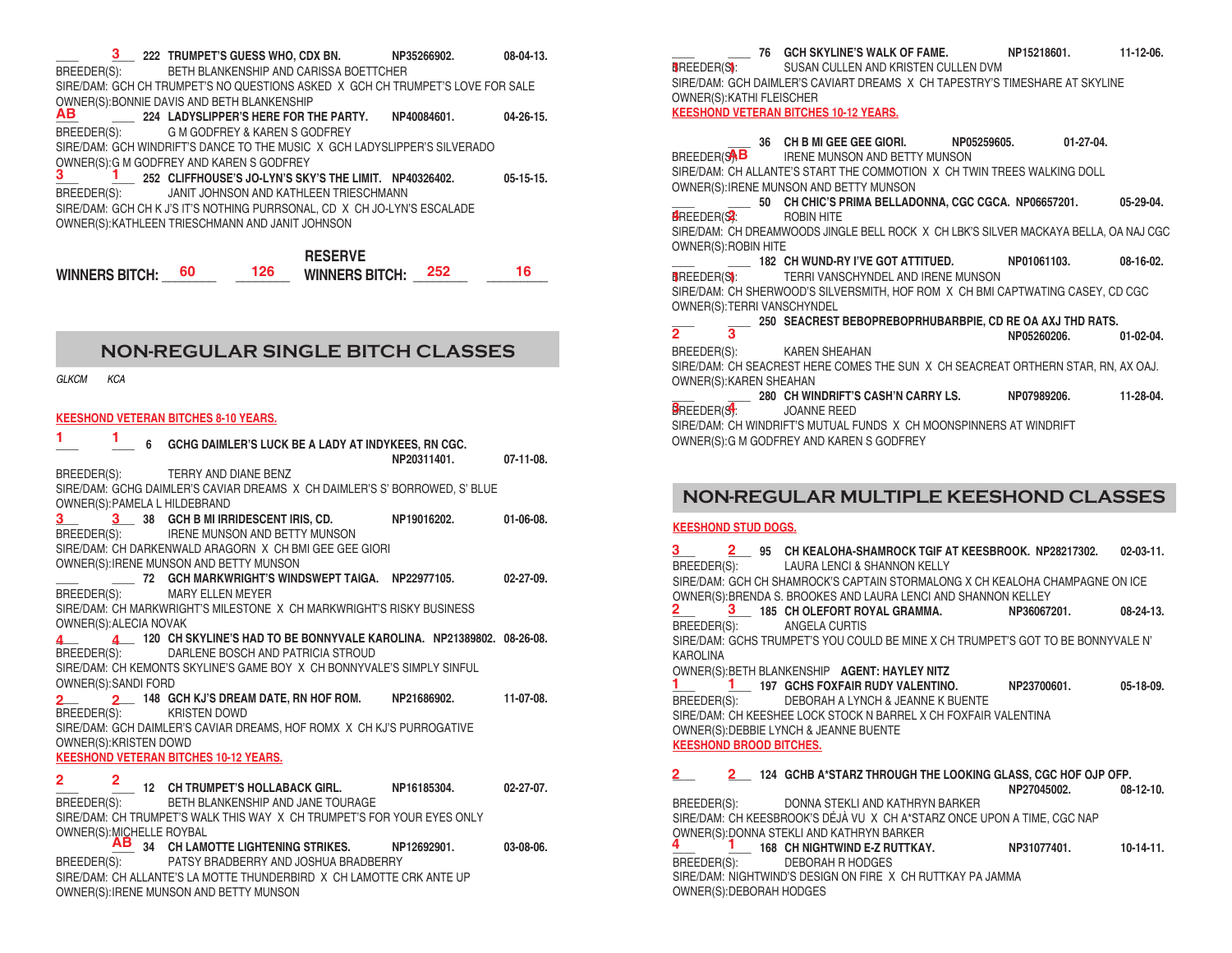| BREEDER(S):                   | 3 196 GCH TRUMPET'S POUNDCAKE.<br><b>BETH BLANKENSHIP</b>                                                                                                    | NP33425302.           | 12-07-12.       |
|-------------------------------|--------------------------------------------------------------------------------------------------------------------------------------------------------------|-----------------------|-----------------|
| OWNER(S): BETH BLANKENSHIP    | SIRE/DAM: CH TRUMPET'S CROCODILE ROCK X CH TRUMPET'S GOT TO BE BONNYVALE N' KAROLNA                                                                          |                       |                 |
| 3 <sup>1</sup><br>BREEDER(S): | 208 DISCOVER RED VELVET SWING, NA.<br>ROSEANN VORCE AND JOANNE REED                                                                                          | NP29557003.           | $07-07-11.$     |
| OWNER(S): ROSEANN VORCE       | SIRE/DAM: CH AMJUKEES REGAL DISCOVERY, MX MJ NF T2B X CH WINDRIFT'S KEEPSAKE                                                                                 |                       |                 |
| BREEDER(S):                   | 4 278 GCH LADYSLIPPER'S SILVERADO.<br>G M GODFREY AND KAREN S GODFREY                                                                                        | NP19242805.           | $01-23-08.$     |
|                               | SIRE/DAM: CH LADYSLIPPER'S LIKE A ROCK X CH WINDRIFT'S CASH 'N CARRY LS<br>OWNER(S): G M GODFREY AND KAREN S GODFREY                                         |                       |                 |
|                               |                                                                                                                                                              |                       |                 |
|                               |                                                                                                                                                              |                       |                 |
|                               |                                                                                                                                                              |                       |                 |
|                               |                                                                                                                                                              |                       |                 |
|                               |                                                                                                                                                              |                       |                 |
| <b>KEESHOND BRACE CLASS.</b>  |                                                                                                                                                              |                       |                 |
|                               | (212) GCH RAYLEN'S ROCKY MOUNTAIN RADIANCE. NP33604903.                                                                                                      |                       | 12-16-12.       |
|                               | BREEDER(S): ELISABETH DANKERT AND NANCY CAMERON AND STEVE FREEMON<br>SIRE/DAM: GCH TAMARACK'S GERMAN WALTZ AT DARKENWALD X SGCH RAYLEN'S                     |                       |                 |
| З.<br>п.<br>#212B             | RAZZLE DAZZLE ROSE<br>OWNER(S):<br>ELISABETH DANKERT AND NANCY CAMERON                                                                                       |                       |                 |
|                               | (214) RAYLEN'S RUBICON ROSEBUD.<br>BREEDER(S): ELISABETH DANKERT AND NANCY CAMERON                                                                           | NP41880001.           | $12 - 17 - 15.$ |
|                               | SIRE/DAM: GCH JENN DI'S DON'T STOP BELIEV'N, RN CGC X SGCH RAYLEN'S<br>RAZZLE DAZZLE ROSE, HOF                                                               |                       |                 |
|                               | OWNER(S): ELISABETH DANKERT AND NANCY CAMERON                                                                                                                |                       |                 |
|                               | (224) LADYSLIPPER'S HERE FOR THE PARTY.                                                                                                                      | NP40084601.04-26-15.  |                 |
|                               | BREEDER(S): G M GODFREY & KAREN S GODFREY<br>SIRE/DAM: GCH WINDRIFT'S DANCE TO THE MUSIC X GCH LADYSLIPPER'S SILVERADO                                       |                       |                 |
| 3<br>#224B                    | OWNER(S):<br>G M GODFREY AND KAREN S GODFREY                                                                                                                 |                       |                 |
|                               | (230) LADYSLIPPER'S ELDERBERRY BOUNTY.<br>BREEDER(S): G M GODFREY & KAREN S GODFREY                                                                          | NP35450903.09-05-13.  |                 |
|                               | SIRE/DAM: GCH SKYLINE'S UNIT OF MEASURE X CH LADYSLIPPER'S RAZZBERRY BERET<br>OWNER(S): STEVE LAMMLEIN ANDMARCY LAMMLEIN AND G M GODFREY AND KAREN S GODFREY |                       |                 |
|                               |                                                                                                                                                              |                       |                 |
|                               | (232) GCH KEESRIDGE THE ESSENCE OFZIVAH, CGN CD RE. NP30813401.CAN<br>BREEDER(S): AMANDA LOUGHEED AND CINDY LOUGHEED                                         |                       | $01-01-11.$     |
|                               | SIRE/DAM: CH CORNERSTONE'S THE GIFT WAS GIVEN X CAN CH OWENBRIAR'S LEXIE ROCK ON<br>OWNER(S):<br>AMANDA LOUGHEED                                             |                       |                 |
| 2<br>#232B                    | (234) KEESRIDGE REFLECTION O'HEAVEN.                                                                                                                         | <b>NP45760901.CAN</b> | 09-25-16.       |
|                               | BREEDER(S): AMANDA LOUGHEED<br>SIRE/DAM: CH CLANDARA LORD-KAOS X CAN GCH AM CH KEESRIDGE THE ESSENCE OF ZIVAL,                                               |                       |                 |
|                               | CGN CD RE<br>OWNER(S):<br>AMANDA LOUGHEED AND CINY LOUGHEED                                                                                                  |                       |                 |

#### **WEDNESDAY, MAY 24 GLKCM JUDGE: MR. DESMOND MURPHY SATURDAY MAY 27 KCA JUDGE: MRS. SARI BREWSTER TIETJEN** *GLKCM KCA* **DOGS \_\_\_\_ \_\_\_\_ 17 CH DISCOVER CRYOSEISMIC BOOM, RN. NP38755603. 12-07-14.** BREEDER(S): ROSEANN VOREE SIRE/DAM: CH KEALOHA-SHAMROCK TGIF AT KEESBROOK X GCH CH DISCOVER RUBY SLIPPERS OWNER(S):LESLIE MEYN **\_\_\_\_ \_\_\_\_ 27 GCH KEENORTH OFF BROADWAY. NP39107806. 10-29-14.** BREEDER(S): ELIZABETH FORTINO SIRE/DAM: GCH FOXFAIR RUDY VALENTINO, HOF X GCH KEENORTH ALL ABOUT U HAITI HOF OWNER(S):ELIZABETH FORTINO **\_\_\_\_ \_\_\_\_ 37 GCH CH NORTHWIND MUSKEESTEER D'ARTAGNAN. NP29476903. 07-29-11.** BREEDER(S): JIM & KATHY BILLMAN & STEVE FREEMAN SIRE/DAM: GCHB CH DARKENWALD CAVALIER O"SOUTHCAR X CH TAMARACK NORTHEERN MISTY ROSE OWNER(S):JIM & KATHY BILLMAN AND ANNALIESE NORTH **\_\_\_\_ \_\_\_\_ 43 CH SKYLINE'S PATH TO THE HIGHEST PEAK. NP40065601. 05-08-15.** BREEDER(S): SUSAN CULLEN & KRISTEN CULLEN, DVM SIRE/DAM: CH SUMMERWIND'S MAXIMUM VELOCITY X CH SKYLINE'S NATURAL SELECTION OWNER(S):STACEY CROMER BERMAN PHD AND GREGG BERMAN **\_\_\_\_ \_\_\_\_ 49 GCHB IKON'S HOORAY FOR HOLLYWOOD. NP32814905. 09-27-12.** BREEDER(S): KATHI FLEISCHER SIRE/DAM: CH IKON'S BUGATTI IMPRESSUM X GCH SKYLINE'S WALK OF FAME OWNER(S):TERESA PIKE AND KATHI FLEISCHER **\_\_\_\_ \_\_\_\_ 51 CH SHAKER HILL INSURGIENT. NP39837701. 03-02-15.** BREEDER(S): ALICE THAYER SIRE/DAM: CH KEALOHA-SHAMROCK TGIF AT KEESBROOK X CH SKYLINE CONTESSA OF SHAKER HILL OWNER(S):ALICE THAYER AND MAGGIE AMBROSE **\_\_\_\_ \_\_\_\_ 53 GCH WINDRIFT'S JOHNNY CASH. NP32683901. 08-08-12.** JULI JONES & JOANNE REED SIRE/DAM: CH WINDRIFT'S MUTUAL FUNDS X CH WINDRIFT AT KEESBROOK OWNER(S):JULI JONES AND STEPHEN LOCKWOOD **\_\_\_\_ \_\_\_\_ 55 GCH ADONAI'S DRAWN FROM THE WATER. NP39786201. 05-12-15.** BREEDER(S): MELINDA HUGHES SIRE/DAM: GCH JEN'NDI UNDAUNTED WITHOUT PRETENSE X CH ALLANTE'S BREAK MY HEART OWNER(S):MELINDA HUGHES **\_\_\_\_ \_\_\_\_ 61 GCHS TRALEIGH TENACITY. NP33023302. 11-01-12.** BREED-ER(S): TRACI WASSER IRE/DAM: GCHG DAIMLER'S CAVIAR DREAMS X GCH KJ'S PURRSONAL OPINION OWNER(S):TRACI WASSER **\_\_\_\_ 71 CH ASHBROOK'S LIKE A ROCK @ ALLANTE. NP37593501. 07-25-14.** BREEDER(S): JERI CALDWELL SIRE/DAM: CH ASBROOK ROCKIN WITH DREAMWOOD X CH ALLANTE'S PICKIN' WILDFLOWERS OWNER(S):TERESA CRAIG AND LINDA MOSS **\_\_\_\_ \_\_\_\_ 79 GRCH FOXFAIR THE ASTRONOMER, AX AXJ. NP33474407. 12-19-12.** BREEDER(S): DEBBIE LYNCH & JEANNE K . BUENTE SIRE/DAM: GR CH B FOXFAIR ESSEX X CH FOXFAIR SILENT SCREEN STAR OWNER(S):JEANNE K. BUENTE AND DEBBIE LYNCH **\_\_\_\_ \_\_\_\_ 83 CH ANKOR'S OVER THE LIMIT. NP39739101. 03-25-15.** BREEDER(S): JOYCE PERKINS SIRE/DAM: GCH CH TRUMPET'S YOU COULD BE MINE X CH ANKOR'S LIK 'A WHISPER OWNER(S):JOYCE PERKINS

**Best of Breed/Intersex**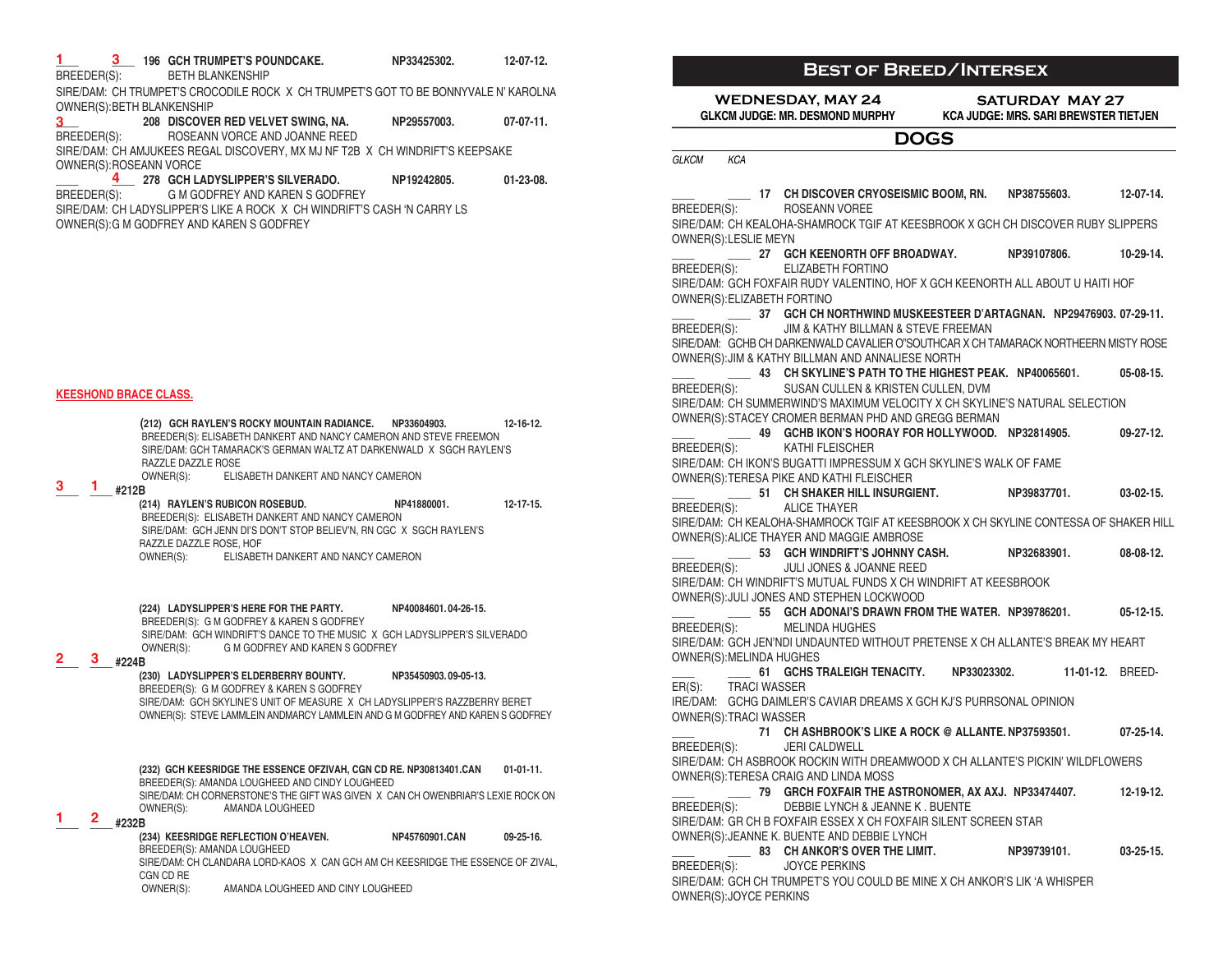**\_\_\_\_ \_\_\_\_ 85 GCH KJ'S HOT DATE, BN RN HOF CGC. NP30026201. 09-01-11. AB AB** BREEDER(S): KRISTEN DOWD SIRE/DAM: CH KJ'S BILLY THE KID ROMX X GCH KJ'S DREAM DATE, RX HOF ROM OWNER(S):KRISTEN DOWD **\_\_\_\_ 87 CH SPROOKJE N SHERWOOD SPECIAL BLENDZ. NP41161205. 11-06-15.** BREEDER(S): MELANIE SORICE & PHYLLIS NOONAN SIRE/DAM: GCHP CH SPROOKJE LUNAR APPELLATION X GCH CH SHERWOOD'S AFFAIR TO REMEMBER OWNER(S):MELANIE SORICE AND SALVATORE SORICE **\_\_\_\_ \_\_\_\_ 89 CH KEMONT'S CHECK MY PASSPORT. NP39010802. 12-04-14.** BREEDER(S): JAN CORRINGTON SIRE/DAM: GCH BARONWOOD'S INFINITY AND BEYOND X GCH KEMONT'S FOOLISH PLEASURE OWNER(S):JAN CORRINGTON AND MARLA HOLBROOK **\_\_\_\_ \_\_\_\_ 93 GCH WINDRIFT'S MOVES LIKE JAGGER. NP38023801. 09-21-14.** BREEDER(S): JOANNE REED SIRE/DAM: CH ZILVEROS WINDRIFTS SOUTHNSTAR X CH WINDRIFT AT KEESBROOK OWNER(S):MICHELE T. MORIARTY AND DIANE B BEURMANN **\_\_\_\_ \_\_\_\_ 95 CH KEALOHA-SHAMROCK TGIF AT KEESBROOK. NP28217302. 02-03-11.** BREEDER(S): LAURA LENCI & SHANNON KELLY SIRE/DAM: GCH CH SHAMROCK'S CAPTAIN STORMALONG X CH KEALOHA CHAMPAGNE ON ICE OWNER(S):BRENDA S. BROOKES AND LAURA LENCI AND SHANNON KELLEY **\_\_\_\_ \_\_\_\_ 101 DREAMWOODS DIVERGENT. NP41497001. 06-16-15.** BREEDER(S): SIRE/DAM: GCHB DREAMWOODS ON THE ROCKS X GCH ASHBROOKS RUFFLIN FEATHERS OWNER(S):DEBRA A. TOUSEY **\_\_\_\_ \_\_\_\_ 103 CH TRALEIGH'S DRESSED TO THE NINES. NP38711309. 12-24-14.** BREEDER(S): TRACI WASSER SIRE/DAM: GCH TRALEIGHS STAND AND DELIVER X GCH KJ'S PURRSONAL OPINION OWNER(S):TRACI WASSER **\_\_\_\_ 117 GCHG KJ'S IT'S NOTHING PURRSONAL, CD BN RE CGCA HOF ROM. AB NP24100501. 08-28-09.** BREEDER(S): KRISTEN DOWD SIRE/DAM: CH B MI KJ HEAD HONCHO X CH KJ'S PURROGATIVE OWNER(S):KRISTEN DOWD **\_\_\_\_ \_\_\_\_ 119 CH MARKWRIGHT'S GAME ON. NP43146902. 11-08-15.** BREEDER(S): MARY ELLEN MEYER & DARLA DAUGHERTY & DAVE DAUGHERTY SIRE/DAM: GCH CH ASHBROOK MR CHAIRMAN X CH MARKWRIGHT'S SHADES OF TIME OWNER(S):MARY ELLEN MEYER AND DARLA DAUGHERTYAND DAVE DAUGHTERTY **\_\_\_\_ \_\_\_\_ 127 CH PAUGH PRINTS THE FAMILY DOG. NP38687805. 09-12-14.** BREEDER(S): SHERRI ASLPAUGHS AND TERRY VAN SCHYNDEL SIRE/DAM: GCH CH KJ'S IT'S NOTHING PURRSONAL, CD BN RE CGCA X GCH CH WUND R Y SHEZA SUPERSTAR AT PAU PRINTS, VCD2 OWNER(S):BRENDA WILSON **\_\_\_\_ \_\_\_\_ 143 GCHS CH SHAINAKEES ABUNDANT ASSET IS MERCY. NP24813701. 10-02-09.** BREEDER(S): REV. RUTHANN SEIBERT & SUZETTE LEFEVRE SIRE/DAM: GCH CH WINDRIFTS NON-NEGOTIABLE ASSET X GCH CH DARKENWALD CHASE AWAY TH' BLUES OWNER(S):APRIL M HORTON AND REV RUTHANN SEIBERT AND LYNNE HEWITT **\_\_\_\_ \_\_\_\_ 147 GCH KJ'S MCDREAMY. NP37119404. 05-12-14.** BREEDER(S): KRISTEN DOWD SIRE/DAM: GCH MACH JAMYNN'S I'M NOT AN OUTLAW, CD MXS MJS X GCH KJ'S DREAM DATE, RN ROM HOF OWNER(S):KRISTEN DOWD **\_\_\_\_ \_\_\_\_ 165 CH WUND-R Y'S SECRET AGENT. NP33170701. 10-07-12.** BREEDER(S): TERRI VAN SCHYNDEL SIRE/DAM: GCH WUND-RY'S BEST KEPT SECRET, HOF X CH WUND-RY FOREVER IN BLUE JEANS OWNER(S):TERRI VANSCHYNDEL & SHERRI KOVACH **AB AB**

**\_\_\_\_ \_\_\_\_ 167 CH WUND-R Y'S HARD HABIT TO BREAK. NP30275901. 10-10-11.** BREEDER(S): TERRI VANSCHUNDEL SIRE/DAM: CH WUND-RY'S RODE STAR X CH WUND-RY FOREVER IN BLUE JEANS OWNER(S):TERRI VANSCHYNDEL **\_\_\_\_ \_\_\_\_ 169 GCH TRUMPET'S A KIND OF MAJIK, AX AXJ NF. NP29545802. 07-20-11. AB** BREEDER(S): BETH BLANKENSHIP SIRE/DAM: CH TRUMPET'S SHOOT TO THRILL X CH TRUMPET'S GOT TO BE BONNYVALE N' KAROLINA OWNER(S):JOHN & JOAN MALAK **\_\_\_\_ \_\_\_\_ 175 GCH TRUMPET'S HOT FOR TEACHER. NP33425303. 12-07-12.** BREEDER(S): BETH BLANKENSHIP SIRE/DAM: CH TRUMPET'S CROCODILE ROCK X CH TRUMPET'S GOT TO BE BONNYVALE N' KAROLINA OWNER(S):BETH BLANKENSHIP **\_\_\_\_ \_\_\_\_ 177 GCHB TRUMPET'S I WANNA BE YOUR BOYFRIEND. NP36447501. 10-28-13.** BREEDER(S): BETH BLANKENSHIP SIRE/DAM: GCHG TRUMPET'S WINNER TAKES IT ALL X CH TRUMPET'S POWER FLOWER OWNER(S):BETH BLANKENSHIP CARISSA BOETTCHER **\_\_\_\_ \_\_\_\_ 185 CH OLEFORT ROYAL GRAMMA. NP36067201. 08-24-13.** BREEDER(S): ANGELA CURTIS SIRE/DAM: GCHS TRUMPET'S YOU COULD BE MINE X CH TRUMPET'S GOT TO BE BONNYVALE N' KAROLINA OWNER(S):BETH BLANKENSHIP **\_\_\_\_ \_\_\_\_ 191 GCHS TRUMPET'S SO WHAT'CHA WANT. NP33009605. 10-15-12.** BREEDER(S): BETH BLANKENSHIP AND CARISSA BOETTCHER SIRE/DAM: GCH DREAMWOODS ROCK THE BOAT X GCHS TRUMPET'S LOVE FOR SALE OWNER(S):DANIEL & LINDA FLETCHER **\_\_\_\_ \_\_\_\_ 197 GCHS FOXFAIR RUDY VALENTINO. NP23700601. 05-18-09.** BREEDER(S): DEBORAH A LYNCH & JEANNE K BUENTE SIRE/DAM: CH KEESHEE LOCK STOCK N BARREL X CH FOXFAIR VALENTINA OWNER(S):DEBBIE LYNCH & JEANNE BUENTE **\_\_\_\_ \_\_\_\_ 203 CH DAIMLER'S BOOT CUT JEANS. NP35844604. 10-10-13.** BREEDER(S): TERRY & DIANE BENZ SIRE/DAM: GGCH DAIMLER'S CAVIAR DREAMS X GCH DAIMLER'S PURPLE PASSION OWNER(S):TERRY & DIANE BENZ **\_\_\_\_ \_\_\_\_ 215 CH GEATLAND'S BEEMSTER V SPROOKJE. NP37465802. 06-17-14. AB** BREEDER(S): RICHARD G SU & JUDITH L NYE PHD SIRE/DAM: GCH SPROOKJE LUNAR APPELLATION X GCH SHERWOOD'S GEATLAND PROMISE, CD OWNER(S):PHYLLIS NOONAN RICHARD SUE & JUDITH NYE **\_\_\_\_ \_\_\_\_ 227 GCH NYTSKY'S LYTNING STRYKES AT KIMAR. NP34829801. 05-24-13.** BREEDER(S): LISA O'DELLICK & KIM WALLACE-SCHALL SIRE/DAM: SKYLINES UNIT OF MEASURE X KIMARS NYTSKY WALK THIS WAY OWNER(S): LISA O'DELLICK **\_\_\_\_ \_\_\_\_ 229 GRCH KEELYPSO'S FREE AT LAST. NP26964601. 08-10-07**. **AB** BREEDER(S): CYNTHIA & SOREN FREDERIKSEN SIRE/DAM: THISTLEDEE'S BRAVEHEART KEEHOLD X CH KEELYPSO'S TEA BISCUIT OWNER(S):CYNTHIA & SOREN FREDERIKSEN **\_\_\_\_ \_\_\_\_ 233 GCH SKYLINE'S UNIT OF MEASURE. NP24958101. 11-15-09.** SUSAN CULLEN & KRISTEN CULLEN, DVM SIRE/DAM: CH KEMONTS SKYLINE'S GAME BOY X CH SKYLINE'S FISHING FOR COMPLIMENTS OWNER(S):JEAN GAUCHAT HARGIS & JOSHUA HARGIS & KRISTEN CULLEN DVM & SUSAN CULLEN **\_\_\_\_ \_\_\_\_ 237 CH DAIMLER'S THE WILD ROVER FOR EMERALD. NP35824302. 10-15-13.** JUDY KEHOE & STEVE KEHOE & DIANE BENZSIRE/DAM: GCH IKON'S CHA-CHING X GCH DAIMLER'S ROCKET'S RED GLARE OWNER(S):JUDY & STEVE KEHEO **\_\_\_\_ \_\_\_\_ 241 CH OLEFORT JACK RABBIT. NP34686801. 01-15-13.** BREEDER(S): ANGELA CURTIS SIRE/DAM: GCH OLEFORT G.I. BLUES X CH TRUMPET'S DREAMBOAT ANNE OWNER(S):ANGELA CURTIS **AB AB** BREEDER(S):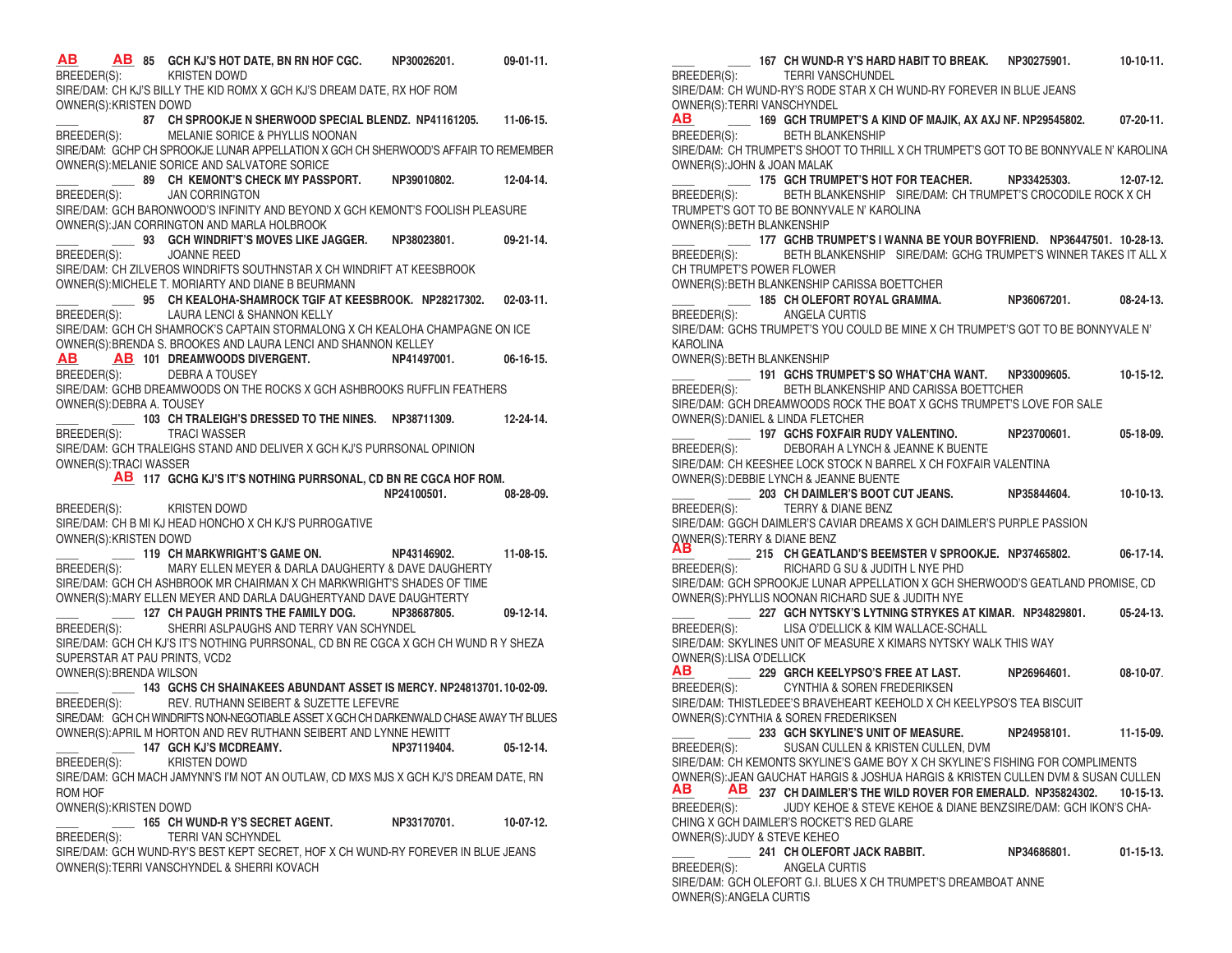| 243 GCH OLEFORT SPOTTED EAGLE RAY. NP36067205.<br>BREEDER(S):                                                                                                                                                    |                       | $08 - 24 - 13$ . |
|------------------------------------------------------------------------------------------------------------------------------------------------------------------------------------------------------------------|-----------------------|------------------|
| ANGELA CURTIS<br>SIRE/DAM: GCH TRUMPET'S YOU COULD BE MINE X CH TRUMPET'S GOT TO BE BONNYVALE N'KAROLINA<br>OWNER(S): ANGELA CURTIS                                                                              |                       |                  |
| 247 CH LADYSLIPPER'S TOP HAT AND TAIL, BN RA MX MXB MXJ MJB RATO CGC.                                                                                                                                            | NP24827401.           | $07-17-09.$      |
| BREEDER(S): G GODFREY & K GODFREY & KAREN EVASUIK<br>SIRE/DAM: LADYSLIPPER'S TRAILBLAZER X TWIN TREES ALLIE CAT LS<br>OWNER(S): KAREN SHEAHAN                                                                    |                       |                  |
| AB 249 CH EVOLUTION'S FASTER THAN LIGHTNING. NP39018603. 12-28-14.<br>BREEDER(S):<br><b>KELLIE SIEKIERSKI</b>                                                                                                    |                       |                  |
| SIRE/DAM: CH JOLYN'S DREAM CHASER X CH DARKENWALD LIGHTENING STRIKES THR-ICE AT EVOLUTION<br>OWNER(S): KELLIE SIEKERSKI & JOHN & LAUREN DAVIS                                                                    |                       |                  |
| 255 CH HI-SPEED IKON'S WATCH ME DANCE.<br><b>TAMMY SIGERS &amp; KATHI FLEISCHCER</b><br>BREEDER(S):                                                                                                              | NP34961003.           | 06-09-13.        |
| SIRE/DAM: GCH IKON'S CHA-CHING X CH IKONS LAMBORGHINI REVENTON<br>OWNER(S): JOYCE WILSON-WINDSOR & NELSON WINDSOR                                                                                                |                       |                  |
| 265 CH HI-SPEED RICOCHET OFF IKON.<br>TAMMY SIGERS & KATHI FLEISCHCER<br>BREEDER(S):                                                                                                                             | NP34961001.           | 06-09-13.        |
| SIRE/DAM: GCH IKON'S CHA-CHING X CH IKONS LAMBORGHINI REVENTON<br>OWNER(S): TAMMY SIEGERS & KATHI FLEISCHER                                                                                                      |                       |                  |
| 271   CH. SHOWTYME ADMIRAAL THE MIGHTY SVEN.NP30925205.<br>LORI HOOPER & SHANNON DE BRUIN & SUSAN WOODLIFFE<br>BREEDER(S):                                                                                       |                       | $11-25-11.$      |
| SIRE/DAM: GCH SHOWTYME'S HAPPY FEET X CH ADMIRAAL'S TRUFFLES FOR JET<br>OWNER(S): LORI HOOPER & SHANNON DE BRUIN & SUSAN WOODLIFFE<br>279 CH KJ'S CHUBBY IS THE NEW SEXY, RN BN AX MXJ NF. NP35091603. 07-01-13. |                       |                  |
| BREEDER(S): KRISTEN DOWD                                                                                                                                                                                         |                       |                  |
| SIRE/DAM: GCH KJ'S IT'S NOTHING PUURSONAL, CE RA CGCA X GCH KJ'S BLACK EYED PEA<br>OWNER(S): LAURA INMAN                                                                                                         |                       |                  |
|                                                                                                                                                                                                                  |                       |                  |
| <b>BITCHES</b>                                                                                                                                                                                                   |                       |                  |
| GLKCM<br>KCA                                                                                                                                                                                                     |                       |                  |
| 8 CH INDYKEES HURRYIN' HOOSIER. NP42310301. 03-12-16.<br>BREEDER(S): PAMELA L HILDEBRAND<br>SIRE/DAM: CH WUND-R Y HARD HABIT TO BREAK X CH INDYKEES YOU'LL ACCOMPANY ME                                          |                       |                  |
| OWNER(S): PAMELA L HILDEBRAND                                                                                                                                                                                    |                       | $01-10-12.$      |
| 14 GCHB PANDORA THE MATRIX. NP31059501.<br>MICHELE ROYBALL<br>BREEDER(S):<br>SIRE/DAM: GCH B KAROLINA BONNYVALE WANTS TO BE X CH TRUMPET'S HOLLABACK GIRL                                                        |                       |                  |
| OWNER(S): MICHELLE ROYBAL                                                                                                                                                                                        |                       |                  |
| <b>AB</b> 18 CH JO-LYN'S TELL ME LIES.<br>AB.<br>BREEDER(S):<br>JANIT L JOHNSON                                                                                                                                  | NP41951601.           | $08-19-15.$      |
| SIRE/DAM: CH JO-LYN'S DREAM CHASER X CH JO-LYN'S TARNISHED ANGEL                                                                                                                                                 |                       |                  |
| OWNER(S): JANIT L JOHNSON<br>AB 24 KEENORTH OFF THE RUNWAY.                                                                                                                                                      | NP39107805. 10-29-14. |                  |
| ELIZABETH FORTINO<br>BREEDER(S):<br>SIRE/DAM: GCH FOXFAIR RUDY VALENTINO, HOF X GCH KEENORTH ALL ABOUT U HAITI, HOF                                                                                              |                       |                  |
| OWNER(S): ELIZABETH FORTINO<br>40 GCHB B MI MANY MAGICAL MOMENTS.<br>AB.<br>IRENE MUNSON AND BETTY MUNSON<br>BREEDER(S):                                                                                         | NP30744402.           | $11 - 14 - 11.$  |
| SIRE/DAM: CH CLIFFHOUSE THE RIFLEMAN X GCH BMI IRRIDESCENT IRIS, CD<br>OWNER(S): IRENE MUNSON AND BETTY MUNSON                                                                                                   |                       |                  |
| 52 CH KELTIC'S LIVING THE DREAM, RNBN CGCA THD. NP31595103. 05-03-12.<br>BREEDER(S):<br>ANN MCHUGH                                                                                                               |                       |                  |
| SIRE/DAM: GCH CH SKYLINE'S UNIT OF MEASURE X CH KEEKICHI'S KLASSIC IRISH DANCER, CD RA BN<br>OWNER(S): ANITRA LEE REDLEFSEN                                                                                      |                       |                  |
| CH MARKWRIGHT'S TOUCH OF FROST.<br>70<br>BREEDER(S):<br>MARY ELLEN MEYER                                                                                                                                         | NP36769401.           | $01 - 24 - 14$ . |

**\_\_\_\_ \_\_\_\_ 78 GCH ATHENA HYPNOTIC. NP40105501. 06-23-15.** BREEDER(S): JENNIFER STURGEON AND GABRIELLE STURGEON SIRE/DAM: GCH SHERWOOD'S LASTING IMPRESSION X CH ATHENA OLIVE YOU OWNER(S):JENNIFER STURGEON AND GABRIELLE STURGEON **\_\_\_\_ \_\_\_\_ 88 GCH TRALEIGH TRAVELOCITY. NP33023301. 11-01-12.** BREEDER(S): TRACI WASSER SIRE/DAM: GCHG DAIMLER'S CAVIAR DREAMS X CH KJ'S PUURSONAL OPINION OWNER(S):TRACI WASSER **\_\_\_\_ \_\_\_\_ 92 CH KEESBROOK'S OUT OF THE FYRE. NP42116602. CAN 06-28-15.** BRENDA S. BROOKES SIRE/DAM: GCH CH KEESBROOK WINDRIFT AT KEALOHA X KEESBROOK'S MISS CH'VOUS OWNER(S):BRENDA S. BROOKES **\_\_\_\_ \_\_\_\_ 94 CH SONATA'S YOU'LL BE IN MY HEART. NP35033301. 03-02-13.** BREEDER(S): DEBERA LOESSER SIRE/DAM: CH SONATA'S TIS THE SEASON X SONATA HEARTS ON FIRE OWNER(S):DEBERA LOESSER **\_\_\_\_ \_\_\_\_ 98 GCHB WINDRIFT'S ROCK STAR, AOF. NP26404501. 06-09-10.** BREEDER(S): JOANNE REED SIRE/DAM: CH WINDRIFT'S MUTUAL FUNDS, HOF ROMX X CH WINDRIFT'S ROCKETTE OWNER(S):JOANNE REED AND ASHLEY REED **\_\_\_\_ \_\_\_\_ 100 GCHB WINDRIFT'S STAR JASMINE. NP34652402. 06-28-13.** BREEDER(S): JOANNE REED SIRE/DAM: CH KEESBROOK 'N WINDRIFT'S SPENCER X GCHB WINDRIFT'S ROCK STAR, HOF OWNER(S):JOANNE REED AND ASHLEY REED **\_\_\_\_ \_\_\_\_ 108 GCHB KIMAR'S ALL ABOUT ME. NP33431901. 11-02-12.** KIMBERLY WALLACE-SCHALL AND MARK SCHALL SIRE/DAM: CH KEESRICH WIZARD X CH KIMAR'S DO IT AGAIN OWNER(S):KIMBERLY WALLACE-SCHALL AND MARK SCHALL **\_\_\_\_ \_\_\_\_ 112 GCH CH WYNDJAMR'S SUFFRAGETTE. NP38570701. 11-02-14.** BREEDER(S): ROBIN SKINNER AND KENNETH J SKINNER SIRE/DAM: GCH CH WYNDJAMR'S WINWARD ISLE, RN X CH WYNDJAMR'S TWILIGHT MASQUERADE OWNER(S):REBECCA IUTZI DVM AND ROBIN SKINNER **\_\_\_\_ \_\_\_\_ 118 CH SKYLINE'S SPLASH OF MIMOSA. NP42954605. 05-09-16.** KRISTEN CULLEN DVM AND SUSAN CULLEN SIRE/DAM: GCH CH SKYLINE'S UNIT OF MEASURE X CH SKYLINE'S GOOD TIDINGS OWNER(S):SANDI FORD **\_\_\_\_ \_\_\_\_ 124 GCHB A\*STARZ THROUGH THE LOOKING GLASS, CGC HOF OJP OFP. NP27045002. 08-12-10. DONNA STEKLI AND KATHRYN BARKER NP27045002. 08-12-10.** DONNA STEKLI AND KATHRYN BARKER SIRE/DAM: CH KEESBROOK'S DÉJÀ VU X CH A\*STARZ ONCE UPON A TIME, CGC NAP OWNER(S):DONNA STEKLI AND KATHRYN BARKER **\_\_\_\_ \_\_\_\_ 128 CH KJ'S CHUBBY CHEEKS. NP33130604. 10-11-12.** BREEDER(S): SIRE/DAM: GCH CH KJ'S IT'S NOTHING PURRSONAL X CH KJ'S BLACK EYED PEAOWNER(S): JOYCE PERKINS AND KRISTEN DOWD **BREEDER(S):** 132 CH KEEPSAKE GIVING ME EXCITATIONS. NP41352301. 10-18-15.<br>BREEDER(S): MARGARET BISSELL MARGARET BISSELL SIRE/DAM: GCH VISTA'S GOOD VIBRATIONS X KEEPSAKE BURNING DESIRE, CD OWNER(S):MARGARET BISSELL **\_\_\_\_ \_\_\_\_ 138 GCH KEEPSAKE EZ AS PI FOR NIGHTWIND. NP39847701. 03-14-15.** BREEDER(S): MARGARET BISSELL AND DEBORAH HODGES SIRE/DAM: GCH OTCH KEEPSAKE ICE ON FIRE, UDX4 OM6 MX MXJ OF X CH NIGHTWIND E-Z RUTTKAY OWNER(S):MARGARET BISSELL AND DEBORAH HODGES **\_\_\_\_ \_\_\_\_ 140 GCH WINDRIFT'S PANDORA. NP35674203 01-10-12.** BREEDER(S): DEBRA GUNN-BOYCE AND JOANNE REED SIRE/DAM: GCH WINDRIFT'S DANCE TO THE MUSIC X CH WINDRIFT'S WEB CAM.COM OWNER(S):MICHELLE ROYBALL **\_\_\_\_ 144 CH TRALEIGH'S ON CLOUD NINE. NP38711301. 12-24-14. AB** BREEDER(S): TRACI WASSER SIRE/DAM: GCH TRALEIGH'S STAND AND DELIVER X GCH KJ'S PURRSONAL OPINION OWNER(S):TRACI WASSER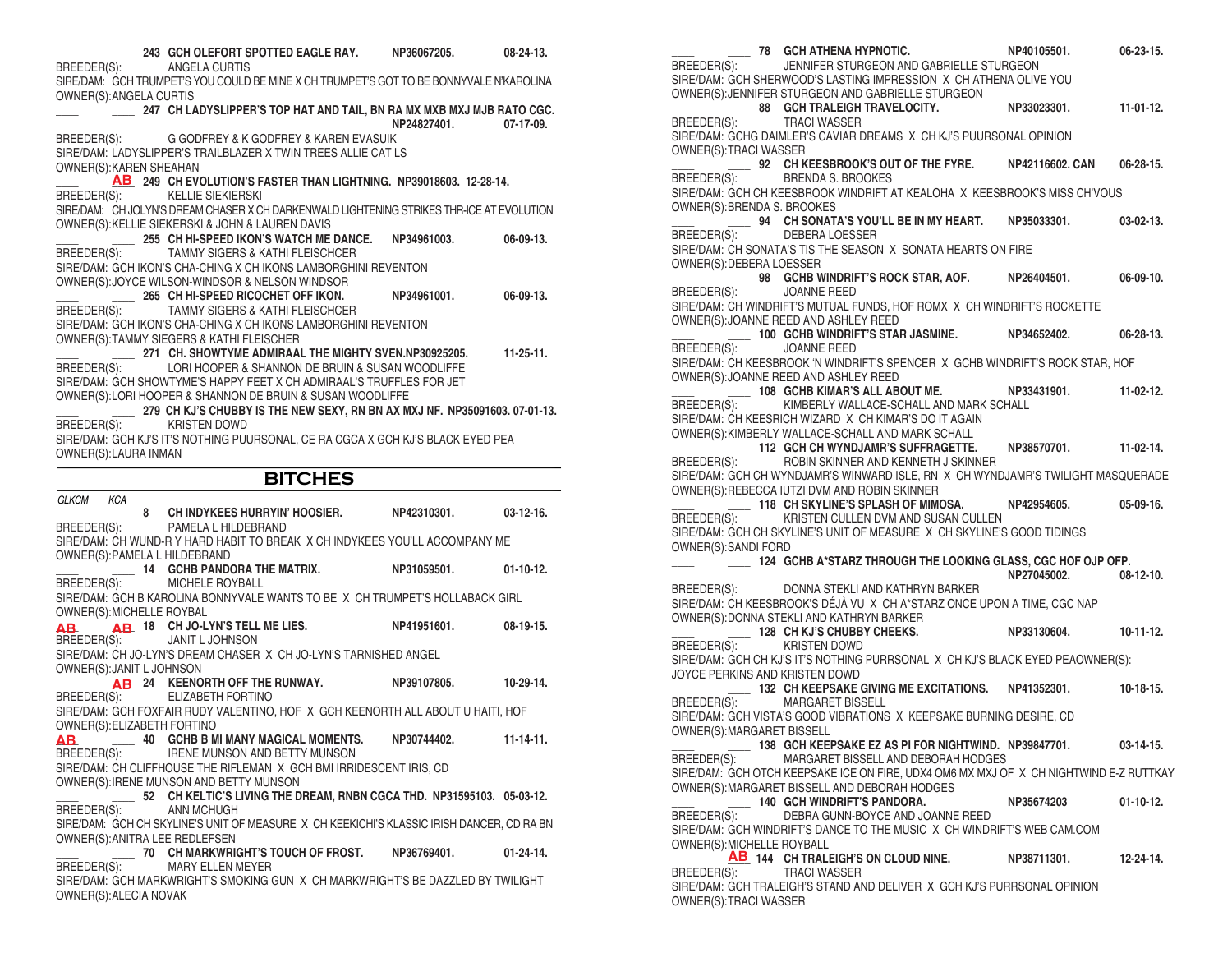**\_\_\_\_ \_\_\_\_ 146 GCH KJ'S PRINCESS WITHOUT A PEA. NP40176401. 04-24-15**. KRISTEN DOWD SIRE/DAM: GCH TRUMPET'S YOU COULD BE MINE X GCH KJ'S I'M NOT CHUBBY, I'M FLUFFY OWNER(S):KRISTEN DOWD AND BRIANNA KILLINGSWORTH **\_\_\_\_ \_\_\_\_ 166 GCH KJ'S I'M NOT CHUBBY, I'M FLUFFY. NP33130601. 10-11-12.** KRISTEN DOWD SIRE/DAM: GCHG KJ'S ITS NOTHING PURRSONAL, CD BN RE CGCA HOF ROM X CH KJ'S BLACK EYED PEA OWNER(S):KRISTEN DOWD AND BRIANNA KILLINGSWORTH **\_\_\_\_ \_\_\_\_ 174 BGRCH KEELYPSO'S WITCHY WOMAN. NP23960703. 07-18-09.** CYNTHIA AND SOREN FREDERIKSEN SIRE/DAM: THISTLEDEE'S BRAVEHEART KEEHOLD X CH KEELYPSO'S TEA BISCUIT OWNER(S):CYNTHIA AND SOREN FREDERIKSEN **\_\_\_\_ \_\_\_\_ 180 CH WUND-RY K-CENTRAL GRAND FINALE. NP35888201. 04-26-13.**  $^-$  TERRI VANSCHYNDEL AND SHERRI KOVACH SIRE/DAM: CH WUND-R Y'S ROCK STAR X K-CENTRAL ONE S'MORE OWNER(S):TERRI VANSCHYNDEL AND SERRI KOVACH **\_\_\_\_ \_\_\_\_ 194 CH TRUMPET'S LITTLE RED CORVETTE. NP40159202. 05-14-15.** BETH BLANKENSHIP AND CARISSA BOETTCHER SIRE/DAM: CH OLEFORT ROYAL GRAMMA X GCHS TRUMPET'S LOVE FOR SALE OWNER(S):BETH BLANKENSHIP **\_\_\_\_ \_\_\_\_ 196 GCH TRUMPET'S POUNDCAKE. NP33425302. 12-07-12.** BREEDER(S): BETH BLANKENSHIP SIRE/DAM: CH TRUMPET'S CROCODILE ROCK X CH TRUMPET'S GOT TO BE BONNYVALE N' KAROLINA OWNER(S):BETH BLANKENSHIP **\_\_\_\_ \_\_\_\_ 212 GCH RAYLEN'S ROCKY MOUNTAIN RADIANCE. NP33604903. 12-16-12.** FLISABETH DANKERT AND NANCY CAMERON AND STEVE FREEMON SIRE/DAM:GCH TAMARACK'S GERMAN WALTZ AT DARKENWALD X SGCH RAYLEN'S RAZZLE DAZZLE **ROSE** OWNER(S):ELISABETH DANKERT AND NANCY CAMERON **\_\_\_\_ \_\_\_\_ 220 CH KEESBROOK'S WISH UPON A STAR. NP37366902.CAN 01-18-14.** BREEDER(S): BRENDA S . BROOKES SIRE/DAM: CH KEALOHA-SHAMROCK TGIF AT KEESBROOK X GCH CH KEESBROOK WINDRIFT POISE N IVY OWNER(S):BRENDA S. BROOKES AND ROSEANN VORCE **\_\_\_\_\_\_\_\_\_\_\_\_\_ 228 GCHB SHAINAKEES FAITH IN SONG AT SOUTH CAR. NP37552101. 07-01-14.**<br>BREEDER(S): PEV RUTH ANN SEIBERT AND SUZETTE LEFEBVRE REV RUTH ANN SEIBERT AND SUZETTE LEFEBVRE SIRE/DAM: GCH JEN'NDI'S LYRICAL DREAMS FOR JO-LYN X GCH SHAINAKEES ABSOLUTE ASSET IS GRACE OWNER(S):LYNNE HEWITT AND REV RUTH ANN SEIBERT **\_\_\_\_ \_\_\_\_ 232 GCH KEESRIDGE THE ESSENCE OFZIVAH, CGN CD RE. RP30813401.CAN 01-01-11.**<br>BREEDER(S): AMANDA LOUGHEED AND CINDY LOUGHEED AMANDA LOUGHEED AND CINDY LOUGHEED SIRE/DAM: CH CORNERSTONE'S THE GIFT WAS GIVEN X CAN CH OWENBRIAR'S LEXIE ROCK ON OWNER(S):AMANDA LOUGHEED **\_\_\_\_ 240 CH VOSDAL'S VICTORY JUNCTION. NP06476701. 05-19-04. AB** BREEDER(S): LANORA I MADDEN AND DONNA STEKLI SIRE/DAM: CH SHERWOOD'S SIGNIFICANT OTHER X CH ASTARZ THAT PRETTY MAGIC OWNER(S):LANORA I MADDEN<br>**AB AB** 244 GCHR KI **\_\_\_\_ \_\_\_\_ 244 GCHB KRISSKEE IS DAZZLED BY PARRKEES. NP37403303. 07-06-14. AB AB** BREEDER(S): JO ANN LEWIS-FRANKLIN AND RICHARD FRANKLIN SIRE/DAM: GCHS PARRKEES CRUISIN' FOR A BRUISIN' X GCH RUTTKAY KARLY JO KRISKEE, CD CGC OWNER(S): JAMES K. PARR AND EILEEN A. PARR<br>AB 246 GCHB FVOLUTION STRAIG  $\overline{AB}$   $\overline{AB}$  246 GCHB EVOLUTION STRAIGHT NO CHASER. NP39018601. 12-28-14. BREEDER(S): KELLIE SIEKIERSKI SIRE/DAM: CH JOLYN'S DREAM CHASER X CH DARKENWALD LIGHTENING STRIKES THR-ICE AT EVOLUTION OWNER(S):KELLIE SIEKIERSKI<br>AB AB 248 GCH BOI **\_\_\_\_ \_\_\_\_ 248 GCH BONNYVALE BARONWOOD'S TRULY IRRESIST'BLE. NP33300402. 11-17-12. AB AB** BREEDER(S): DARLENE BOSCH AND DONNA SMITH AND PATRICIA STROUD AND BONNIE FOWLER  SIRE/DAM: CH KAROLINA BONNYVAL DEAL NO DEAL X GCH BONNYVALE'S SIMPLY AMAZING OWNER(S):DONNA SMITH AND DARLENE BOSCH **AB AB**

**\_\_\_\_ \_\_\_\_ 254 CH MARKWRIGHT'S PHOEBE. NP39335306. 01-22-15.** BREEDER(S): MICHELE MILLER AND M MILLER AND M E MEYER AND V GALLOWAY AND D & D DAUGHERTY SIRE/DAM: GCH MARKWRIGHT'S SMOKING GUN X CH MARKWRIGHT'S DREAM CHASER OWNER(S):MARY WHIPPLE AND DARLA DAUGHERTY **\_\_\_\_ \_\_\_\_ 260 CH OLEFORT STARFISH. NP36067206. 08-24-13.** BREEDER(S): SIRE/DAM: GCH TRUMPET'S YOU COULD BE MINE X CH TRUMPET'S GOT TO BE BONNYVALE 'N KAROLINA OWNER(S):ANGELA CURTIS **\_\_\_\_ \_\_\_\_ 272 CH KJ'S LIKE A DREAM. NP37119405. 05-12-14.** BREEDER(S): SIRE/DAM: GCH CH MACH JAMYNN'S I'M NOT AN OUTLAW, CD MXS MJS X GCH CH KJ'S DREAM DATE, RN OWNER(S):KRISTEN DOWD **\_\_\_\_ \_\_\_\_ 276 CH LADYSLIPPER'S RAZZBERRY BERET. NP24827403. 07-17-09**. G M GODFREY AND KAREN EVASUIK SIRE/DAM: LADYSLIPPER'S TRAILBLAZER X TWIN TREES ALLIE CAT LS OWNER(S):G M GODFREY AND KAREN S GODFREY **\_\_\_\_ \_\_\_\_ 278 GCH LADYSLIPPER'S SILVERADO. NP19242805. 01-23-08.** G M GODEREY AND KAREN S GODEREY SIRE/DAM: CH LADYSLIPPER'S LIKE A ROCK X CH WINDRIFT'S CASH 'N CARRY LS OWNER(S):G M GODFREY AND KAREN S GODFREY *GLKCM KCA* MOVEUPS: #11 from 12-18 Dog \_\_\_\_ \_\_\_\_ #69 from Open Dog \_\_\_\_ \_\_\_\_ #163 from BBE Dog \_\_\_\_ #231 from Open Dog \_\_\_\_ #22 from Open Bitch

| EVIZ OFECIALI INESULIS      |                                           |                                         |  |
|-----------------------------|-------------------------------------------|-----------------------------------------|--|
|                             | <b>GLKCM</b><br><b>REGIONAL SPECIALTY</b> | <b>KCA</b><br><b>NATIONAL SPECIALTY</b> |  |
| <b>BEST OF BREED</b>        | 231                                       | 147                                     |  |
| <b>BEST OF WINNERS</b>      | 231                                       | 195                                     |  |
| <b>BEST OF OPPOSITE</b>     |                                           |                                         |  |
| <b>SEX TO BEST OF BREED</b> | 6                                         | 78                                      |  |
| <b>SELECT DOG</b>           | 93                                        | 233                                     |  |
| <b>SELECT BITCH</b>         | 76                                        |                                         |  |
|                             |                                           |                                         |  |

**2017 Specialty Results**

**Awards of merit** *(UP TO 10 PERMITTED AT THE JUDGE'S'S DISCRETION - IN NO PARTICULAR ORDER)*

| <b>GLKCM</b><br><b>REGIONAL SPECIALTY</b> |     | <b>KCA</b><br>NATIONAL SPECIALTY |     |
|-------------------------------------------|-----|----------------------------------|-----|
| 233                                       | 205 | 121                              | 205 |
| 87                                        | 98  | 231                              | 260 |
| 147                                       | 78  | 76                               | 177 |
|                                           |     | 271                              | 191 |
| 146                                       | 185 | 197                              |     |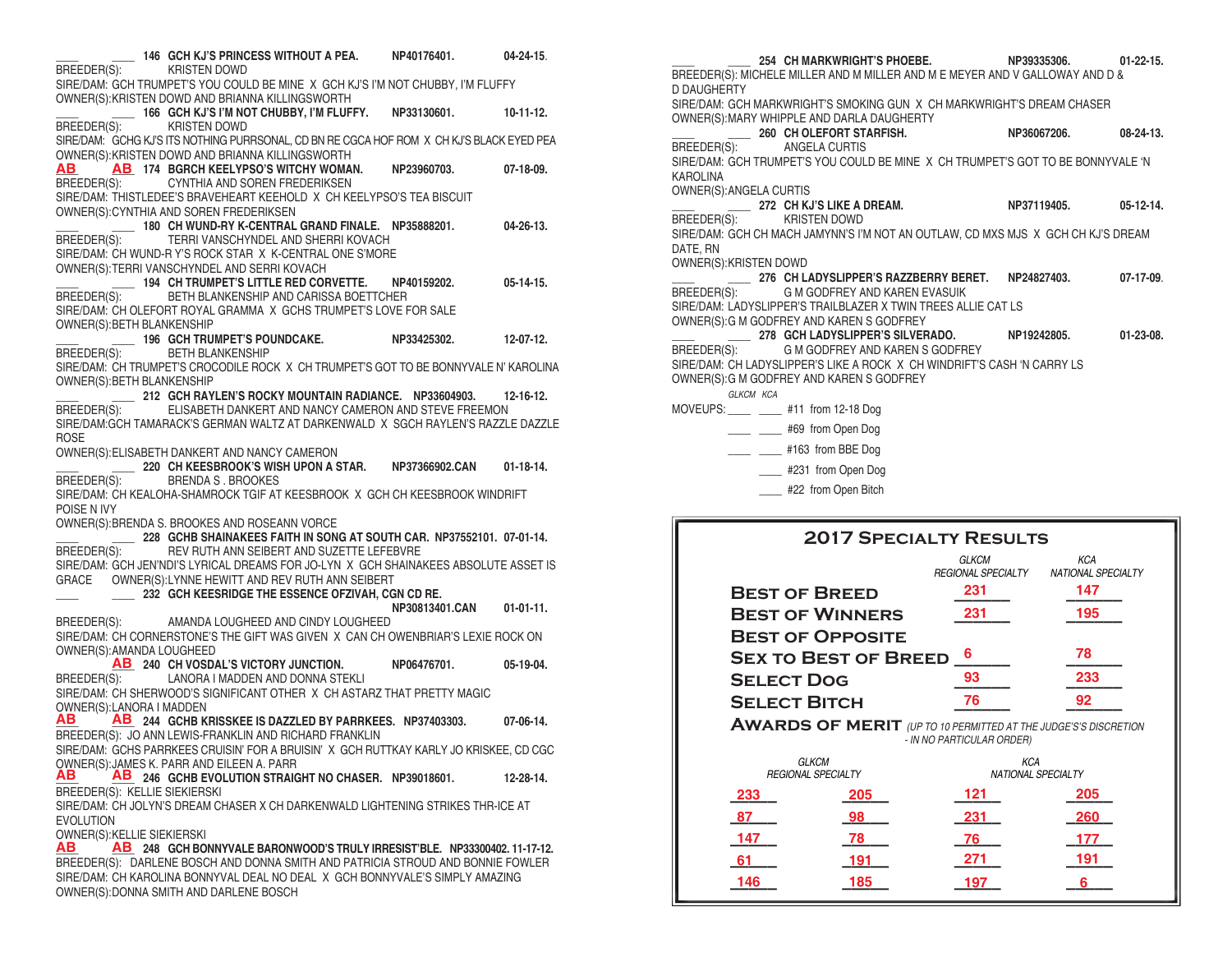# **KCA 2017 FUTURITY & MATURITY**

### **THURSDAY, MAY 25 - JUDGE: MS. RITA JACOBS**

# **FUTURITY CLASSES**

### **KCA 2017 FUTURITY - PUPPY DOGS:**

|    | 67                                      |                            | PANDORA ELECTRO'S SPARKS FOR WOLFERS. NP44071703.<br>BREEDER(S): MICHELLE ROYBAL |                                                                              | $08-12-16.$      |
|----|-----------------------------------------|----------------------------|----------------------------------------------------------------------------------|------------------------------------------------------------------------------|------------------|
|    |                                         |                            | OWNER(S): ROB AND BONNIE FOWLER                                                  | SIRE/DAM: GCHS TRUMPET'S YOU COULD BE MINE X GCHB PANDORA THE MATRIX         |                  |
| З. | 91<br>BREEDER(S):                       |                            | WINDRIFT'S LIVING THE DREAM. NP43989204.<br>JOANNE REED                          |                                                                              | $09 - 24 - 16$ . |
|    |                                         |                            | OWNER(S): FRED AND JUDY HIRSCH                                                   | SIRE/DAM: GCHB JEN'NDI'S LYRICAL DREAMS FOR JO-LYN X CH WINDRIFT'S STAR RUBY |                  |
| ΑВ | 99                                      |                            | BREEDER(S): DEBRA A TOUSEY                                                       | DREAMWOODS FREE BCUZ OF THE BRAVE. NP44416402.                               | $09-11-16$ .     |
|    |                                         | OWNER(S): DEBRA A. TOUSEY  |                                                                                  | SIRE/DAM: GCHS DREAMWOODS ROCK THE BOAT X GCH ASHBROOKS RUFFLIN FEATHERS     |                  |
| ΑВ | 111                                     | <b>PANDORA THOR.</b>       | BREEDER(S): MICHELLE ROYBAL                                                      | NP44071701.                                                                  | $08-12-16$ .     |
|    |                                         | OWNER(S): MICHELLE ROYBAL  |                                                                                  | SIRE/DAM: GCHS TRUMPET'S YOU COULD BE MINE X GCHB PANDORA THE MATRIX         |                  |
|    | 171                                     |                            |                                                                                  | ALLANTES LADIES LOVE COUNTRY BOYS. NP44264501.                               | $10-06-16.$      |
|    |                                         |                            | BREEDER(S): JERI CALDWELL                                                        | SIRE/DAM: GCH TRUMPET'S I WANNA BE YOUR BOYFRIEND X CH ALLANTE'S WICKED      |                  |
|    | DECADENCE NAJ                           |                            |                                                                                  |                                                                              |                  |
|    |                                         |                            | OWNER(S): JERI CALDWELL-KISSLING & BOBBY KISSLING                                |                                                                              |                  |
| 2  | 187                                     |                            | <b>TRUMPET'S TURNING TABLES.</b>                                                 | NP44387302. 09-13-16.                                                        |                  |
|    | BREEDER(S):                             |                            | <b>BETH BLANKENSHIP</b>                                                          |                                                                              |                  |
|    |                                         | OWNER(S): BETH BLANKENSHIP |                                                                                  | SIRE/DAM: CH OLEFORT ROYAL GRAMMA X CH TRUMPET'S CHERRY BOMB                 |                  |
|    | 189                                     |                            |                                                                                  | TRUMPET'S ONE AND ONLY. NP44387305.                                          | $09-13-16.$      |
|    |                                         |                            | BREEDER(S): BETH BLANKENSHIP                                                     |                                                                              |                  |
|    |                                         |                            |                                                                                  | SIRE/DAM: CH OLEFORT ROYAL GRAMMA X CH TRUMPET'S CHERRY BOMB                 |                  |
|    |                                         | OWNER(S): DAVID MCALLISTER |                                                                                  |                                                                              |                  |
|    | 201                                     |                            | BREEDER(S): BETH BLANKENSHIP                                                     | TRUMPET'S ROLLING IN THE DEEP. NP44387303.                                   | $09-13-16.$      |
|    |                                         |                            |                                                                                  | SIRE/DAM: CH OLEFORT ROYAL GRAMMA X CH TRUMPET'S CHERRY BOMB                 |                  |
|    |                                         | OWNER(S): CONNIE ROBBINS   |                                                                                  |                                                                              |                  |
|    | <b>KCA 2017 FUTURITY - JUNIOR DOGS:</b> |                            |                                                                                  |                                                                              |                  |
|    | 31                                      |                            | ATHENA RISING STAR IN THE NYTSKY. NP42536902.                                    |                                                                              | $04-03-16.$      |
|    | BREEDER(S):                             |                            | JENNIFER STURGEN & GABRIELLE STURGEN                                             |                                                                              |                  |
|    |                                         | OWNER(S): BETTY ANN LYONS  |                                                                                  | SIRE/DAM: GCH NYTSKY'S LYTNING STRYKES AT KIMAR X CH ATHENA BEAUTIFUL BEA    |                  |
| 3. | 35                                      |                            |                                                                                  | KEEPSAKE NIGHTWIND HOT DIGGITY OF MAR-CYN. NP43686302. 06-17-16.             |                  |
|    |                                         | BREEDER(S):                | MARGARET BISSELL & DEBORAH HODGES                                                |                                                                              |                  |
|    |                                         |                            | OWNER(S): JACQUELINE HARDING                                                     | SIRE/DAM: CH KEEPSAKE HOT ROD LINCOLN X CH NIGHTWIND E-Z RUTTKAY             |                  |
|    | 41                                      |                            | MARKWRIGHT'S GUNS N'ROSES. NP43770010.                                           |                                                                              | $07-10-16.$      |
|    |                                         |                            |                                                                                  | BREEDER(S): MARY ELLEN MEYER, DARLA DAUGHERTY DAVE DAUGHERTY                 |                  |
|    |                                         |                            |                                                                                  | SIRE/DAM: GCH CH ASHBROOK MR CHAIRMAN X CH MARKWRIGHT'S SHADES OF TIME       |                  |
|    | 97 —                                    |                            | FOXFAIR CARA WIZARD OF ASTARZ. NP43479806.                                       | OWNER(S): MARY ELLEN MEYER AND DARLA DAUGHERTYAND DAVE DAUGHTERTY            | $06 - 23 - 16$ . |
|    |                                         |                            | BREEDER(S): DEBORAH LYNCH                                                        |                                                                              |                  |
|    |                                         |                            |                                                                                  | SIRE/DAM: GCHS FOXFAIR RUDY VALENTINO, HOF X GCHB ASTARZ THROUGH THE         |                  |
|    |                                         |                            | LOOKING GLASS, HOF OJP OFP CGC                                                   |                                                                              |                  |
|    |                                         |                            | OWNER(S): DEBORAH LYNCH AND JEANNE BUENTE                                        |                                                                              |                  |

| <u>2</u>     | KEEPSAKE ALL JACKED UP FOR NIGHTWIND. NP43686301.<br>109<br>$06-17-16.$       |  |
|--------------|-------------------------------------------------------------------------------|--|
|              | BREEDER(S): MARGARET BISSELL & DEBORAH HODGES                                 |  |
|              | SIRE/DAM: CH KEEPSAKE HOT ROD LINCOLN X CH NIGHTWIND E-Z RUTTKAY              |  |
|              | OWNER(S): MARGARET BISSELL AND DEBORAH HODGES                                 |  |
|              | KJ'S MR. PURRSONALITY.<br>NP44391402.<br>123<br>07-10-16.                     |  |
|              | KRISTEN DOWD<br>BREEDER(S):                                                   |  |
|              | SIRE/DAM: GCHG KJ'S ITS NOTHING PURRSONAL, CD BN RE CGCA HOF ROM X GCH KJ'S   |  |
|              | DREAM DATE, RN ITOF ROM                                                       |  |
|              | OWNER(S): MATTHEW DEAN AND TAMMY DEAN                                         |  |
|              | DARKENWALD REVEL IN THE CHASE. NP43255401.<br>129<br>$06-30-16.$              |  |
|              | SUZETTE LEFEBVRE & RONALD LEFEBVRE<br>BREEDER(S):                             |  |
|              | SIRE/DAM: CH DARKENWALD CUT TO THE CHASE X CH DARKENWALD INSPIRATION FOR      |  |
|              | <b>SHAINAKEES</b>                                                             |  |
|              |                                                                               |  |
|              | OWNER(S):TALLI BROWN AND DAN BROWN                                            |  |
|              | TRUMPET'S SMOOTH CRIMINAL.<br>183<br>NP43228502.<br>$05-10-16.$               |  |
|              | <b>BETH BLANKENSHIP</b><br>BREEDER(S):                                        |  |
|              | SIRE/DAM: GCHS TRUMPET'S NO QUESTION ASKED X GCH TRUMPET'S POUNDCAKE          |  |
|              | OWNER(S): BETH BLANKENSHIP CARISSA BOETTCHER                                  |  |
| 4            | <b>SKYLINE'S ABSOLUTE MEASURE.</b><br>195<br>NP42954601.<br>$05-09-16.$       |  |
|              | BREEDER(S): KRISTEN CULLEN DVM & SUSAN CULLEN                                 |  |
|              | SIRE/DAM: GCHP SKYLINE'S UNIT OF MEASURE, OHF ROM X CH SKYLINE'S GOOD TIDINGS |  |
|              | OWNER(S): KRISTEN CULLEN DVM & SUSAN CULLEN                                   |  |
| ΑВ           | SKYLINE'S READY SET GO AT BARONWOOD. NP42954602. 05-09-16.<br>207             |  |
|              | KRISTEN CULLEN DVM & SUSAN CULLEN<br>BREEDER(S):                              |  |
|              | SIRE/DAM: GCH SKYLINE'S UNIT OF MEASURE X CH SKYLINE'S GOOD TIDINGS           |  |
|              | OWNER(S): DONNA SMITH                                                         |  |
| ΑВ           | ASHBROOK'S CISCO KID OF MARKWRIGHT. NP43770003.<br>219<br>$07-10-16.$         |  |
|              | M MEYERS & D DOUGHERTY & D DAUGHERTY<br>BREEDER(S):                           |  |
|              | SIRE/DAM: GCH ASHBROOK MR CHAIRMAN X CH MARKWRIGHT'S SHADES OF TIME           |  |
|              | OWNER(S): LINDA MASS & TERESA CRUZ                                            |  |
| ΑВ           | DARKENWALD REVEL IN THE CHASE. NP43255401.<br>221<br>$06-30-16.$              |  |
|              | BREEDER(S): SUZETTE LEFEBVRE & RONALD LEFEBVRE                                |  |
|              | SIRE/DAM: CH DARKENWALD CUT TO THE CHASE X CH DARKENWALD INSPIRATION FOR      |  |
|              | <b>SHAINAKEES</b>                                                             |  |
|              | OWNER(S):TALLI BROWN AND DAN BROWN                                            |  |
|              | <b>KCA 2017 FUTURITY - INTERMEDIATE DOGS:</b>                                 |  |
|              |                                                                               |  |
| $\mathbf{1}$ | CHIC'S DREAMS OF LIVIN' LARGE AT LBK. NP43221801. 01-29-16.<br>213            |  |
|              | BREEDER(S):<br>JANE LIVINGSTON & ROBIN HITE                                   |  |
|              | SIRE/DAM: CH IKON'S CHA-CHING X CHIC'S ANKOR LIVE YOUR DREAM                  |  |
|              | OWNER(S): JANE LIVINGSTON & ROBIN HITE                                        |  |
|              | <b>KCA 2017 FUTURITY - SENIOR DOGS:</b>                                       |  |
|              |                                                                               |  |
| 4            | 23<br>RAYLENS TRUE BRIT OF BELKONWALD. NP41880002.<br>12-17-15.               |  |
|              | ELISABETH DANKERT & NANCY CAMERON<br>BREEDER(S):                              |  |
|              | SIRE/DAM: GCH JEN'N DIS DON'T STOP BELIEIVIN' X GCH RAYLEN'S RAZZLE DAZZLE    |  |
|              |                                                                               |  |
|              | ROSE HOF                                                                      |  |
| 3            | OWNER(S): NANCY CAMERON AND ELISABETH DANKERT                                 |  |
|              | DREAMWOODS TWIN TREES.<br>137<br>NP42191502.<br>$12 - 30 - 15$ .              |  |
|              | BREEDER(S): DEBRA TOUSEY & KAREN EVASUIK                                      |  |
|              | SIRE/DAM: GCHS CH DREAMSWOODS ROCK THE BOAT X DARKENWALDS FLIRTIN WITH        |  |
|              | <b>DREAMWOOD</b>                                                              |  |
|              | OWNER(S): KAREN EVASUIK AND DEBRA TOUSEY                                      |  |
| 2.           | TRUMPET'S TEARDROPS ON MY GUITAR. NP41519402. 10-22-15.<br>181                |  |
|              | BREEDER(S):<br><b>BETH BLANKENSHIP</b>                                        |  |
|              | SIRE/DAM: GCHS TRUMPET'S NO QUESTION ASKED X GCH TRUMPET'S POUNDCAKE          |  |

OWNER(S):BETH BLANKENSHIP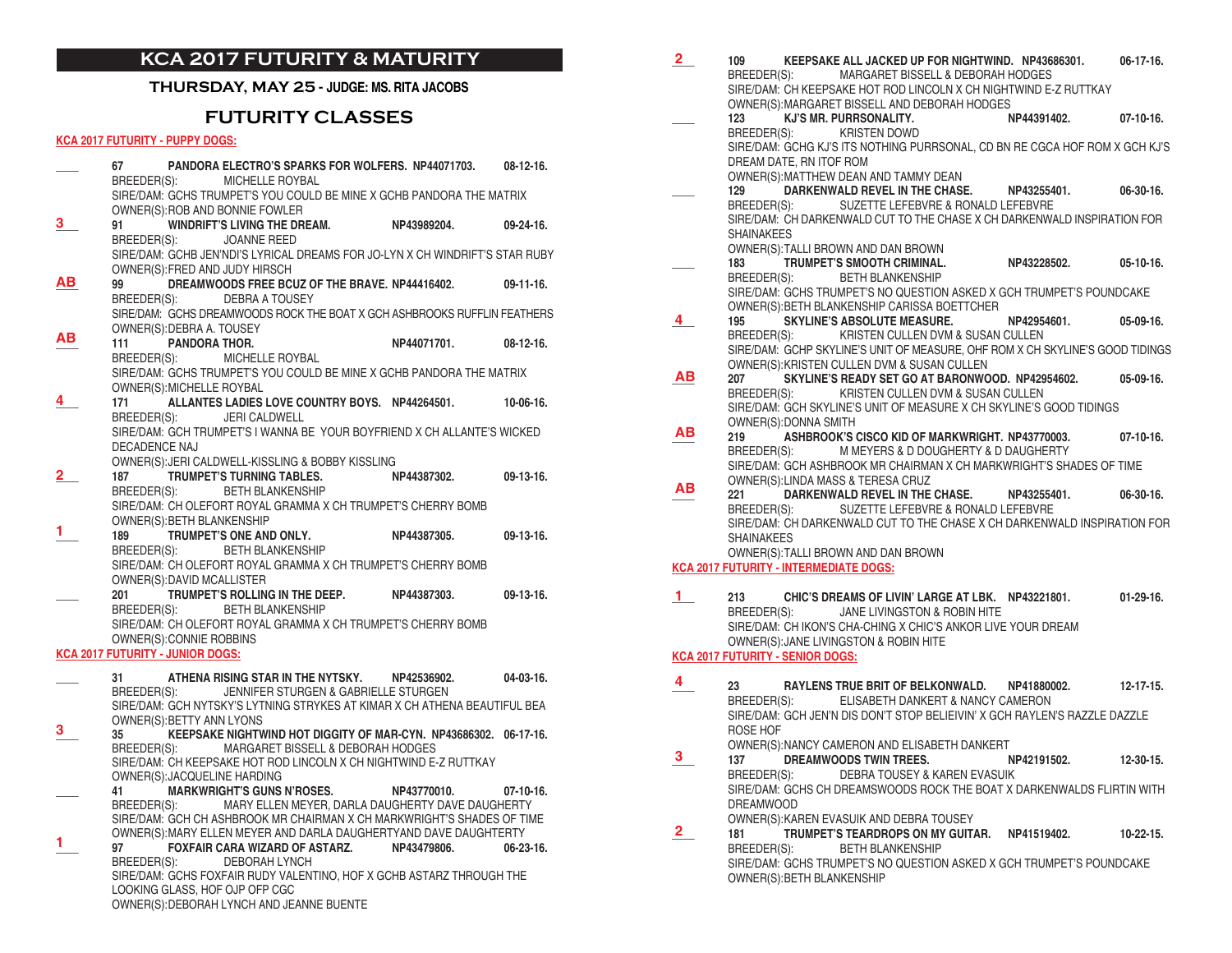**\_\_\_\_ 231 SKYLINE SUMMERWIND ORDER IN THE COURT. NP41995404. 12-25-15.** SUSAN CULLEN & KRISTEN CULLEN, DVM SIRE/DAM: CH SUMMERWIND'S TIME KEEPER X GCH SKYLINES PURRSONAL SELECTION OWNER(S):JEAN GAUCHAT HARGIS & JOSHUA HARGIS **KCA 2017 FUTURITY - PUPPY BITCHES: \_\_\_\_ 10 TRUMPET'S SET FIRE TO THE RAIN. NP44387304. 09-13-16.** BETH BLANKENSHIP SIRE/DAM: OLEFORT ROYAL GRAMMA X TRUMPET'S CHERRY BOMB OWNER(S):BETH BLANKENSHIP AND CHANTALLE CARROLL **\_\_\_\_ 66 TRALEIGH TOULUMNE MEADOWS. NP43629603. 08-02-16.** BREEDER(S): TRACI WASSER SIRE/DAM: GCH CH TRUMPET'S HOT FOR TEACHER X GCH CH TRALEIGH TRAVELOCITY OWNER(S):LILA DANN **\_\_\_\_ 96 TRALEIGH TIMES SQUARE. NP43629601. 08-02-16.** BREEDER(S): TRACI WASSER SIRE/DAM: GCH TRUMPET'S HOT FOR TEACHER X GCH TRALEIGH TRAVELOCITY OWNER(S):TRACI WASSER **\_\_\_\_ 122 WINDRIFT'S UNIT OF TREASURE. NP44100904. 10-04-16.** JOANNE REED SIRE/DAM: GCHP CH SKYLINE'S UNIT OF MEASURE X GCHB CH WINDRIFT'S ROCK STAR II OWNER(S): DEANNA COX AND HEATHER & COLTON JOHNSON AND ELISABETH STONINGTOW<br>130 DREAMWOODS LET FREEDOM RING [19-11-16] **DREAMWOODS LET FREEDOM RING.** BREEDER(S): DEBRA TOUSEY SIRE/DAM: GCHS DREAMWOODS ROCK THE BOAT X GCH ASHBROOKS RUFFLIN FEATHERS OWNER(S):DEBRA A TOUSEY **\_\_\_\_ 142 PANDORA GAURDIANS OF THE GALAXY. NP44071702. 08-12-16.** MICHELLE ROYBALL SIRE/DAM: GCHS TRUMPET'S YOU COULD BE MIND X GCHB PANDORA THE MATRIX OWNER(S):MICHELLE ROYBALL<br>156 BONOVOX MOON OF **BONOVOX MOON OF MY LIFE. NP44260305. 10-11-16.** BREEDER(S): APRIL M HORTON AND REV RUTHANN SEIBERT SIRE/DAM: GCHS CH SHAINAKEES ABUNDANT ASSET IS MERCY X CH SHAINAKEES DIVINE WISDOM IS SOPHIA OWNER(S):APRIL HORTON **\_\_\_\_ 184 ALLANTE'S THIS AIN'T NO LOVE SONG. NP44264502. 10-06-16.**  BREEDER(S): JERI CALDWELL SIRE/DAM: GCH TRUMPET'S I WANNA BE YOUR BOYFRIEND X CH ALLANTE'S WICKED DECADENCE, NAJ OWNER(S):JERI CALDWELL-KISSLING AND BOBBY KISSLING **\_\_\_\_ 188 TRUMPET'S CHASING PAVEMENTS. NP44387301. 09-13-16.** BREEDER(S): BETH BLANKENSHIP SIRE/DAM: CH OLEFORT ROYAL GRAMMA X CH TRUMPET'S CHERRY BOMB OWNER(S):BETH BLANKENSHIP **\_\_\_\_ 216 WINDRIFTS DRESSED LIKE A DAYDREAM. NP43989201. 09-24-16.** JOANNE REED SIRE/DAM: GCHB JENNDIS LYRICAL DREAM FOR JO-LYN X CH WINDRIFTS STAR RUBY OWNER(S): MARTY HUCK **\_\_\_\_ 226 WINDRIFT'S BEYOND MEASURE. NP44100703. 10-07-16.** JOANNE REED SIRE/DAM: GCHP SKYLINE'S UNIT OF MEASURE X GCHB WINDRIFT'S ROCK STAR II OWNER(S): RICHARD HANSON<br>256 WINDRIFT'S LET'S **\_\_\_\_ 256 WINDRIFT'S LET'S GET PURRSONAL. NP43662402. 07-29-16.**  JOANNE REED SIRE/DAM: GCHG CH KJ'S ITS NOTHING PURRSONAL, CD BN RE CGCA X GCH CH WIN DRIFT'S STAR JASMINE OWNER(S):JULIE A. JAKUBICZ AND EDWARD LASEK **3 1 4 2**

**1**

#### **KCA 2017 FUTURITY - JUNIOR BITCHES:**

**\_\_\_\_ 28 MARKWRIGHTS ALTERNATING CURRENT. NP43770009. 07-10-16.**  MARY ELLEN MEYER AND DARLA & DAVE DAUGHERTY SIRE/DAM: GCH CH ASHBROOK MR. CHAIRMAN X CH MARKWRIGHT'S SHADES OF TIME OWNER(S):MARY ELLEN MEYER AND DARLA DAUGHERTY AND DAVE DAUGHERTY **\_\_\_\_ 32 DARKENWALD REJOICE IN THE CHASE. NP43255402. 06-30-16.** BREEDER(S): SUZETTE AND RON LEFEBVRE SIRE/DAM: CH DARKENWALD CUT TO THE CHASE X CH DARKENWALD INSPIRATION FOR SHAINAKEES OWNER(S):SUZETTE AND RON LEFEBVRE<br>58 MARKWRIGHT'S MS. FITZGERA **\_\_\_\_ 58 MARKWRIGHT'S MS, FITZGERALD. NP43770012. 07-10-16.**  BREEDER(S): MARY ELLEN MEYER AND DARLA DAUGHERTY AND DAVID DAUGHERTY SIRE/DAM: GCH ASHBROOK MR CHAIRMAN X CH MARKWRIGHT'S SHADES OF TIME OWNER(S): SUZANNE VESSALLA **\_\_\_\_ 60 KEEPSAKE SHE'S GOT RHYTHM. NP42988401. 04-27-16.** MARGARET BISSELL SIRE/DAM: GCH CH VISTA'S GOOD VIBRATIONS XX KEEPSAKE BURNING DESIRE, CD OWNER(S): JEAN MUNGER<br>106 A\*STARZ GLITT **106 • A\*STARZ GLITTER IN THE AIR. NP43479805. 06-23-16.**<br>RREEDER(S): DONNA STEKLLAND KATHRYN RARKER DONNA STEKLI AND KATHRYN BARKER SIRE/DAM: GCHS FOXFAIR RUDY VALENTINO X GCHB A\*STARZ THROUGH THE LOOKING GLASS, CGC HOF OJP OFP OWNER(S):DONNA STEKLI AND KATHRYN BARKER<br>118 CH SKYLINE'S SPLASH OF MIMOSA. **\_\_\_\_ 118 CH SKYLINE'S SPLASH OF MIMOSA. NP42954605. 05-09-16**. KRISTEN CULLEN DVM AND SUSAN CULLEN SIRE/DAM: GCH CH SKYLINE'S UNIT OF MEASURE X CH SKYLINE'S GOOD TIDINGS OWNER(S):SANDI FORD<br>186 TRUMPET'S N **\_\_\_\_ 186 TRUMPET'S NOBODY DOES IT BETTER NP43228503. 05-10-16.** BREEDER(S): BETH BLANKENSHIP SIRE/DAM: GCHS TRUMPET'S NO QUESTIONS ASKED X GCH TRUMPET'S POUNDCAKE OWNER(S):RAYMOND AND ROSEMARY HORNAK<br>190 TRUMPET'S SHE'S GOT THE LOOK. **\_\_\_\_ 190 TRUMPET'S SHE'S GOT THE LOOK. NP43228501. 05-10-16.** BETH BLANKENSHIP SIRE/DAM: GCHS TRUMPET'S NO QUESTIONS ASKED X GCH TRUMPET'S POUNDCAKE OWNER(S):BETH BLANKENSHIP **KCA 2017 FUTURITY - INTERMEDIATE BITCHES: 2 \_\_\_\_ 56 IKON'S ONLY THE STRONG SURVIVE. NP42535501. 03-18-16.** KATHI FLEISCHER SIRE/DAM: GCHB IKON'S CHA-CHING X GCHB IKON'S STEAL THE SPOTLIGHT OWNER(S):KATHI FLEISCHER<br>80 ATHENA VA VA VO **\_\_\_\_ 80 ATHENA VA VA VOOM. NP42536901. 04-03-16.** JENNIFER STURGEON AND GABRIELLE STURGEON SIRE/DAM: GCH NYTSKY'S LYTNING STRYKES AT KIMAR X CH ATHENA BEAUTIFUL BEA OWNER(S):JENNIFER STURGEON AND GABRIELLE STURGEON 218 **OLEFORT LOVE ACTUALLY. DEVALUATE:** NP42786701. 02-13-16.<br>BREEDER(S): ANGELA CURTIS ANGELA CURTIS SIRE/DAM: GCH OLEFORT SPOTTED EAGLE RAY X CH OLEFORT BETSY ROSS OWNER(S):ANGELA CURTIS **KCA 2017 FUTURITY - SENIOR BITCHES: \_\_\_\_ 132 CH KEEPSAKE GIVING ME EXCITATIONS. NP41352301. 10-18-15**. MARGARET BISSELL SIRE/DAM: GCH VISTA'S GOOD VIBRATIONS X KEEPSAKE BURNING DESIRE, CD OWNER(S):MARGARET BISSELL<br>214 RAYLEN'S RUBICON 214 **RAYLEN'S RUBICON ROSEBUD. NP41880001.** 12-17-15.<br>BREEDER(S): ELISABETH DANKERT AND NANCY CAMERON ELISABETH DANKERT AND NANCY CAMERON SIRE/DAM: GCH JENN DI'S DON'T STOP BELIEV'N, RN CGC X SGCH RAYLEN'S RAZZLE DAZZLE ROSE, HOF **AB 1 2 3 4 1 AB 1 2**

OWNER(S):ELISABETH DANKERT AND NANCY CAMERON